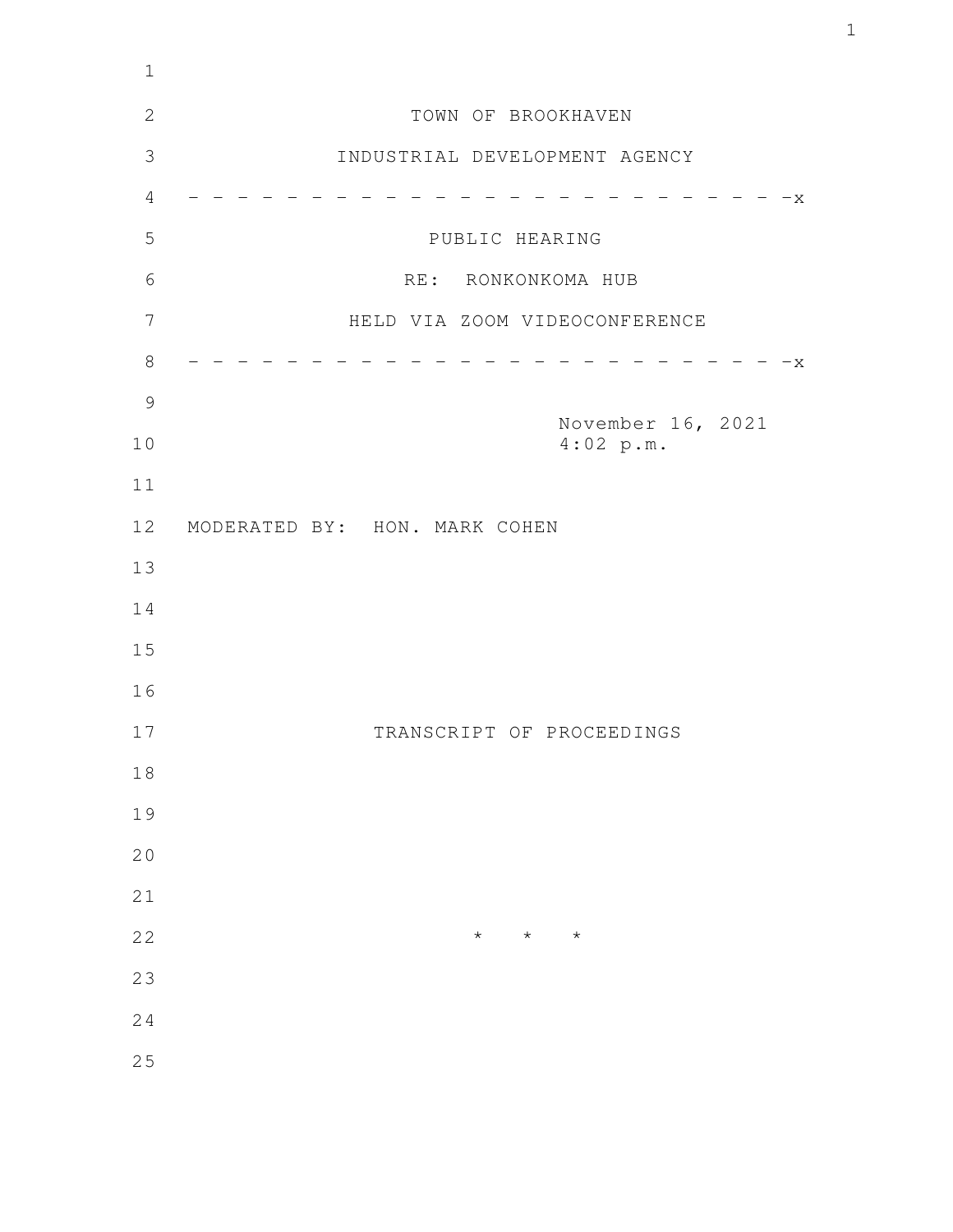| ۰.  |
|-----|
| . . |

| 2 APPEARANCES: |  |  |  |  |  |  |
|----------------|--|--|--|--|--|--|
|                |  |  |  |  |  |  |

3

## **MEMBERS:** 4

|                | FREDERICK C. BRAUN, III, IDA CHAIRMAN    |
|----------------|------------------------------------------|
| 5              | MARTIN G. CALLAHAN III, IDA TREASURER    |
|                | FELIX J. GRUCCI, JR., IDA VICE CHAIRMAN  |
| 6              | GARY POLLAKUSKY, IDA ASSISTANT TREASURER |
|                | ANN-MARIE SCHEIDT, IDA SECRETARY         |
| $\overline{7}$ | FRANK C. TROTTA, IDA ASSISTANT TREASURER |

8

## **ALSO PRESENT:** LISA M.G. MULLIGAN, IDA CEO ANNETTE EADERESTO, IDA COUNSEL HARVEY B. BESUNDER, ESQ., MARGOLIN BESUNDER ZACHARY D. DUBEY, ESQ., MARGOLIN BESUNDER ALLAN HYMAN, ESQ., CERTILMAN BALIN JOHN M. WAGNER, ESQ., CERTILMAN BALIN JAMES L. COUGHLAN, TRITEC JIMMY COUGHLAN, TRITEC KELLEY COUGHLAN HECK, TRITEC ROBERT J. COUGHLAN, TRITEC CHRISTOPHER KELLY, TRITEC ROBERT KENT, ESQ., TRITEC LINDA ROONEY LoBIONDO, TRITEC JENNIFER SOLOMON, CONSULTANT TO TRITEC ALAN BELNIAK, VHB LOUIS BEKOFSKY, VHB TERRI ELKOWITZ, VHB 9 10 11 12 13 14 15 16 17 18

- 19
- 20
- 21
- $\star$   $\star$   $\star$ 22
- 23
- 24
- 25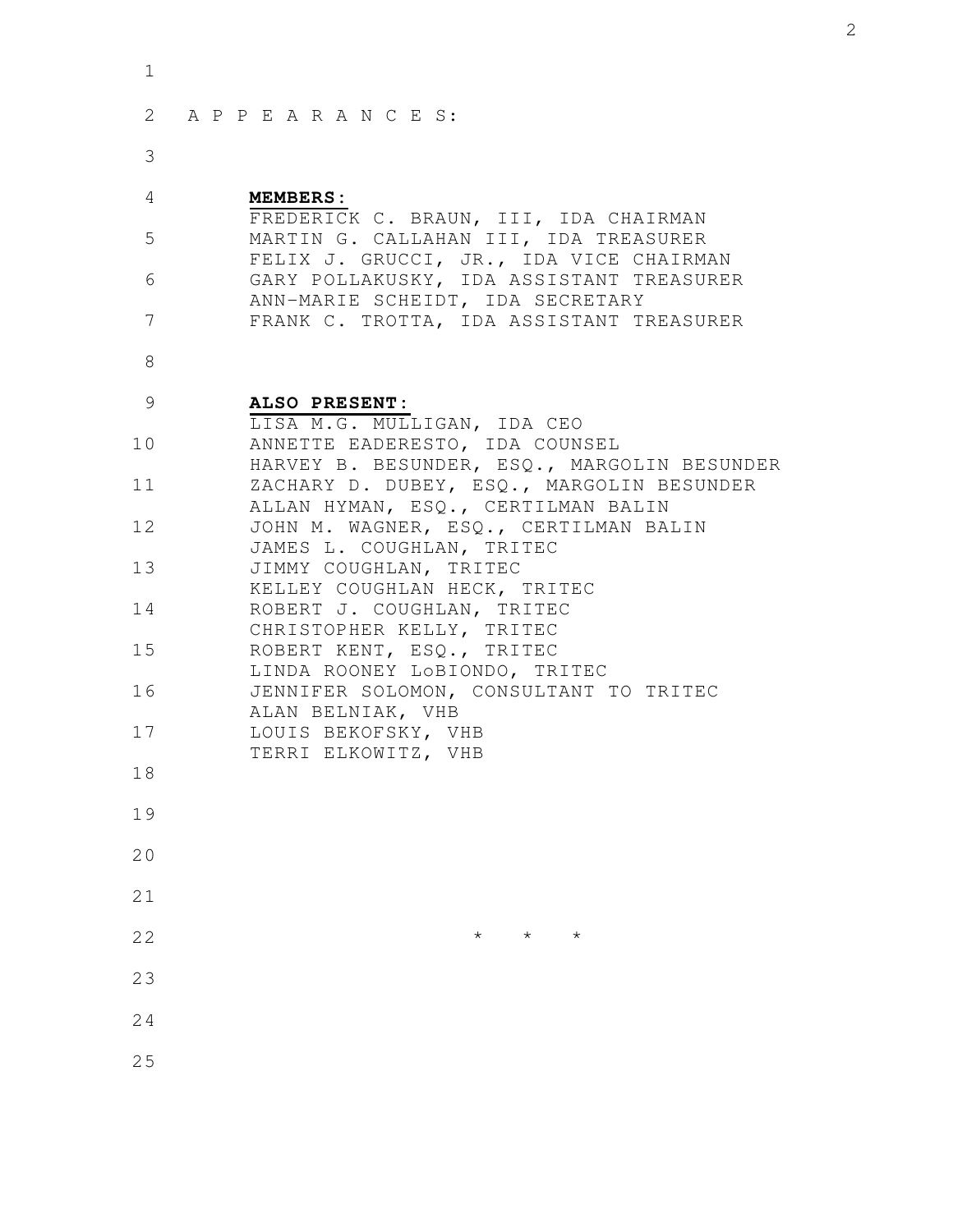MR. BRAUN: Good afternoon. It is 4:02 p.m., Tuesday, November 16th. This is a meeting of the Town of Brookhaven Industrial Development Agency also referred to as the Brookhaven IDA. My name is Frederick C. Braun III and I am Chairman of the IDA. I am joined today by the following board members and please acknowledge that you are on the call: Martin G. Callahan III. MR. CALLAHAN: Here. MR. BRAUN: Felix J. Grucci, Jr. MR. GRUCCI: Here. MR. BRAUN: Gary Pollakusky. MR. POLLAKUSKY: Here. MR. BRAUN: Ann-Marie Scheidt. MS. SCHEIDT: Here. MR. BRAUN: And Frank C. Trotta. MR. TROTTA: Present. MR. BRAUN: A quorum is present. Also with us today is Lisa Mulligan, the IDA's Chief Executive Officer. Today's meeting has been convened in accordance with Chapter 417 of the New York 1 2 3 4 5 6 7 8 9 10 11 12 13 14 15 16 17 18 19 20 21 22 23 24 25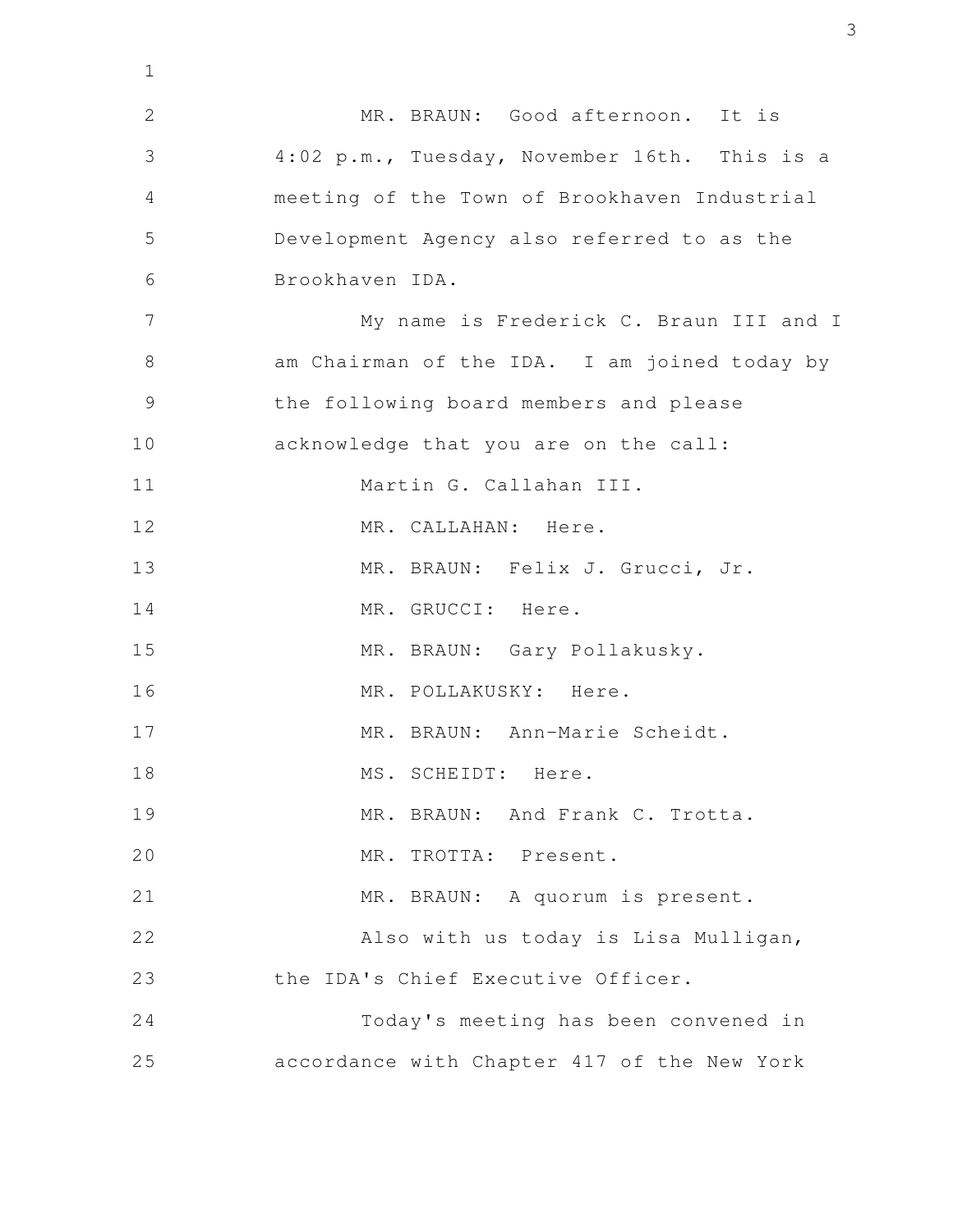Laws of 2021, specifically Senate number 50001 and Assembly 40001 effective September 2, 2021 through January 15, 2022 permitting local governments to hold public hearings by telephone and videoconference. 2 3 4 5 6

1

Today's meeting is being held electronically via videoconference call instead of in person for the public to physically attend. Members of the public may watch, listen to and participate in the public hearing by making oral comments and/or by submitting written comments concerning the matters presented at the public hearing. 7 8 9 10 11 12 13 14

The public has been provided with the ability to view and participate in today's public hearing via both Zoom and telephone. The instructions for logging in and/or calling in have been provided in a public notice which was published in Newsday, mailed to affected property owners and published on the IDA's website for all to view. 15 16 17 18 19 20 21 22

I've been advised that the link for this public hearing is active and working. Once again, you can log onto this 23 24 25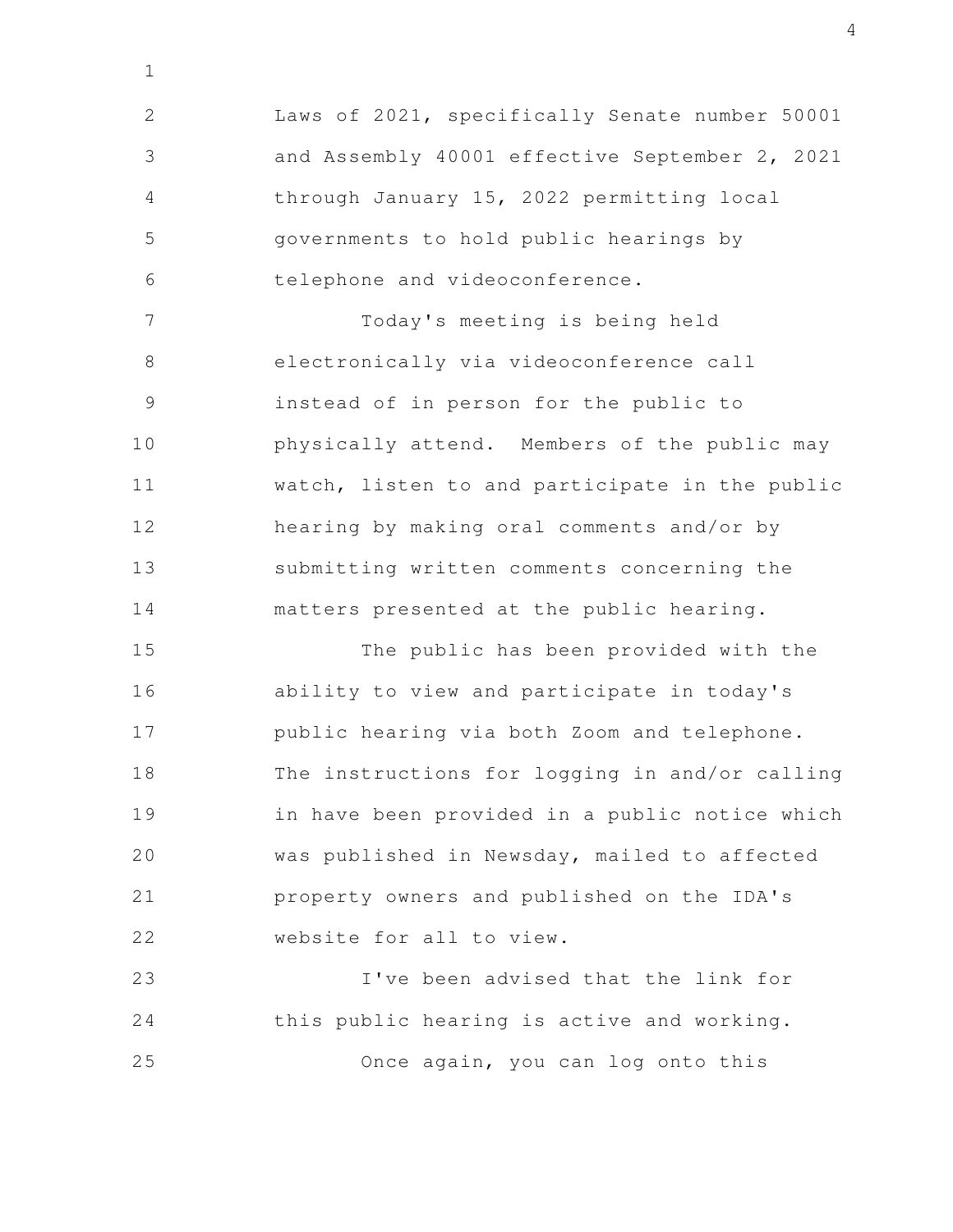webinar by going to Zoom.us/join and entering webinar ID 84317126270 and passcode 741056. You can also call into the Zoom meeting via telephone by calling 1-646-558-8656 and entering the webinar ID 84317126270 and the passcode 741056. Let me repeat those instructions. You can log into the webinar by going to Zoom.us/join and entering webinar ID 84317126270 and passcode 741056. You can also call into the Zoom meeting via telephone by calling 1-646-558-8656 and entering the webinar ID 84317126270 and the passcode 741056. If you have any questions during the hearing or about accessing the Zoom videoconference, you can email Alan Belniak at abelniak@vhb.com, vhb being Victor Hotel Bravo. Please note that this public hearing is being recorded. I will now introduce the IDA's counsel, 2 3 4 5 6 7 8 9 10 11 12 13 14 15 16 17 18 19 20 21 22 23

1

Mr. Harvey Besunder, to discuss the topics of tonight's public hearing. 24 25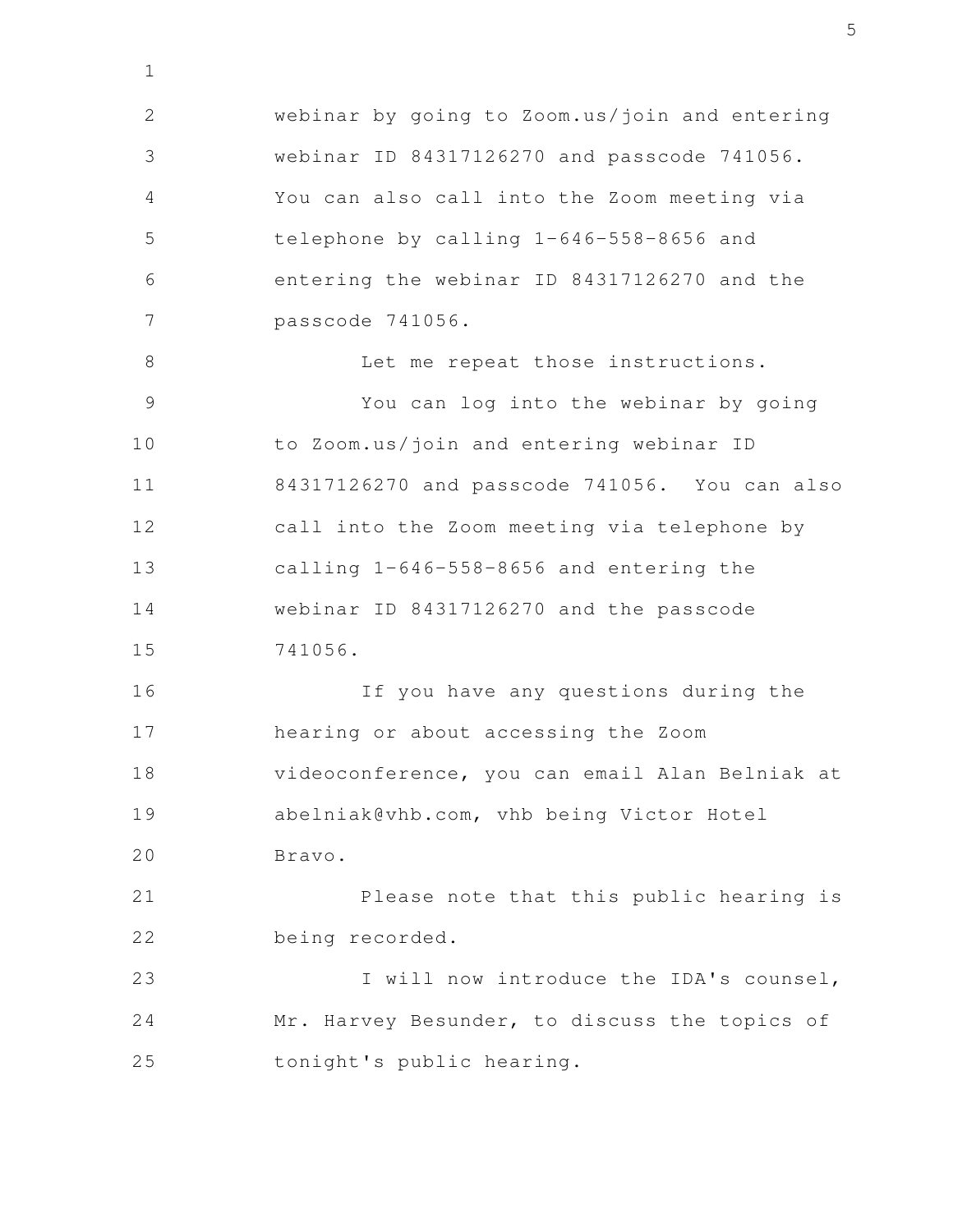Thank you. MR. BESUNDER: Thank you, Mr. Braun. Good evening. My name is Harvey Besunder with the firm of Margolin Besunder LLP and we are counsel to the Town of Brookhaven Industrial Development Agency with respect to tonight's hearing. Tonight's hearing is being held pursuant to Section 203 of the New York State Eminent Domain Procedure Law in order to outline the purpose, proposed location or alternate locations of a public project taking place near the Ronkonkoma station of the Long Island Rail Road. We will also consider other pertinent information such as maps, descriptions of the properties which the IDA is considering acquiring and of adjacent parcels. Any person in attendance shall be given a reasonable opportunity to present an oral or written statement and submit other documents concerning the proposed public project. A record of the hearing shall be kept including written statements which are 1 2 3 4 5 6 7 8 9 10 11 12 13 14 15 16 17 18 19 20 21 22 23 24 25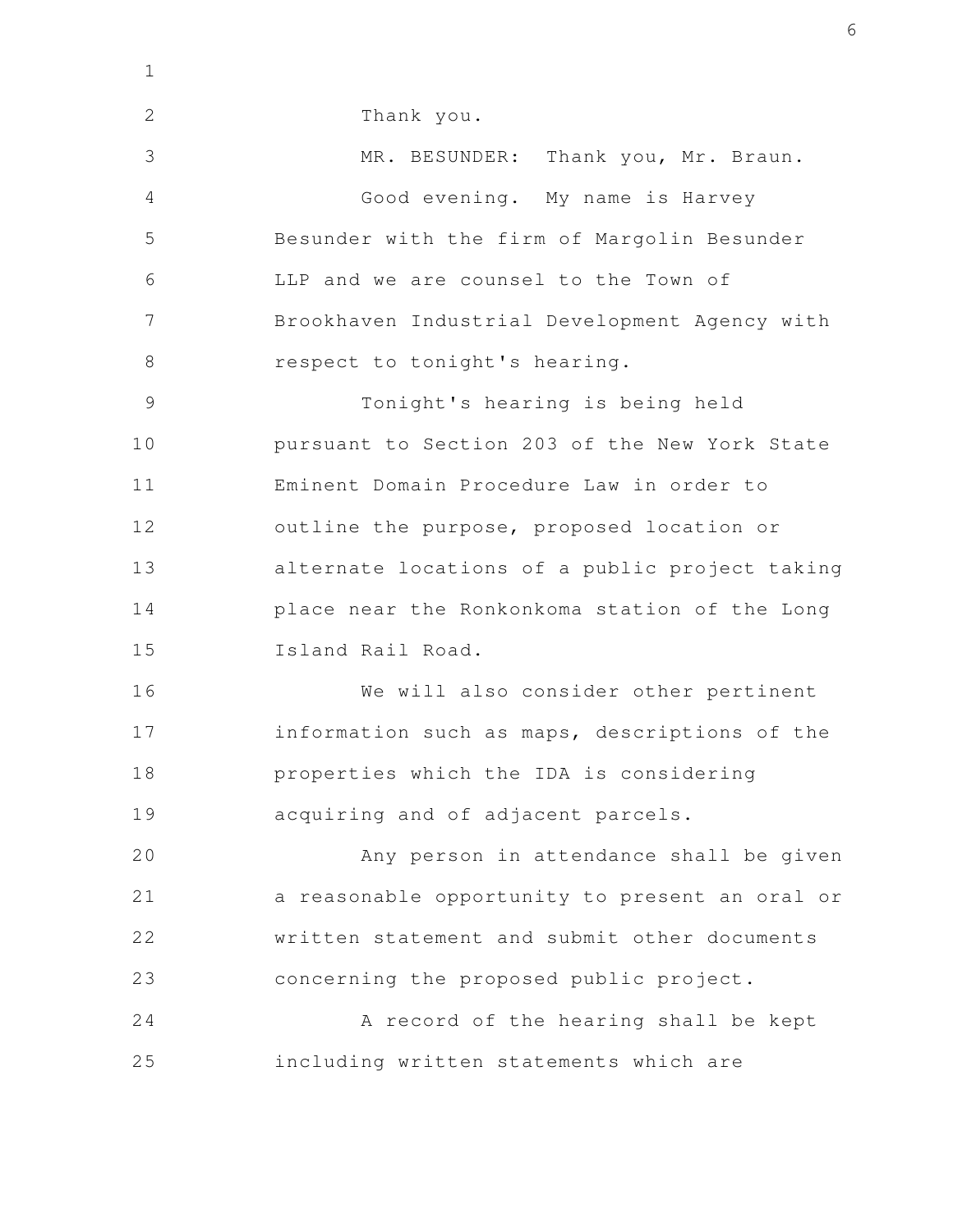1

2

submitted.

Copies of the record will be available to the public for examination without cost during normal business hours at the principal office of the Brookhaven Industrial Development Agency located at One Independence Hill, Farmingville, New York 11738 and at the office of the Suffolk County Clerk located at 310 -- that's 310 -- Center Drive, Riverhead, New York 11901. Copies shall be made available on the Industrial Development's website, www.brookhavenida.org. Let me repeat that, www.brookhavenida.org and produced upon written request and payment of the cost thereof. The purpose of the hearing is to present and gather information related to the potential acquisition of property located in the vicinity of the Ronkonkoma station of the Long Island Rail Road through the Industrial Development Agency's statutory authority and power of eminent domain. 3 4 5 6 7 8 9 10 11 12 13 14 15 16 17 18 19 20 21 22 23 24

The issues to be discussed include one, 25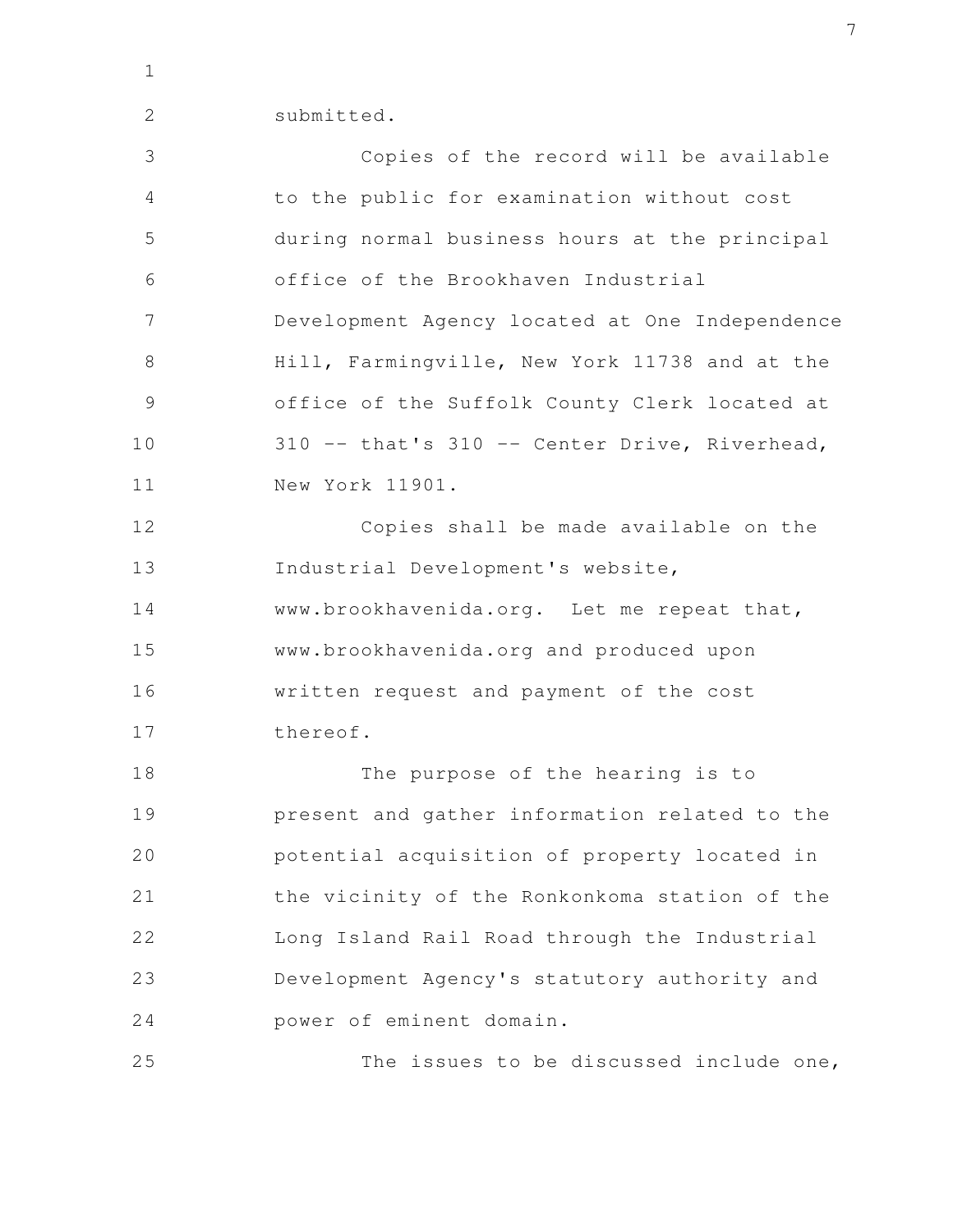the public use benefit or purpose to be served by the proposed project, the approximate location of the proposed project and the reasons for the selection of that location; three, the general effect of the proposed project on the environment and the residents of the locality and four, such other factors as the IDA considers relevant and you'll note that I will refer to either the Industrial Development Agency or the IDA. The Board will hear from various speakers regarding the public purpose, the location and the environmental impact in connection with the proposed acquisition of property. Documents will be offered for the record which address those issues. Speakers will include any members of the public who wish to speak regarding the relevant issues tonight. The hearing will be kept open for a period of 30 days until December 16, 2021 for the Board to accept written comments from anyone who wishes to submit them. 2 3 4 5 6 7 8 9 10 11 12 13 14 15 16 17 18 19 20 21 22 23 24 25

1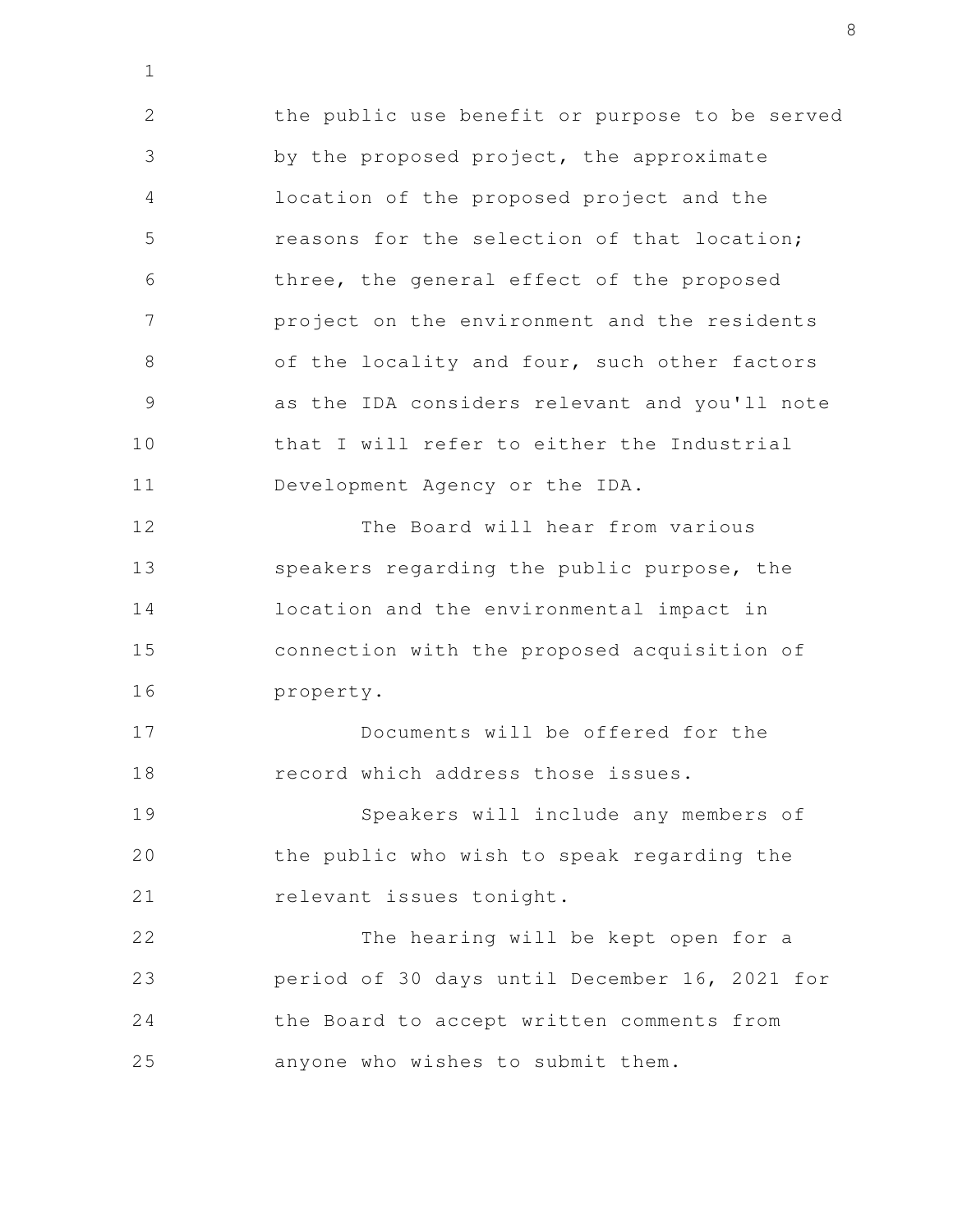All written comments should be mailed to the IDA's office at One Independence Hill, Farmingville, New York 11738 or emailed to jlinse@brookhavenny.gov. Let me repeat that. It is J as in Jacob L-I-N-S-E @brookhavenny.gov. After that 30-day period has elapsed, the Board will review the minutes of the hearing, the documents presented and will consider all of the oral presentations and written comments which have been submitted. Thereafter, based upon the record, the Board will vote on whether to take any action to acquire any of the property that is the subject of this meeting, consider the adoption of its determination and findings and publish same in accordance with the requirements of Section 204 of the Eminent Domain Procedure Law. As Mr. Braun mentioned, this hearing is being conducted by Zoom pursuant to Chapter 417 of the laws of 2021. I would like to submit that law into the record as Exhibit 1. 2 3 4 5 6 7 8 9 10 11 12 13 14 15 16 17 18 19 20 21 22 23 24 25

1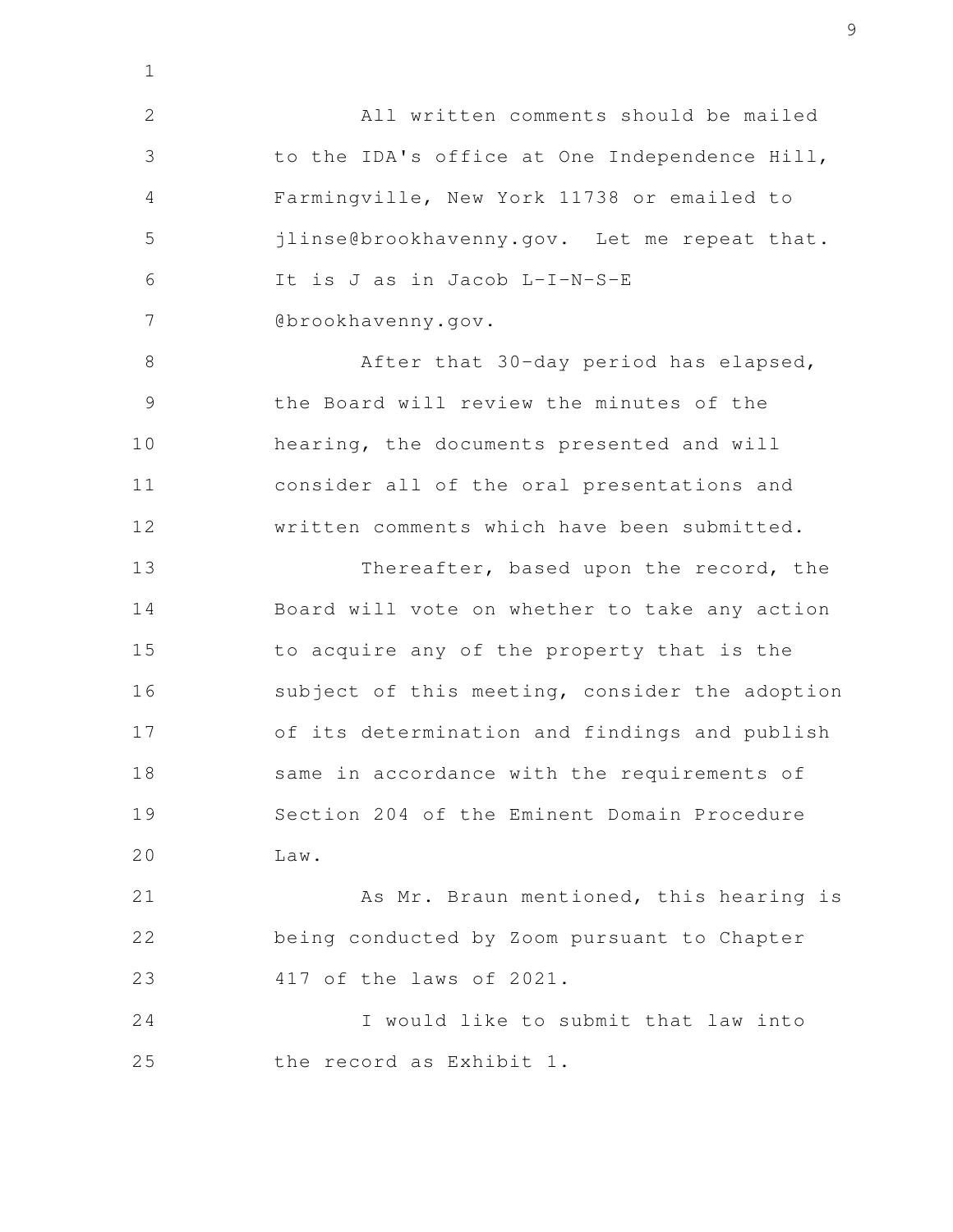JUDGE COHEN: It's marked submitted. (Exhibit 1, Chapter 417 of New York Laws of 2021, was marked submitted.) MR. BESUNDER: The IDA's legal notice requirements relative to the public hearing have been met by publishing the public notice in five successive issues of Newsday between October 31st and -- Sunday, October 31st and Thursday, November 4th and by mailing the public notice to each of the affected property owners by certified mail. I would like to submit the notice of the public hearing into the record as Exhibit 2. 1 2 3 4 5 6 7 8 9 10 11 12 13 14 15

JUDGE COHEN: It's marked submitted. (Exhibit 2, notice of public hearing November 16, 2021, three pages, was marked submitted.) 16 17 18 19

MR. BESUNDER: The cover letters accompanying the notices of public hearing that were sent to the owners of the property being discussed at this hearing we would like to submit as Exhibit 3. 20 21 22 23 24

JUDGE COHEN: That's marked submitted 25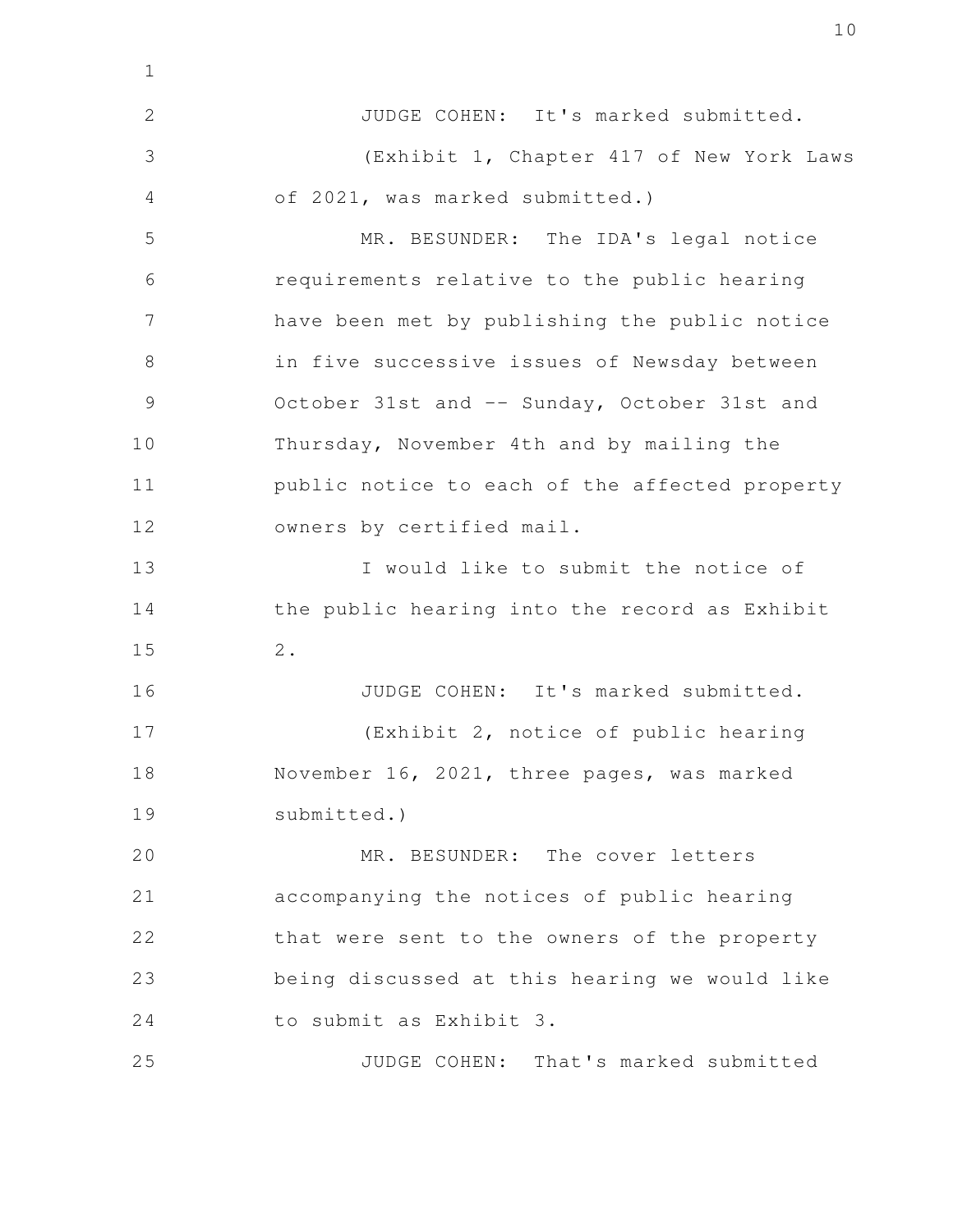1

as well.

(Exhibit 3, cover letter dated October 29, 2021 Dear Property Owner from Lisa M.G. Mulligan, was marked submitted.) MR. BESUNDER: An **AFFIDAVIT OF MAILING**, copies of the return receipts and several letters returned as undeliverable we would like to submit as Exhibit 4. JUDGE COHEN: That's marked submitted. (Exhibit 4, **AFFIDAVIT OF MAILING**, copies of return receipts and several letters returned as undeliverable, 88 pages, was marked submitted.) MR. BESUNDER: The affidavit of publication from Newsday we would submit as Exhibit 5. JUDGE COHEN: That's marked submitted. (Exhibit 5, **NEWSDAY AFFIDAVIT OF PUBLICATION**, two pages, was marked submitted.) MR. BESUNDER: And a map of the area that we'll be discussing will be submitted as Exhibit 6. JUDGE COHEN: That's marked submitted as well. 2 3 4 5 6 7 8 9 10 11 12 13 14 15 16 17 18 19 20 21 22 23 24 25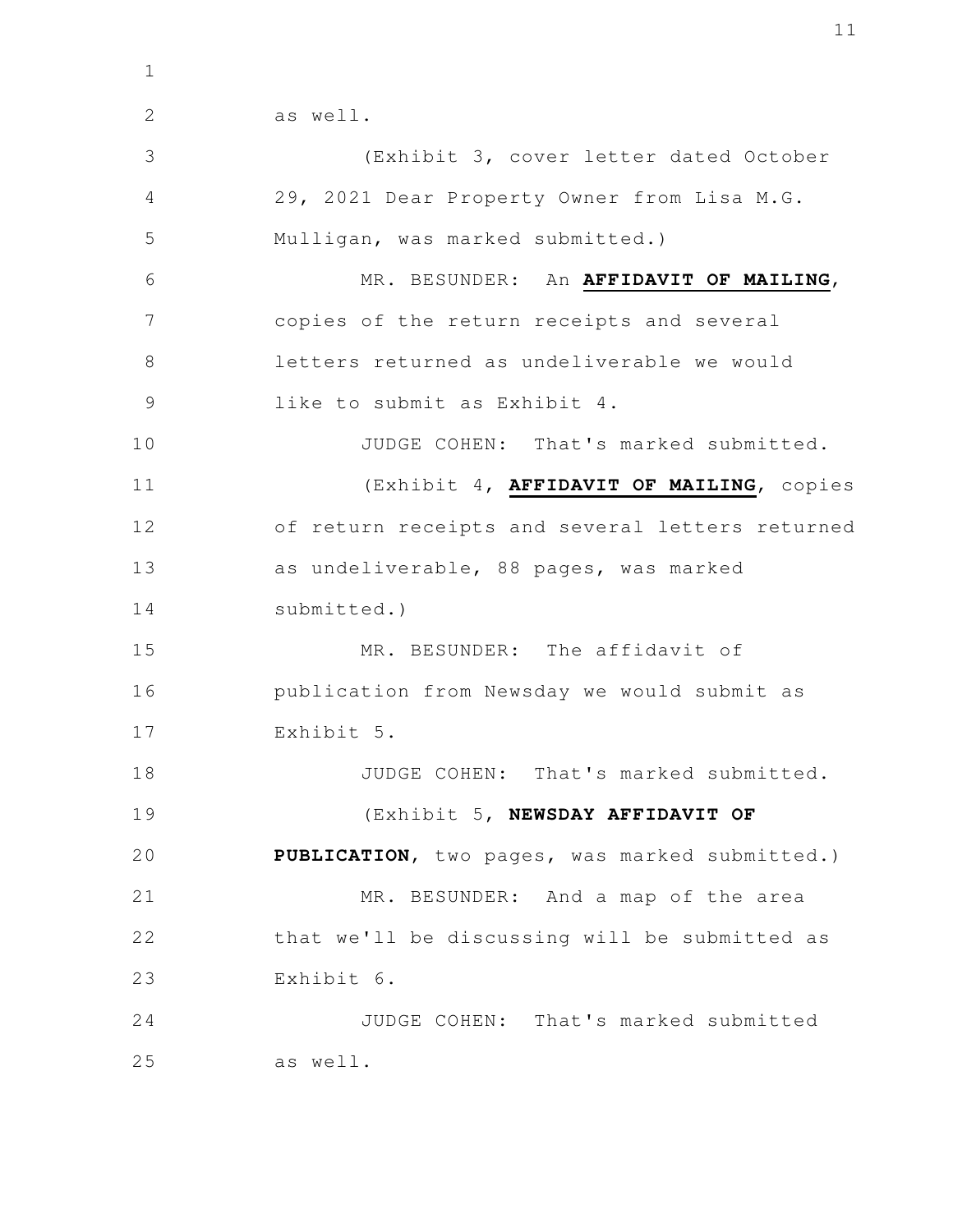(Exhibit 6, tax map of Ronkonkoma Hub study area, two pages, was marked submitted.) MR. BESUNDER: In addition to the publication and mailings, the Industrial Development Agency posted the public notice on its website on or about October 29, 2021 and the notice has remained posted through today. The following parcels will not be considered at this time and I will define them by tax map number: Tax map number 200-799-3-39; tax map number 200-799-3-36; tax map number 200-799-3-35; tax map number 200-799-3-34; tax map number 200-799-3-33.001 and tax map number  $200 - 799 - 3 - 32$ . All the documents submitted to the Board at tonight's hearing will be available at the Town of Brookhaven Industrial Development Agency's office located again at One Independence Hill, Farmingville, New York 11738 and at the office of the Suffolk County Clerk located at 310 Center Drive, Riverhead, New York 11901 after tonight's hearing. A transcribed record of tonight's 2 3 4 5 6 7 8 9 10 11 12 13 14 15 16 17 18 19 20 21 22 23 24 25

1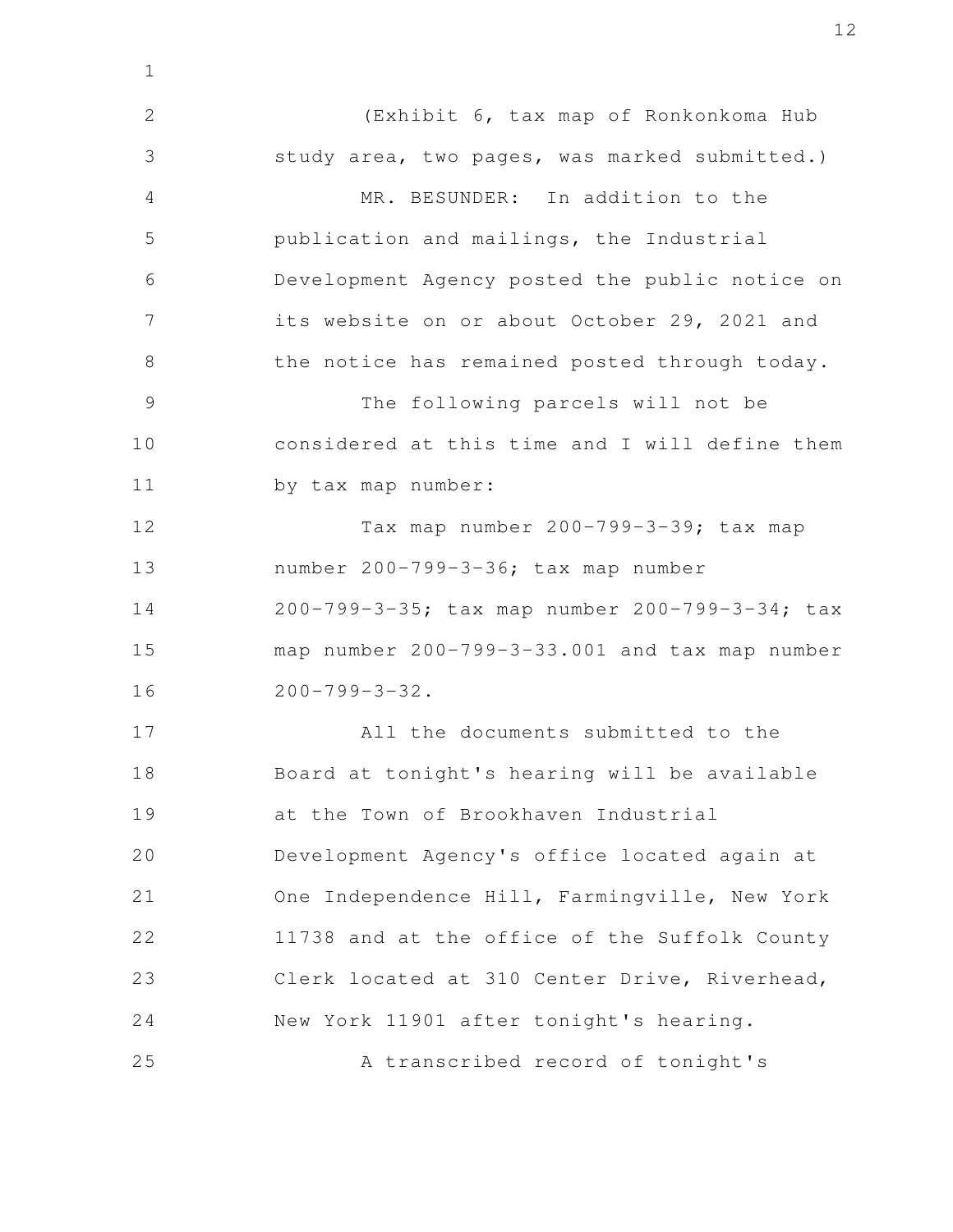hearing will be available at the Industrial Development Agency's office, on the IDA's website and at the Suffolk County Clerk's office as well. Retired New York State Court of Claims Judge and former acting Supreme Court Judge Justice Mark Cohen is present to facilitate this public hearing as moderator. Please listen to him carefully as he will be giving important information for those who wish to speak and/or submit comments. Thank you very much. I will turn it over to Justice Cohen. JUDGE COHEN: Thank you very much, Mr. Besunder. Good evening. My name is Mark Cohen and I'll be moderating tonight's public hearing on behalf of the Board. As Mr. Besunder mentioned, tonight's public hearing is being held pursuant to the Eminent Domain Procedure Law to hear information and obtain public comment regarding the potential acquisition of real property near the Ronkonkoma station of the 1 2 3 4 5 6 7 8 9 10 11 12 13 14 15 16 17 18 19 20 21 22 23 24 25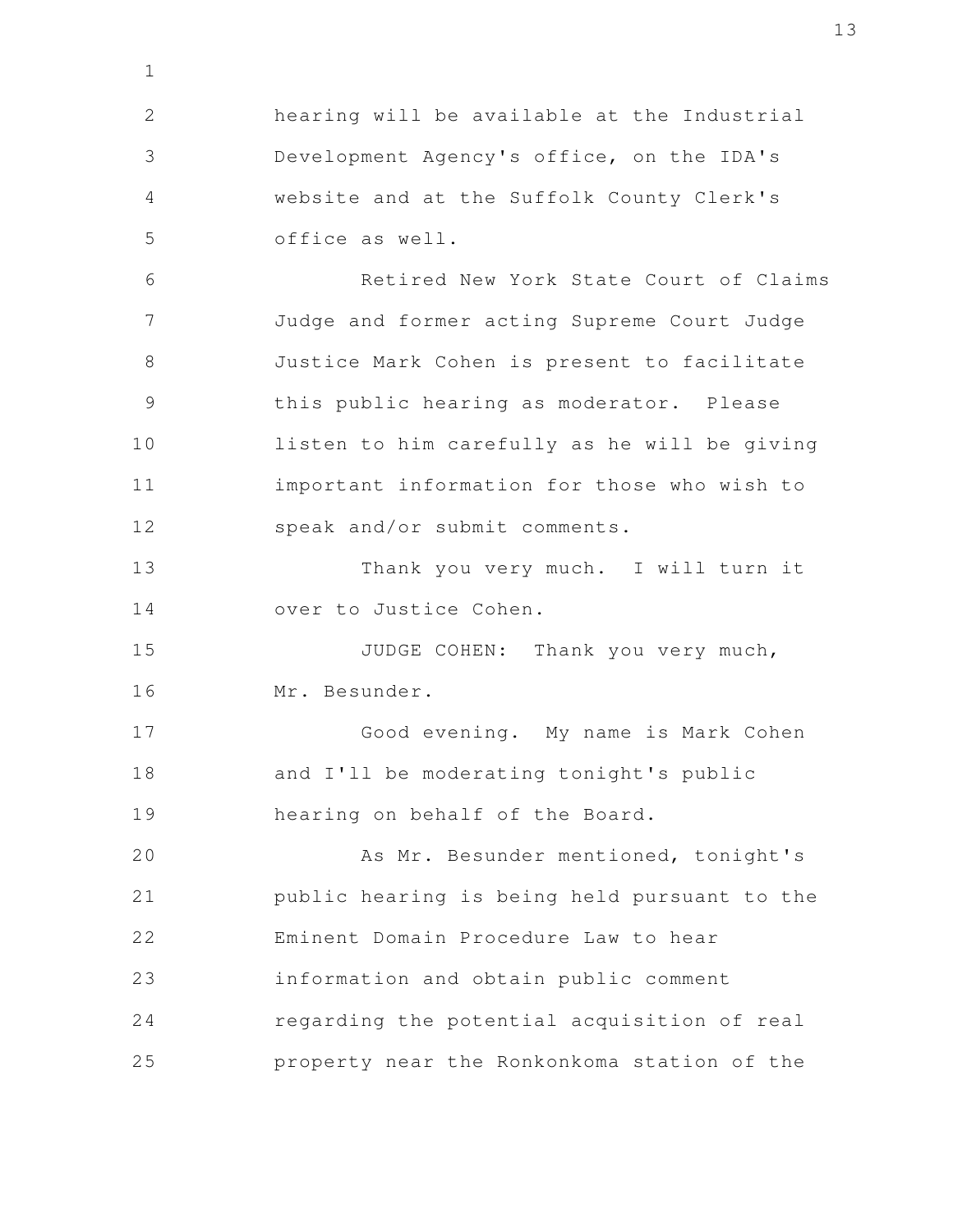1

2

Long Island Rail Road.

Anyone who would like to speak at this hearing should use the raise hand feature at the bottom of the Zoom screen. 3 4 5

When we arrive at the point in the hearing for public comments, I will recognize persons wishing to make a statement. Please state your name, address and interest in the proceeding. We may ask you to spell your name as well. I will then announce your name as indicated on your Zoom profile and you will have three minutes to comment on the issues before the board. 6 7 8 9 10 11 12 13 14

Please be mindful that you will have an opportunity to comment. If there are questions, you may state them and they'll be addressed at the appropriate time in the proceeding. However, direct questions to any Board member will similarly be addressed at the appropriate time during the hearing. In addition, those questions may be presented in your written submissions. 15 16 17 18 19 20 21 22 23

For anyone who is attending this hearing strictly by telephone as opposed to by 24 25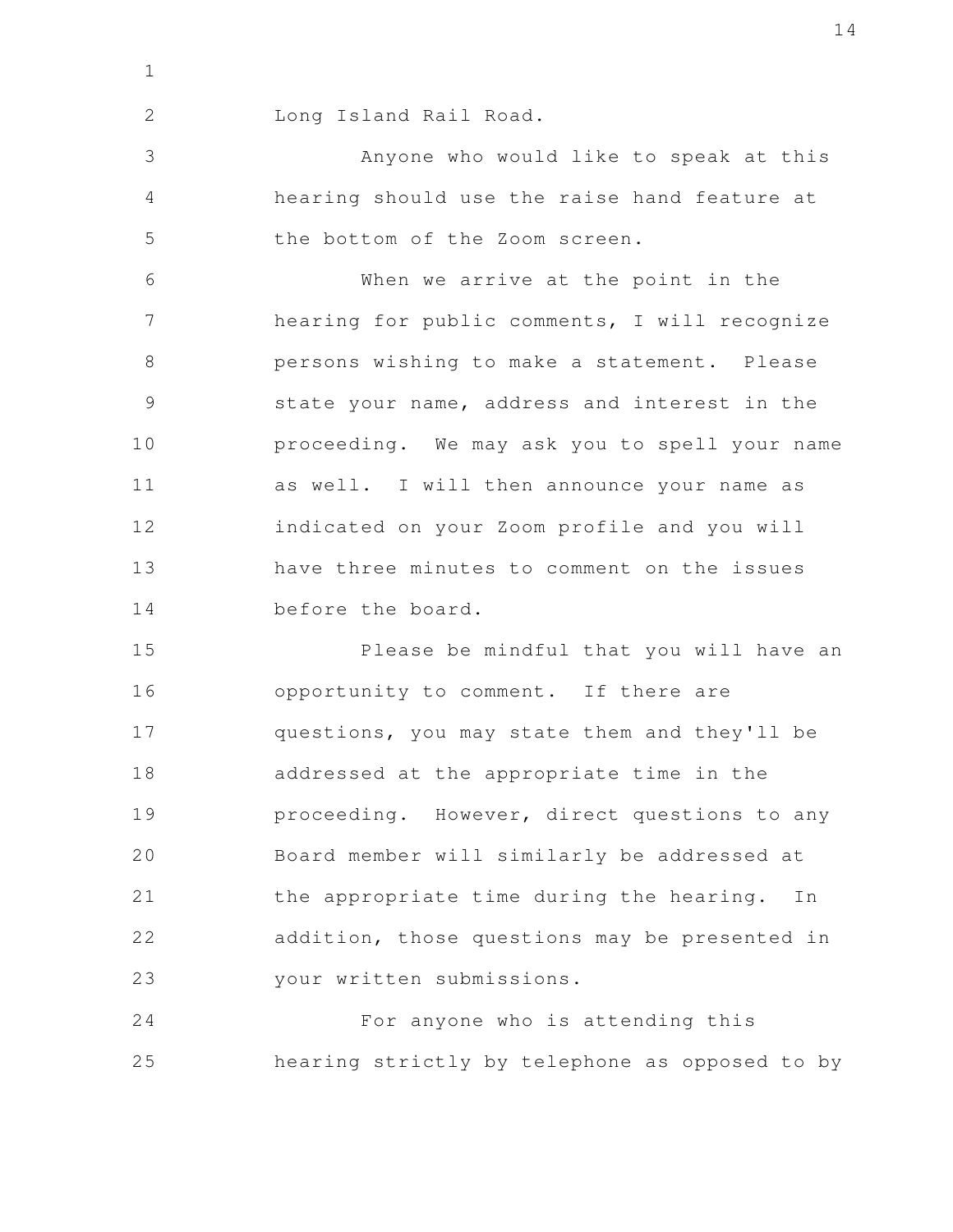videoconference, you may dial \*9 at any time to be added to the list of speakers. At the appointed time, I will call out your phone number and alert you that you may begin to share your comments. To become unmuted, you will dial \*6 at that time. 2 3 4 5 6 7

1

All public comment, whether by videoconference or by telephone, will be given three minutes to speak. A time clock will appear on the Zoom screen to let you know how much time has elapsed since your comment period started. No one person will be given more than one opportunity to speak at this hearing. 8 9 10 11 12 13 14 15

As this hearing is being transcribed by a stenographer, when you're called upon to speak again, would you please state and spell your full name to ensure the accuracy of tonight's record. 16 17 18 19 20

Periodically the instructions for how to be added to the list of speakers will appear in the chat function of Zoom. The chat function in tonight's meeting is a one-way communication path. It's being used to given 21 22 23 24 25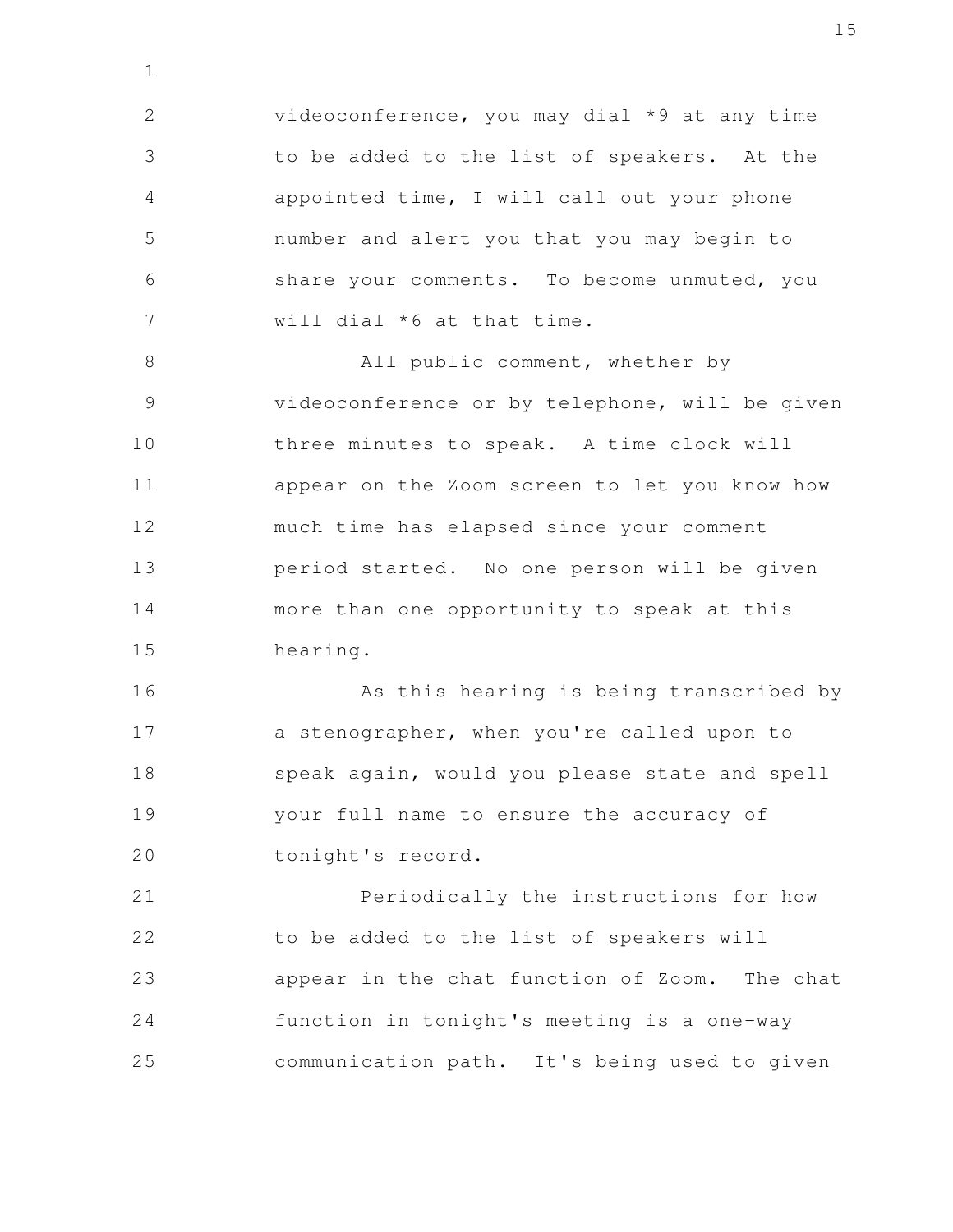you information, but not to accept any information from attendees. Whether you wish to speak or not, the IDA has provided you with an opportunity to submit written comments to the IDA during the public hearing and within 30 days after it. To do so, please email them to jlinse@brookhavenny -- B-R-O-O-K-H-A-V-E-N-N-Y, that's one word -- .gov or mail them to Town of Brookhaven Industrial Development Agency, One Independence Hill, Farmingville, New York 11738. And finally, as Mr. Braun has already indicated, this public hearing is being recorded. Tonight's first speaker is Mr. John Wagner. Mr. Wagner, would you please introduce yourself, spell your name and begin your remarks? MR. WAGNER: Good afternoon. My name is John M. Wagner. That's spelled J-O-H-N, M as in Matthew, W-A-G-N-E-R. 2 3 4 5 6 7 8 9 10 11 12 13 14 15 16 17 18 19 20 21 22 23 24 25

1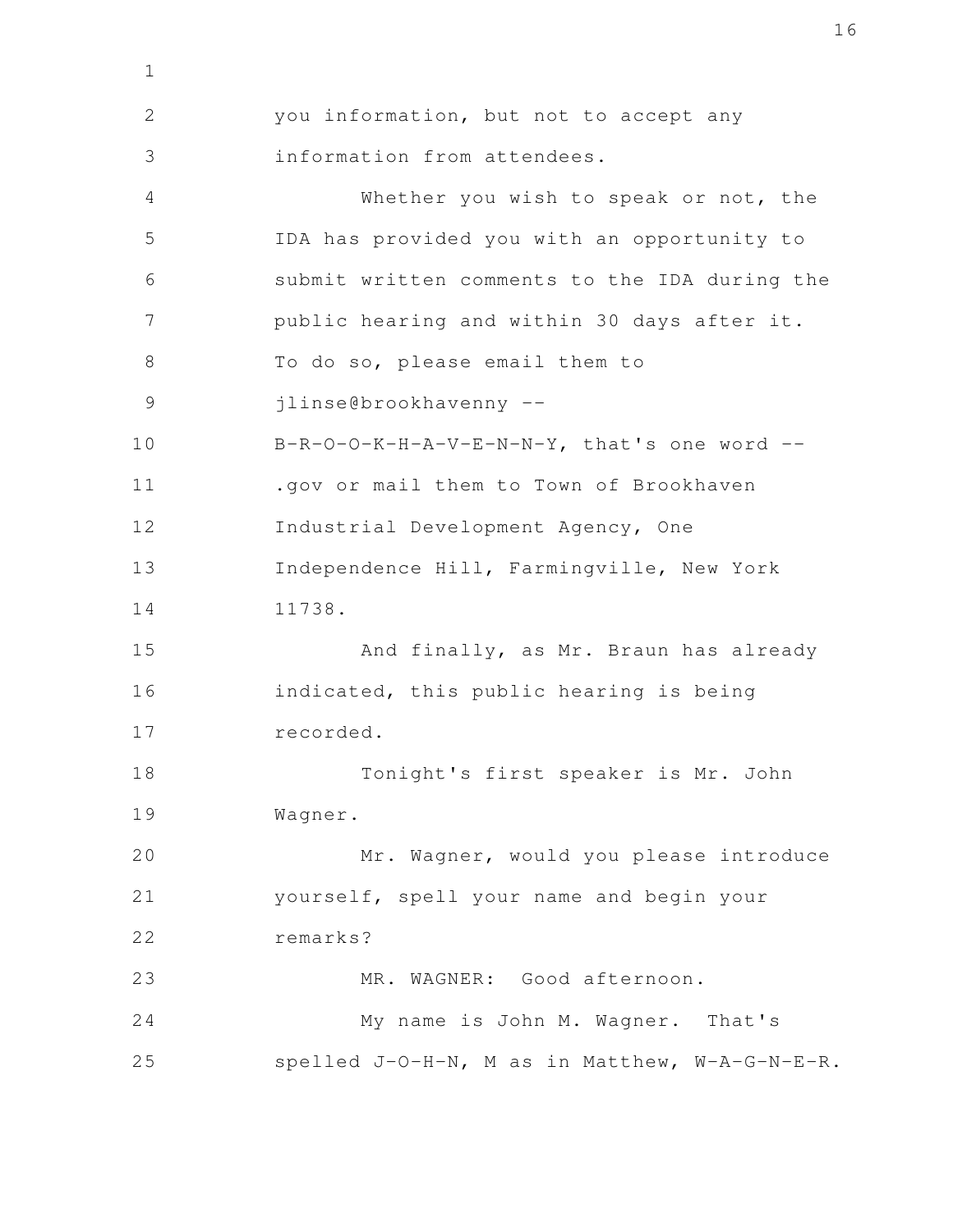I am an attorney and a member of Certilman Balin Adler & Hyman LLP, the attorneys for Ronk Hub, LLC, which is the Town designated master developer of the Ronkonkoma Hub project. My office is at 100 Motor Parkway, Hauppauge, New York. 2 3 4 5 6 7

1

The Town of Brookhaven Industrial Development Agency, which I'll refer to as the IDA, is holding this hearing with respect to the IDA's proposed condemnation of several parcels for the Ronkonkoma Hub project which involves comprehensive redevelopment of approximately 54 acres of land within the Town of Brookhaven that include and surround the Ronkonkoma station of the Long Island Rail Road. 8 9 10 11 12 13 14 15 16 17

The Ronkonkoma Hub project is generally bounded south by the Rail Road, west by Garrity Avenue and Hawkins Avenue, north by Union Avenue and east by the Fairfield at Ronkonkoma apartment complex. 18 19 20 21 22

As the Board knows, as part of the condemnation process, the IDA, pursuant to Section 204 of the State Eminent Domain 23 24 25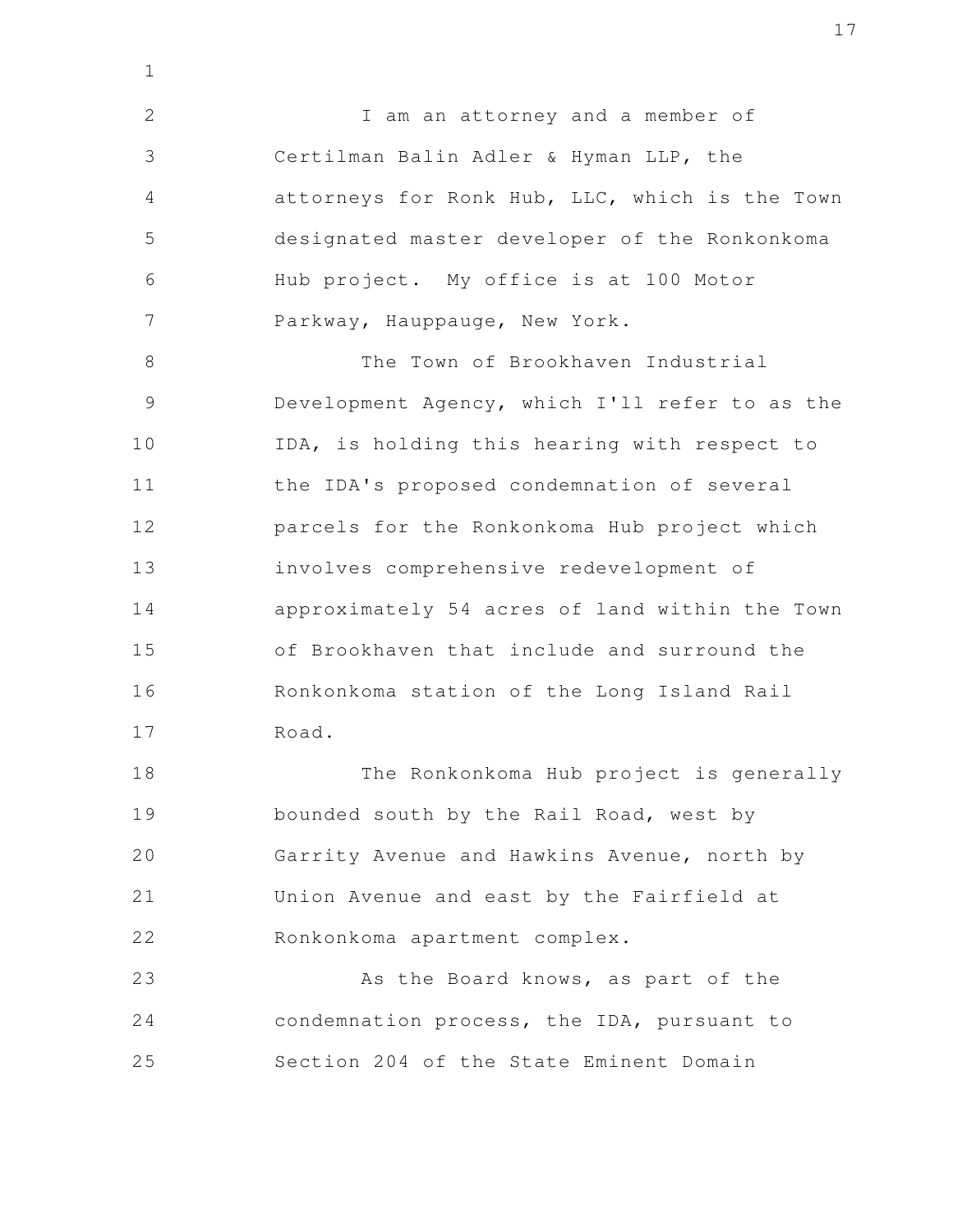Procedure Law, must ultimately prepare a determination and findings as to, among other things, one, the public use benefit or purpose to be served by the proposed public project and two, the general effect of the proposed project on the environment and residents of the locality. 2 3 4 5 6 7 8

1

I will speak as to these two issues. First, with respect to the public use benefit or purpose to be served by the Ronkonkoma Hub project. Since approximately 2007, the Town of Brookhaven has recognized that the Ronkonkoma Hub project area is in a blighted condition and in urgent need of comprehensive economic revitalization and redevelopment. 9 10 11 12 13 14 15 16 17

To facilitate such redevelopment, the Town has evaluated the hub project area and found that it was blighted and in need of redevelopment, prepared and adopted several comprehensive land use plans, studies and zoning regulations to remediate the blighted condition of the hub and also to define and facilitate hub redevelopment; sought and 18 19 20 21 22 23 24 25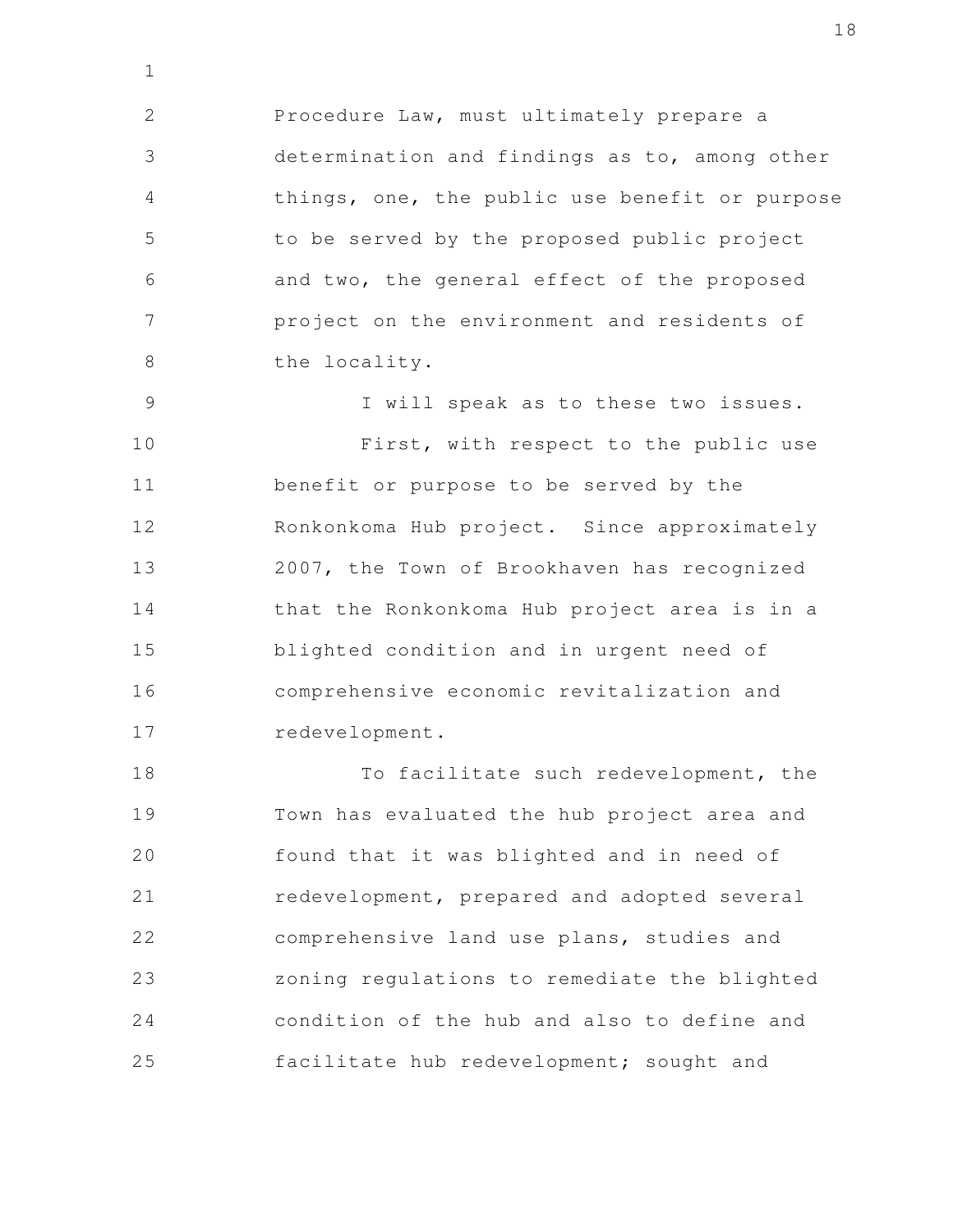designated a private master developer for the hub and expressly empowered the IDA to effectuate and implement Town urban renewal projects and plans. More specifically, in April 2008 and March 2009, the Town prepared a two-phase Ronkonkoma Hub planning study to revitalize the Ronkonkoma Hub area. In August 2010, the Town Board prepared a draft Ronkonkoma Hub transit-oriented development draft land use and implementation plan. Beginning in 2011, in an effort to ensure the Town's planning efforts would result in actual redevelopment of the blighted hub area, the Town Board decided to seek private developer input. In this regard, in January of 2011, the Town issued a request for expressions of interest, an RFEI, for that purpose. In September of 2011, the Town issued a request for qualifications, an RFQ, for a master developer for the Ronkonkoma Hub. On February 7, 2012, the Town Board 2 3 4 5 6 7 8 9 10 11 12 13 14 15 16 17 18 19 20 21 22 23 24 25

1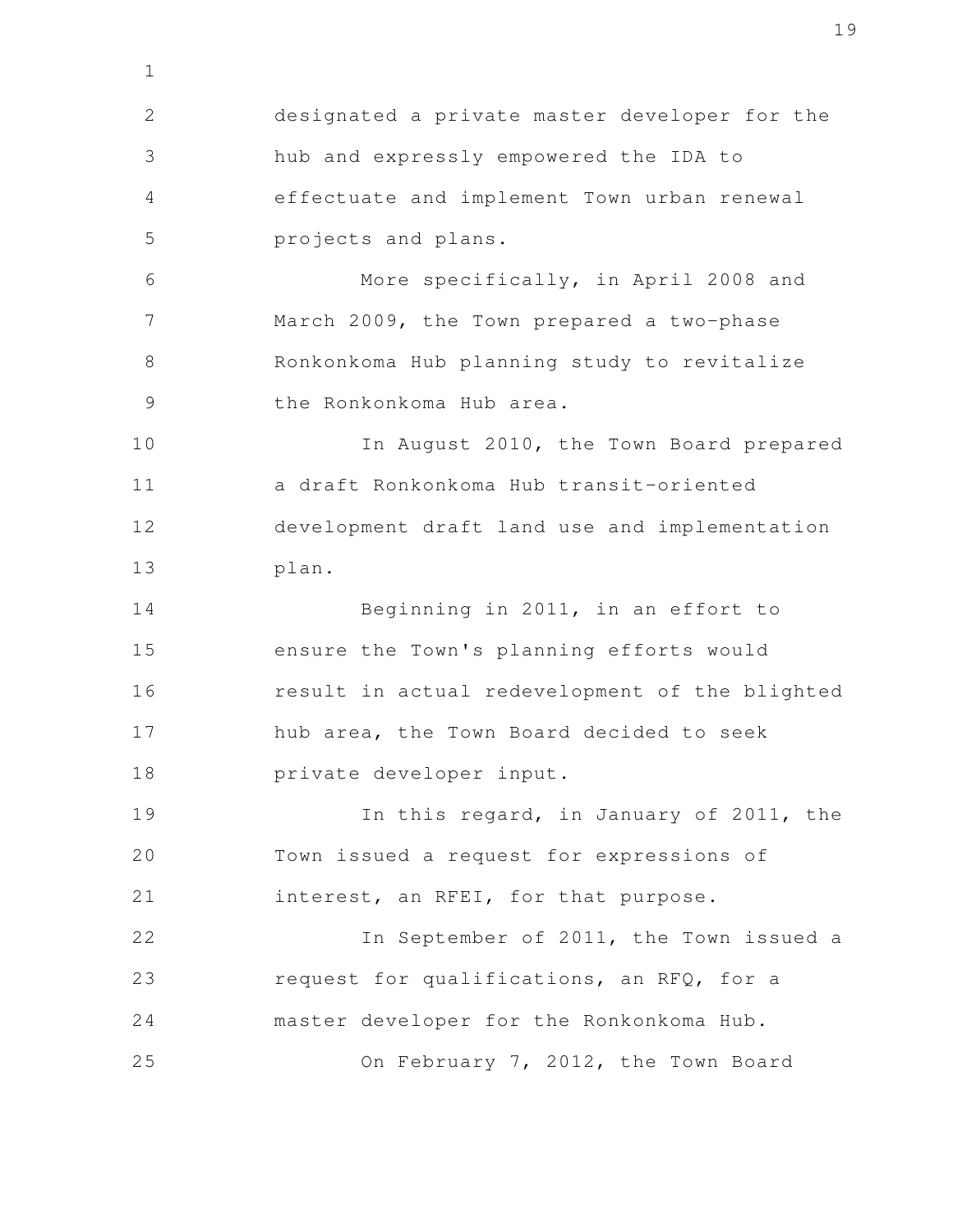designated Trec Ronk Hub, LLC as master developer for the Ronkonkoma Hub and in September 2012, the Town executed a master development designation agreement, an MDDA, with Trec Ronk Hub, LLC for the Ronkonkoma Hub, under which agreement the Ronk Hub, LLC now serves as master developer. The Town Board, after review of preliminary plans received as part of the RFEI and RFQ processes, prepared a blight study for the Ronkonkoma Hub area dated September 2012. At this point, I ask that Exhibit 7, which is the first page of the blight study, be put on the screen. (Pause.) MR. WAGNER: There we have it. I will also note that a full copy of this blight study that you see before you and every other exhibits identified at this hearing can be found and reviewed on the IDA's website at brookhavenida.org. Once on the IDA website, you can click the News && Events tab and then scroll down and click on the link 2 3 4 5 6 7 8 9 10 11 12 13 14 15 16 17 18 19 20 21 22 23 24

1

entitled 11-16-21 RONKONKOMA HUB EMINENT 25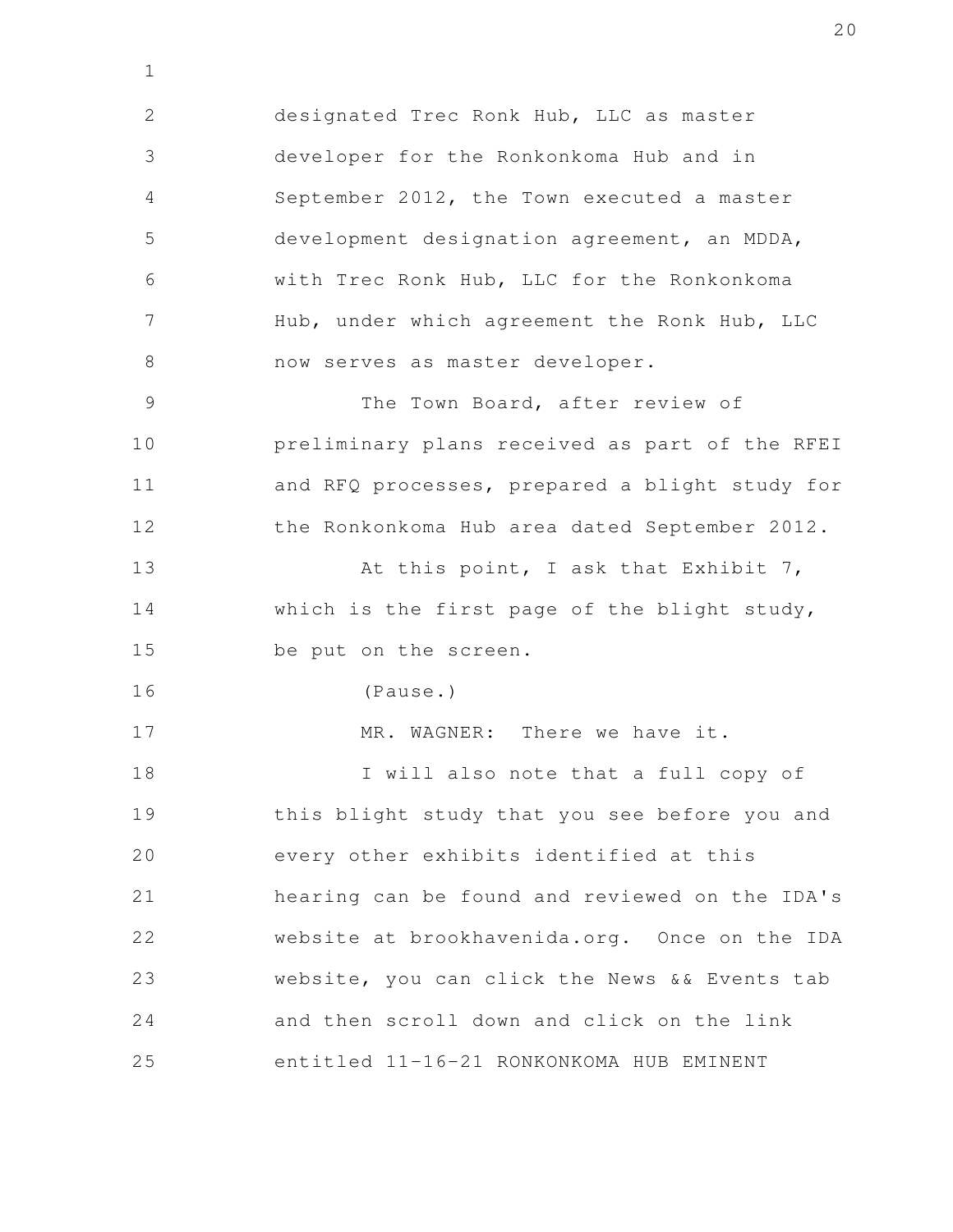DOMAIN PUBLIC HEARING PUBLIC HEARING NOTICE. That link will take you to a page showing each of today's hearing exhibits. Click on any one of the exhibit links to view a full copy of the exhibit. I respectfully identify the entirety of the September 2012 blight study, the first page of which you see on the screen, as Exhibit 7 for this hearing. Now going back to the chronology, it should be noted that the blight study identified several conditions in the Ronkonkoma Hub as evidence of blighted conditions in the hub. These conditions included vacant and partially vacant properties and buildings, significant underutilization of development potential, deteriorated buildings, inadequate curb and sidewalk areas, lack of appropriate drainage and sewage infrastructure and incompatible land uses and also asthetic and visual 2 3 4 5 6 7 8 9 10 11 12 13 14 15 16 17 18 19 20 21 22

character of the area. 23

1

The blight study specifically concluded that the Ronkonkoma Hub area, based upon field 24 25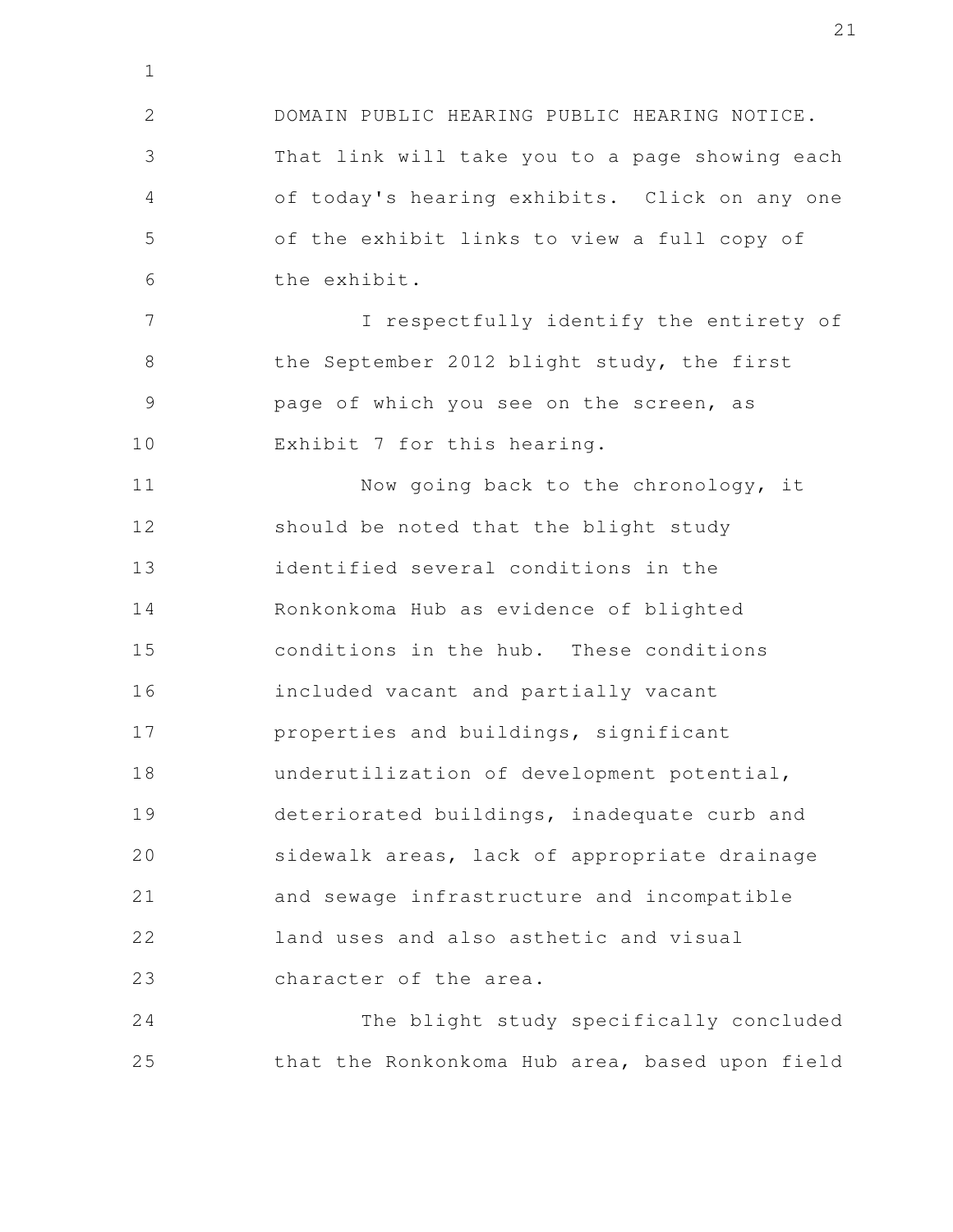observations and the data collected, is sufficiently blighted to warrant the preparation of an Urban Renewal Plan in accordance with Article 15 of the New York State General Municipal Law. After review of the blight study, the Town Board, on September 20, 2012 by Resolution 2012-804, designated the Ronkonkoma Hub as "appropriate for urban renewal pursuant to Article 15 of the New York State General Municipal Law" and further authorized preparation of an Urban Renewal Plan. Now please bring up the next exhibit, which is number eight. There you see the first page of the Urban Renewal Plan. Following the blight study and the Town Board's Resolution 2012-804, the Town Board had prepared an Urban Renewal Plan for the Ronkonkoma Hub dated October 2013, the entirety of which I'd like to designate as Exhibit 8 for this hearing. The stated purpose of the Urban Renewal Plan as set forth on page one of that plan was 2 3 4 5 6 7 8 9 10 11 12 13 14 15 16 17 18 19 20 21 22 23 24 25

1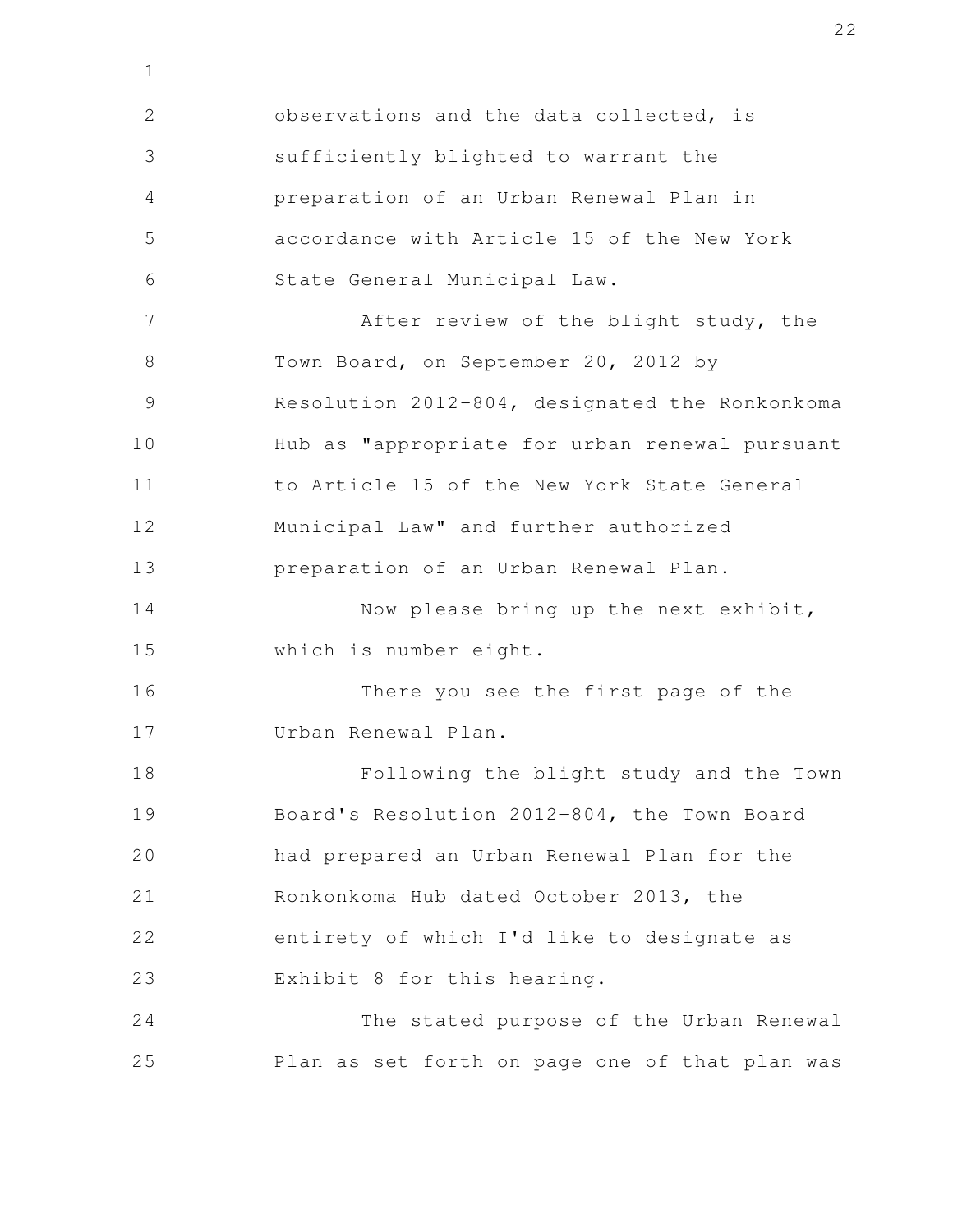to facilitate the redevelopment of the Ronkonkoma Hub area as a transit-oriented development, a TOD area, featuring a mix of higher density residential development, commercial, hospitality, institutional, office and retail uses, conference, entertainment and exhibition venues and public designated outdoor spaces. The Urban Renewal Plan further stated that such TOD development was designed to both complement and benefit from the presence of the Ronkonkoma railroad station and its associated commuter passenger volumes. 2 3 4 5 6 7 8 9 10 11 12 13 14

1

On page 24, the Urban Renewal Plan identified several so-called methods for implementation of the plan. These implementation methods included a recommendation of rezoning of the entire project area to a TOD district in order to facilitate the recommended redevelopment and two, acquisition of property within the project for redevelopment purposes including both the purchase of individual properties by the master developer and most significantly 15 16 17 18 19 20 21 22 23 24 25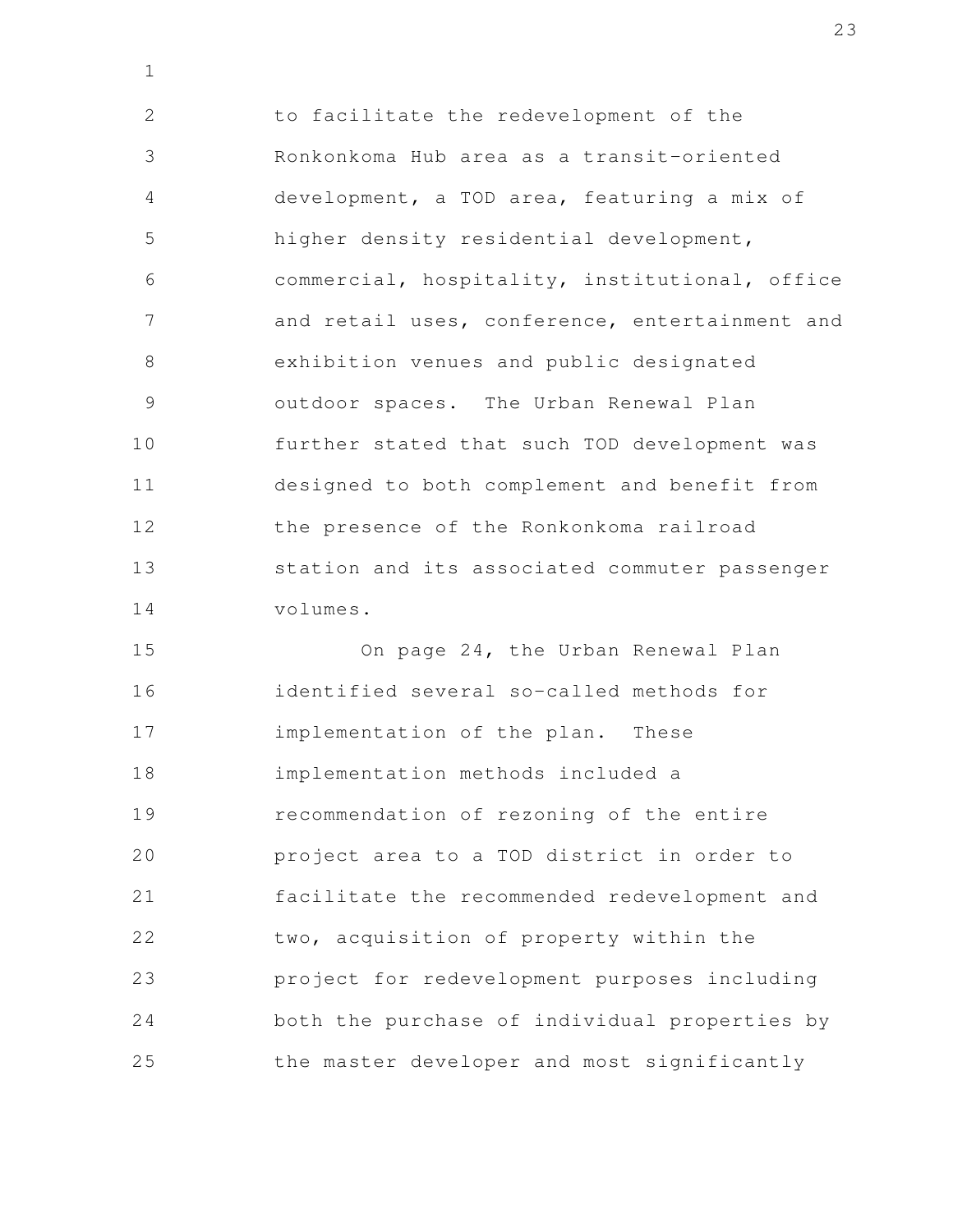for this hearing, possible use of eminent domain by the Town. Please bring up the next exhibit, number nine. Now in connection with proposed TOD rezoning of the Ronkonkoma Hub to implement the Urban Renewal Plan, the Town prepared an updated Ronkonkoma Hub transit-oriented development, TOD, land use and implementation plan for the Ronkonkoma Hub dated October 2013, the first page of which you see on the screen. I would like to designate the entire land use and development plan as Exhibit 9 for this hearing. On June 24, 2014, the Town Board took several actions. Specifically it adopted the Urban Renewal Plan, adopted the land use and implementation plan, adopted the Ronkonkoma Hub TOD zoning district, which encompassed the entire Ronkonkoma Hub area including the parcels that are the subject of this condemnation hearing and adopted the Ronkonkoma Hub TOD zoning regulations. 1 2 3 4 5 6 7 8 9 10 11 12 13 14 15 16 17 18 19 20 21 22 23 24 25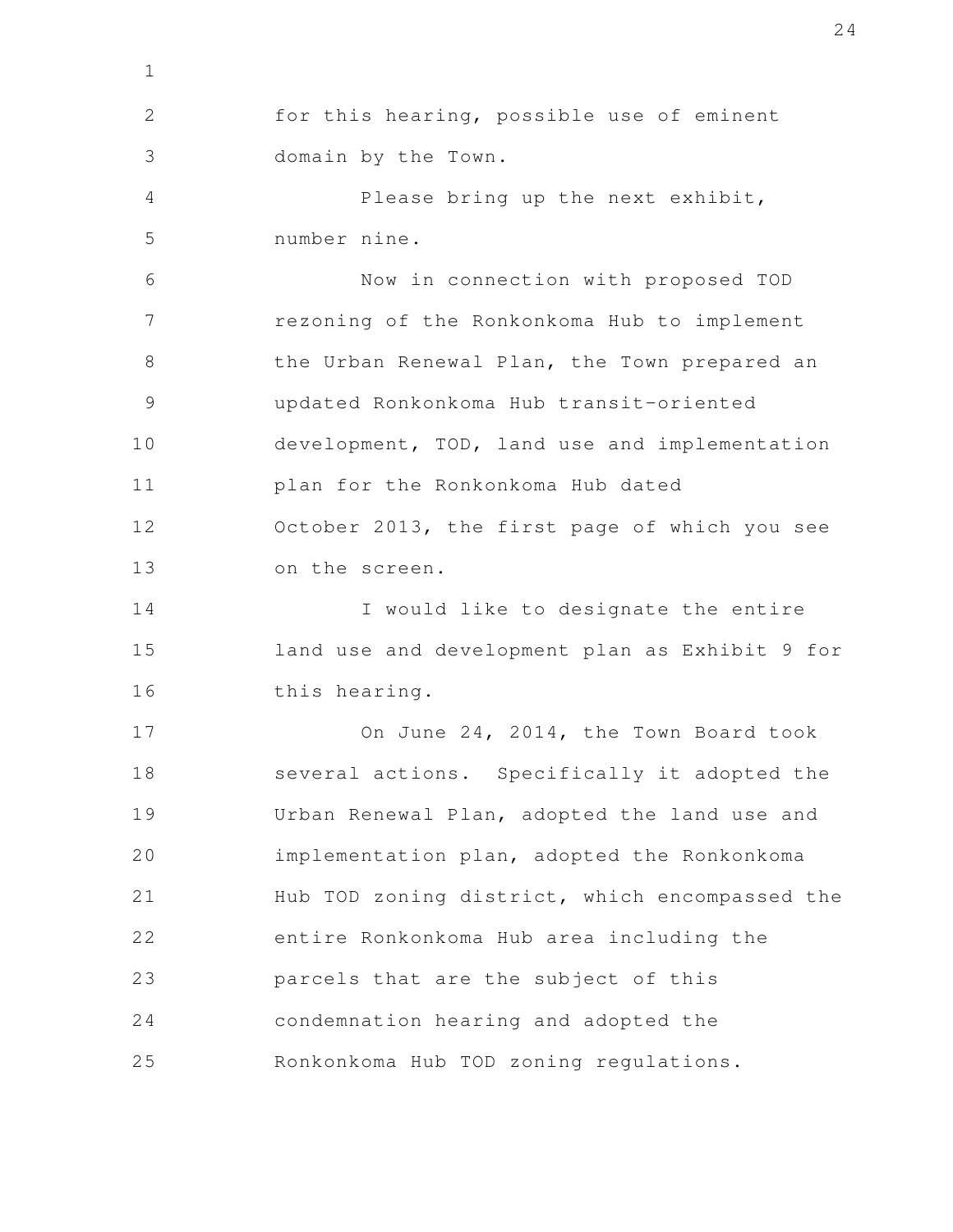I note at this point that the Ronkonkoma Hub TOD zoning regulations can be found in Article XXIII -- that's XXIII -- of Chapter 85 of the Town code. Please bring up the next exhibit, number ten. Now on May 27, 2021, the Town Board adopted Resolution 2021-368, which you see on the screen, which designated the IDA as an agency that may effectuate and implement urban renewal projects and plans in the Town pursuant to the IDA's statutory powers for projects that have an application with the IDA. I would like to designate the entirety of Resolution 2021-368 as Exhibit 10 for this hearing. Please bring up the next exhibit, number 11. Lastly, on August 2, 2021, the IDA entered into a RONKONKOMA HUB **Condemnation/Acquisition Agreement** with Ronk Hub, LLC, which requires Ronk Hub, LLC to, among other things, bear the cost of 2 3 4 5 6 7 8 9 10 11 12 13 14 15 16 17 18 19 20 21 22 23 24 25

1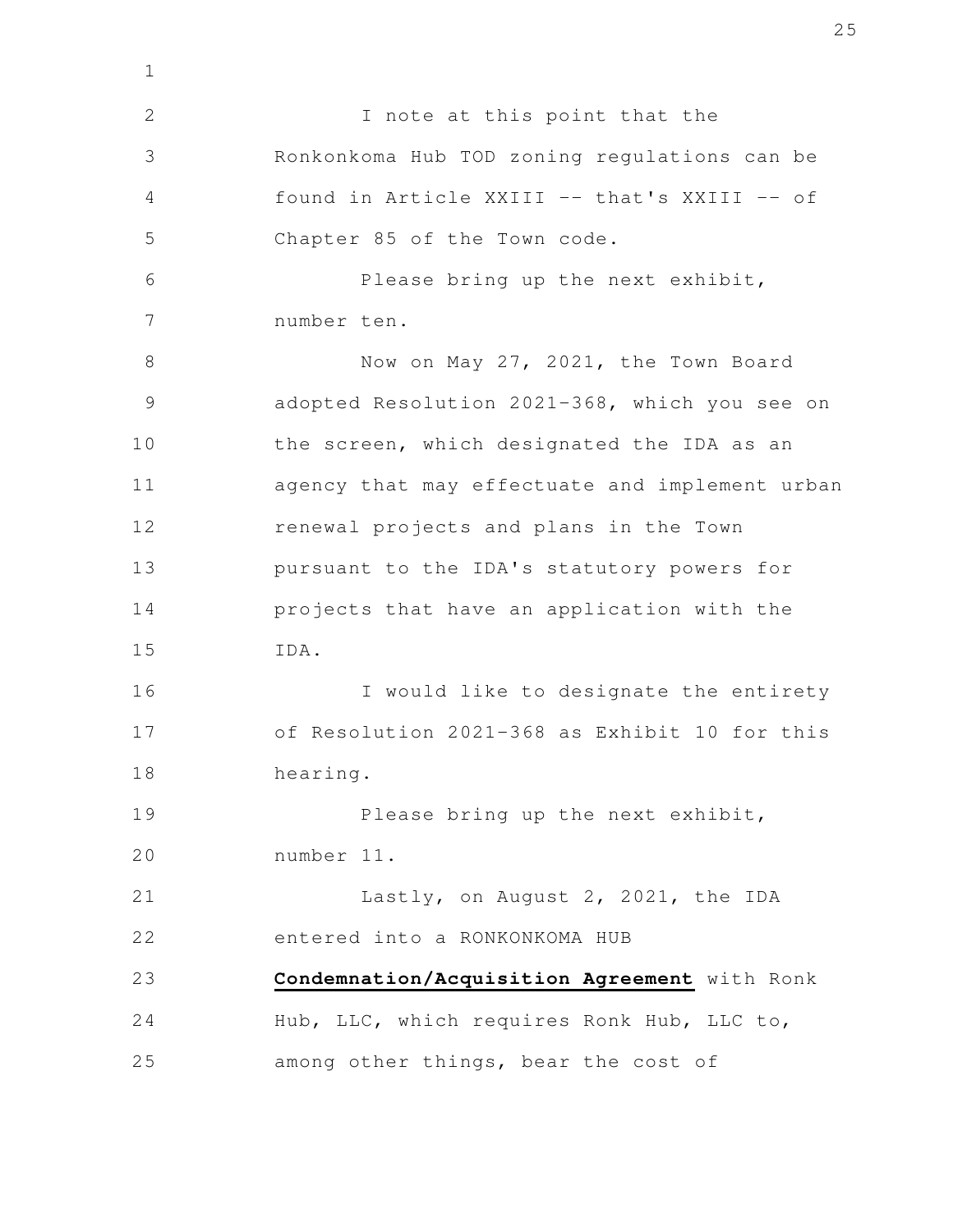condemnation of properties in the Ronkonkoma Hub. 2 3

1

25

I'd like to designate the entirety of that **Condemnation/Acquisition Agreement** as Exhibit 11 for this hearing. 4 5 6

Moving now to the second criterion we mentioned at the outset, which is the effect of the Ronkonkoma Hub project on the environment and residents of the locality. 7 8 9 10

It should first be noted that the Ronkonkoma Hub project includes Town Board adoption of a comprehensive land use for the Ronkonkoma Hub, a proposed Ronkonkoma Hub transit-oriented development or TOD zoning district to cover the Ronkonkoma Hub, comprehensive zoning regulations governing redevelopment and use of properties within the TOD district and an Urban Renewal Plan for the Ronkonkoma Hub. 11 12 13 14 15 16 17 18 19 20

The Ronkonkoma Hub project also encompasses actual redevelopment of the Ronkonkoma Hub in accordance with the Hub TOD zoning regulations. 21 22 23 24

The Ronkonkoma Hub project has already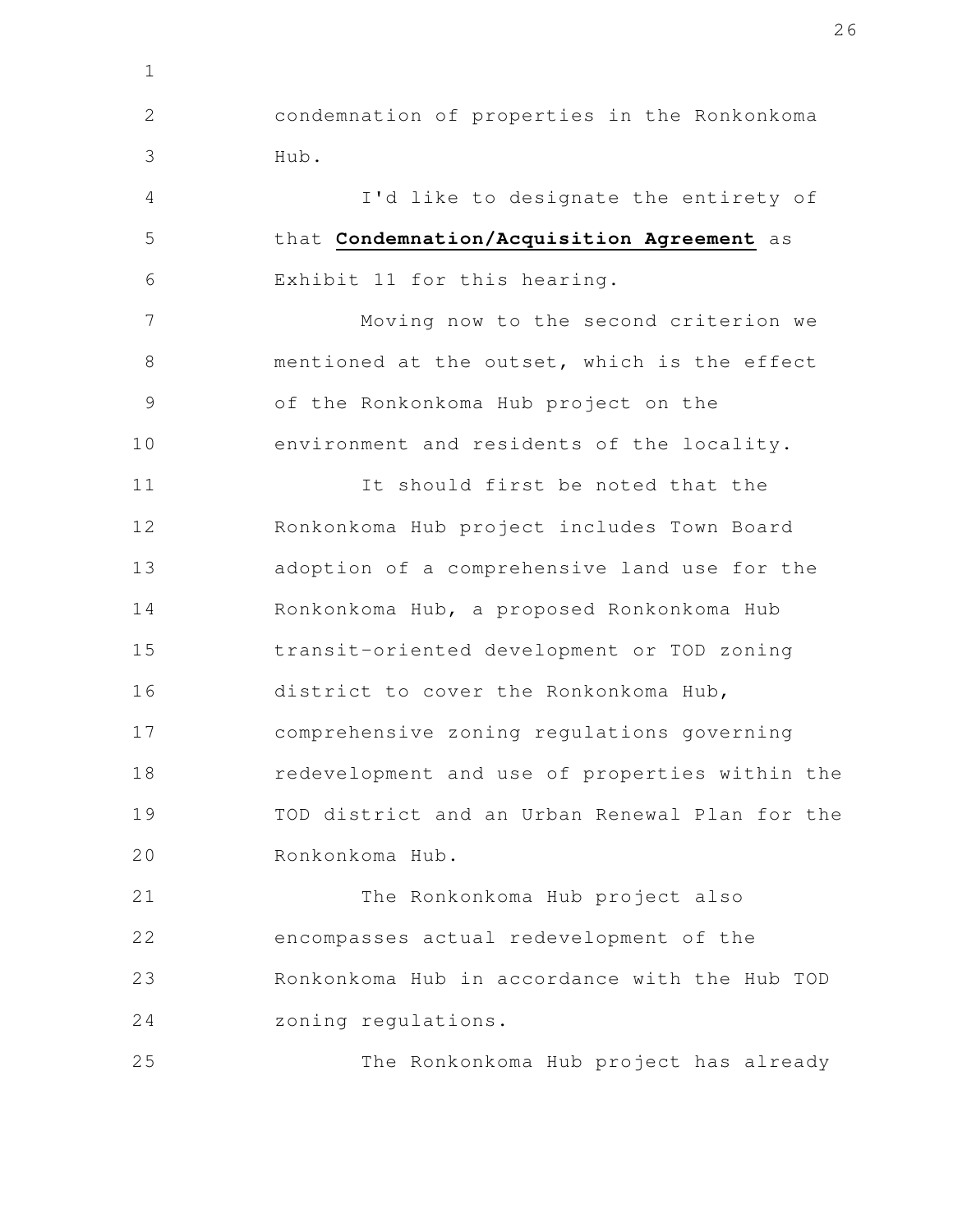been subjected to a comprehensive multi-year review pursuant to the New York State Environmental Quality Review Act, SEQRA for short, which has comprehensively identified and evaluated the potential environmental impacts of the project including on residents of the locality. 2 3 4 5 6 7 8

1

This comprehensive environmental impact review has been conducted by the Brookhaven Town Board acting as SEQRA lead agency and also by other agencies that are involved in the project including the Brookhaven Planning Board and the IDA. 9 10 11 12 13 14

To give just a few milestones of this multi-year SEQRA review, on May 12, 2010, the Town Board prepared a part one environmental assessment form, otherwise known as an EAF, to commence SEQRA review of the potential environmental impacts of the Ronkonkoma Hub project. 15 16 17 18 19 20 21

On August 17, 2010, the Town Board issued a SEQRA positive declaration, which required preparation of a draft generic environmental impact statement or DGEIS to 22 23 24 25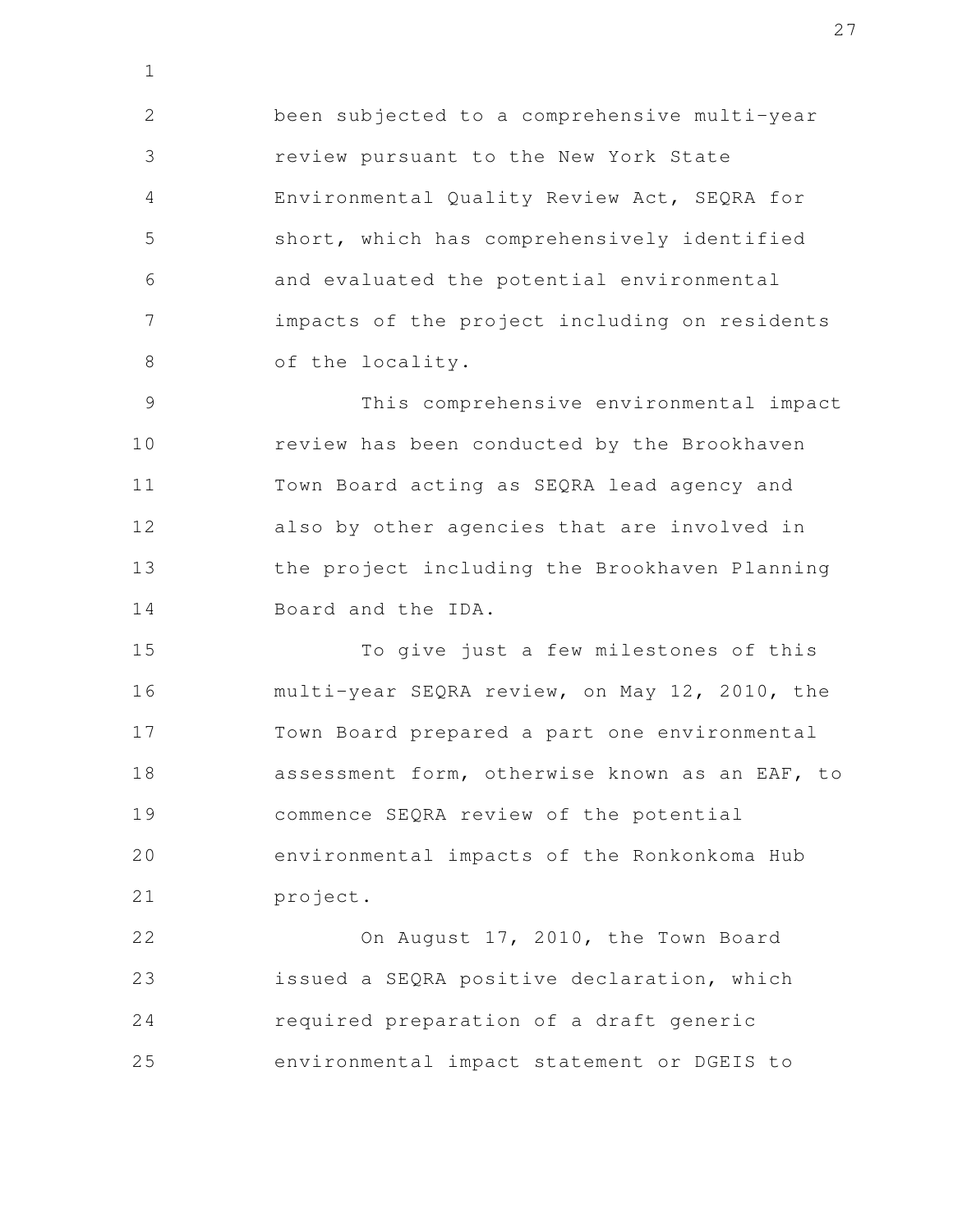evaluate the impacts of the Town's proposed adoption of a draft Ronkonkoma Hub transit-oriented development, draft land use and implementation plan, proposed adoption of a TOD zoning district for the Ronkonkoma Hub, rezoning of the Ronkonkoma Hub area into the new TOD zoning district and ultimate redevelopment of hub properties including those proposed for condemnation by the IDA in accordance with the land use and implementation plan and the TOD zoning district regulations. Please bring up Exhibit 12. The Town Board prepared a draft generic environmental impact statement or DGEIS for the Ronkonkoma Hub project dated September 2010, first page of which is on the screen. This DGEIS, among other things, evaluate a theoretical maximum development scenario for the hub in accordance with the 2 3 4 5 6 7 8 9 10 11 12 13 14 15 16 17 18 19 20 21

1

proposed TOD zoning for the hub. 22

I would like to designate the entirety of this DGEIS dated September 2010 as Exhibit 12 for this hearing. 23 24 25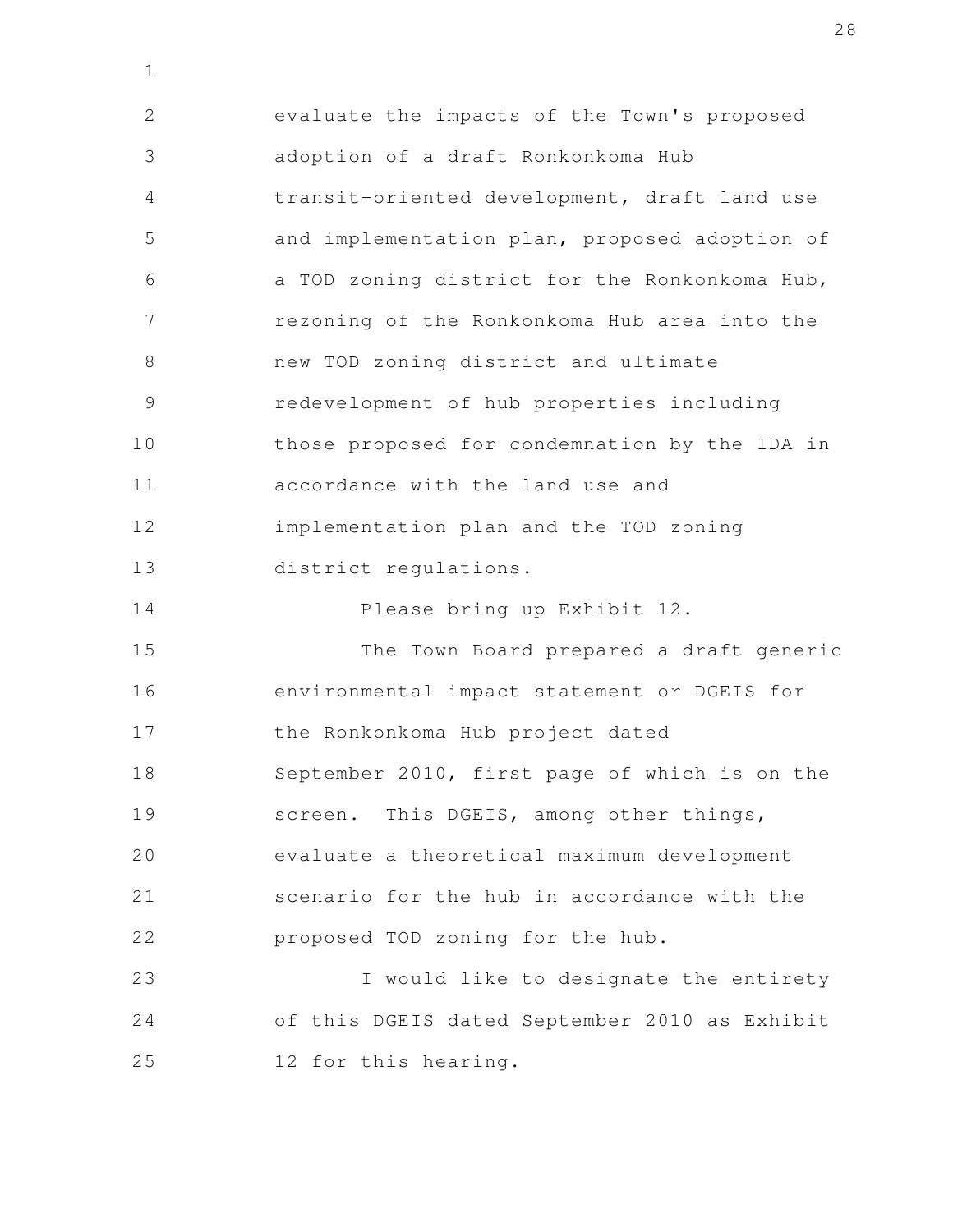On September 21, 2010, the Town Board accepted the DGEIS as complete and adequate for public review. On October 19, 2010, the Town Board held a public hearing on the DGEIS. On October 29, 2010, the comment period on the DGEIS closed. Now, because the densities recommended in the Town's 2013 urban renewal plan differed from those evaluated in the 2010 DGEIS, the Town Board prepared an updated part one environmental assessment form for the Ronkonkoma Hub project. On October 1, 2013, the Town Board issued a SEQRA positive declaration, which required preparation of a supplemental DGEIS for the project. Please bring up Exhibit 13. There we see the first page of the draft supplemental generic environmental impact statement and I would like to point out that on November 12, 2013, the Town Board accepted this draft supplemental DGEIS or DSGEIS as complete and adequate for public 2 3 4 5 6 7 8 9 10 11 12 13 14 15 16 17 18 19 20 21 22 23 24 25

1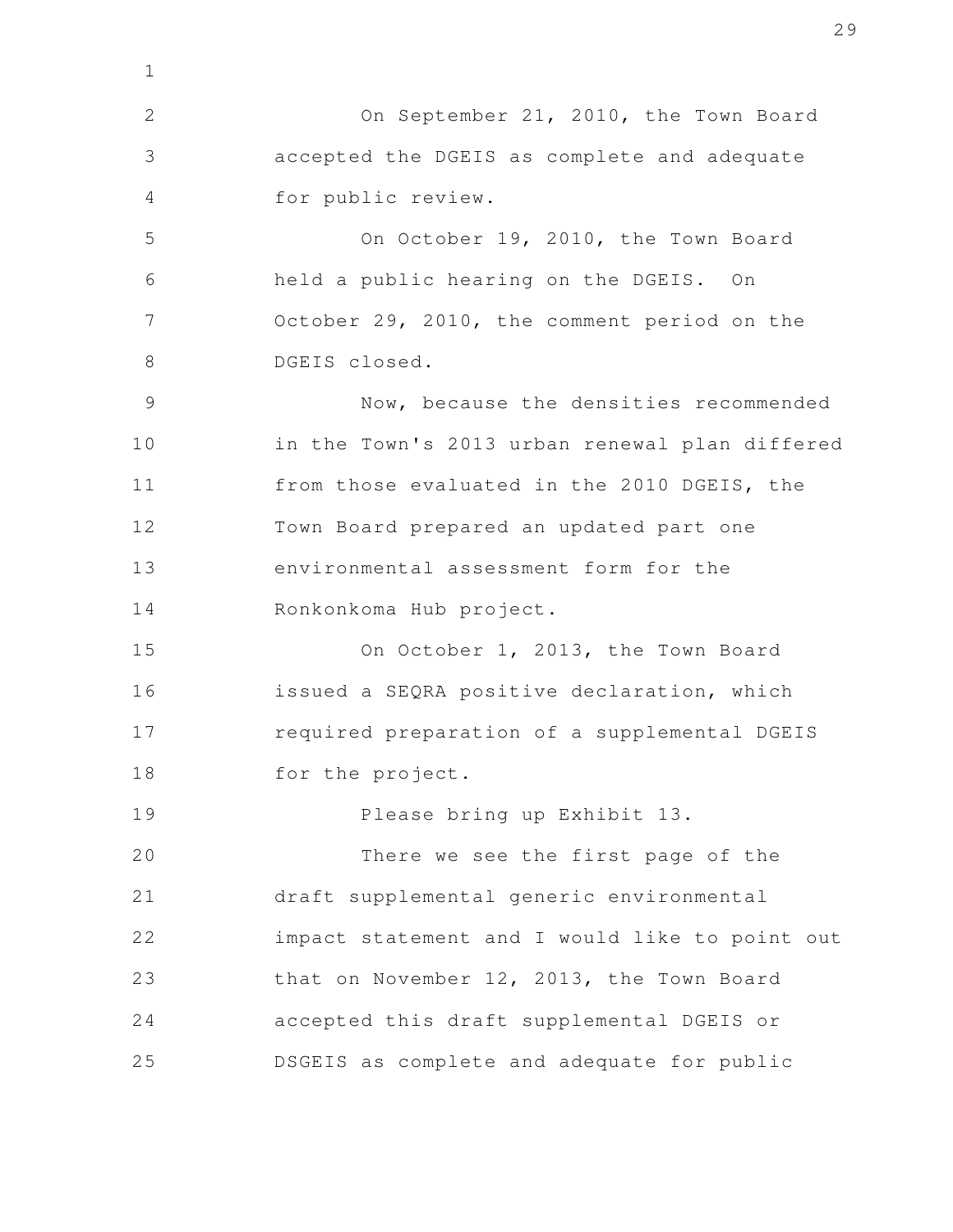review and I'd like to designate the entirety of this DSGEIS as Exhibit 13 for this hearing. Thereafter, on January 9, 2013, the Town Board held a public hearing on the DSGEIS. On February 10th -- I'm sorry, that was January 9, 2014, my apologies. On February 10, 2014, the comment period closed on the DSGEIS. Please bring up the next exhibit, number 14. In April of 2014, the Town Board filed a final generic environmental impact statement or an FGEIS for the Ronkonkoma Hub project and this is the first page of that document on the screen. I'd like to designate the entirety of that FGEIS as Exhibit 14 for this hearing. Please bring up the next exhibit, number 15. On June 24, 2014, the Town Board adopted a SEQRA Findings Statement for the Ronkonkoma Hub project. The Findings Statement is the final step in a SEQRA review 2 3 4 5 6 7 8 9 10 11 12 13 14 15 16 17 18 19 20 21 22 23 24 25

1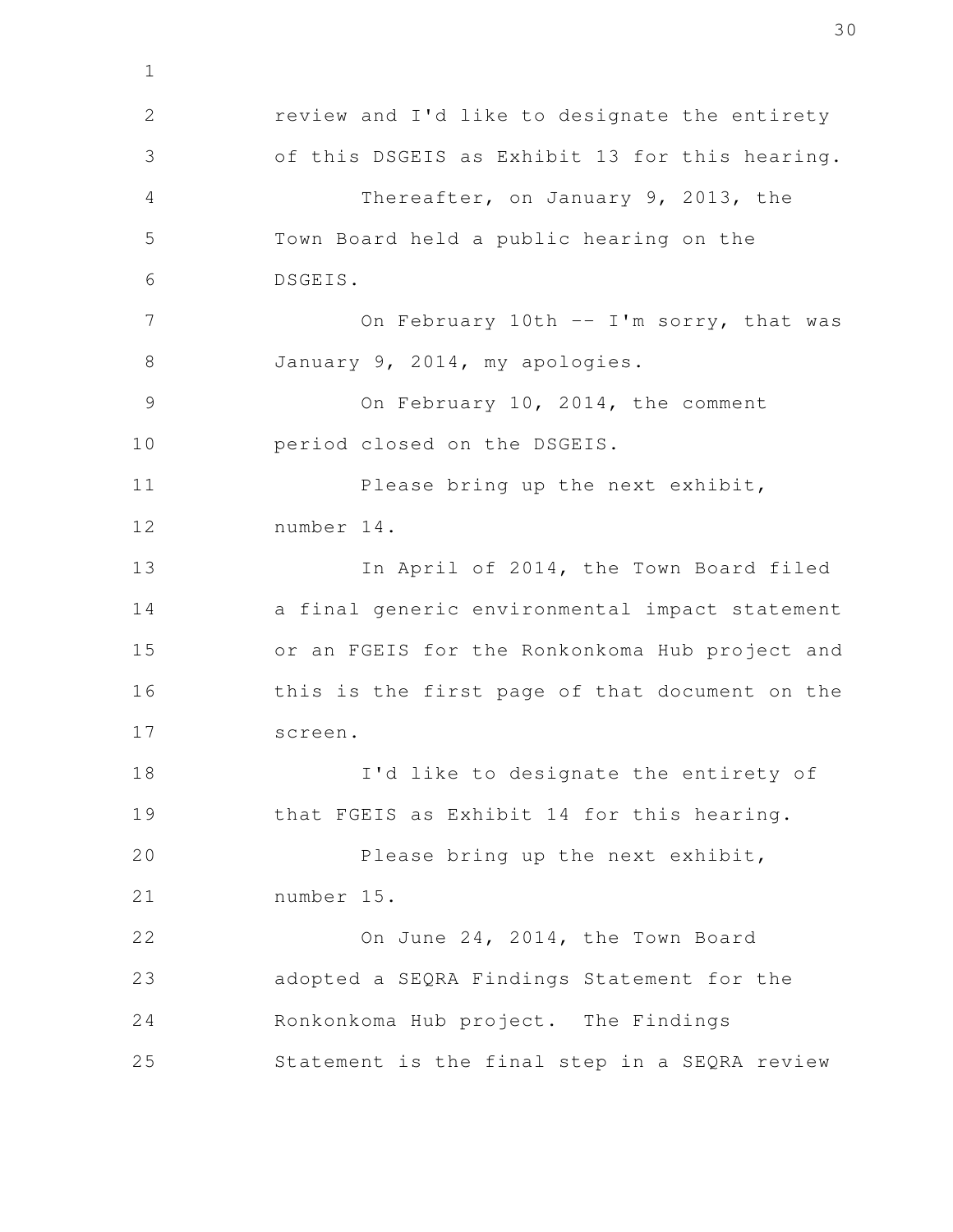process involving an environmental impact statement.

1

2

3

Significantly, the Town Board in its Findings statement specifically certifies, among other things, that it has considered the relevant environmental impacts, facts and conclusions disclosed in the environmental impact statement for the project and also consistent with social, economic and other essential considerations, from among the reasonable alternatives available, the proposed action is one that avoids or minimizes adverse environmental impacts to the maximum extent practical and that adverse environmental impacts will be avoided or minimized to the maximum extent practical. 4 5 6 7 8 9 10 11 12 13 14 15 16 17

I would like to designate the entirety of the Town Board's SEQRA Findings Statement as Exhibit 15 for this hearing. 18 19 20

And now the next and last exhibit, number 16. 21 22

On November 18, 2015, the IDA, as a SEQRA involved agency and after review of relevant materials and the Town Board's SEQRA 23 24 25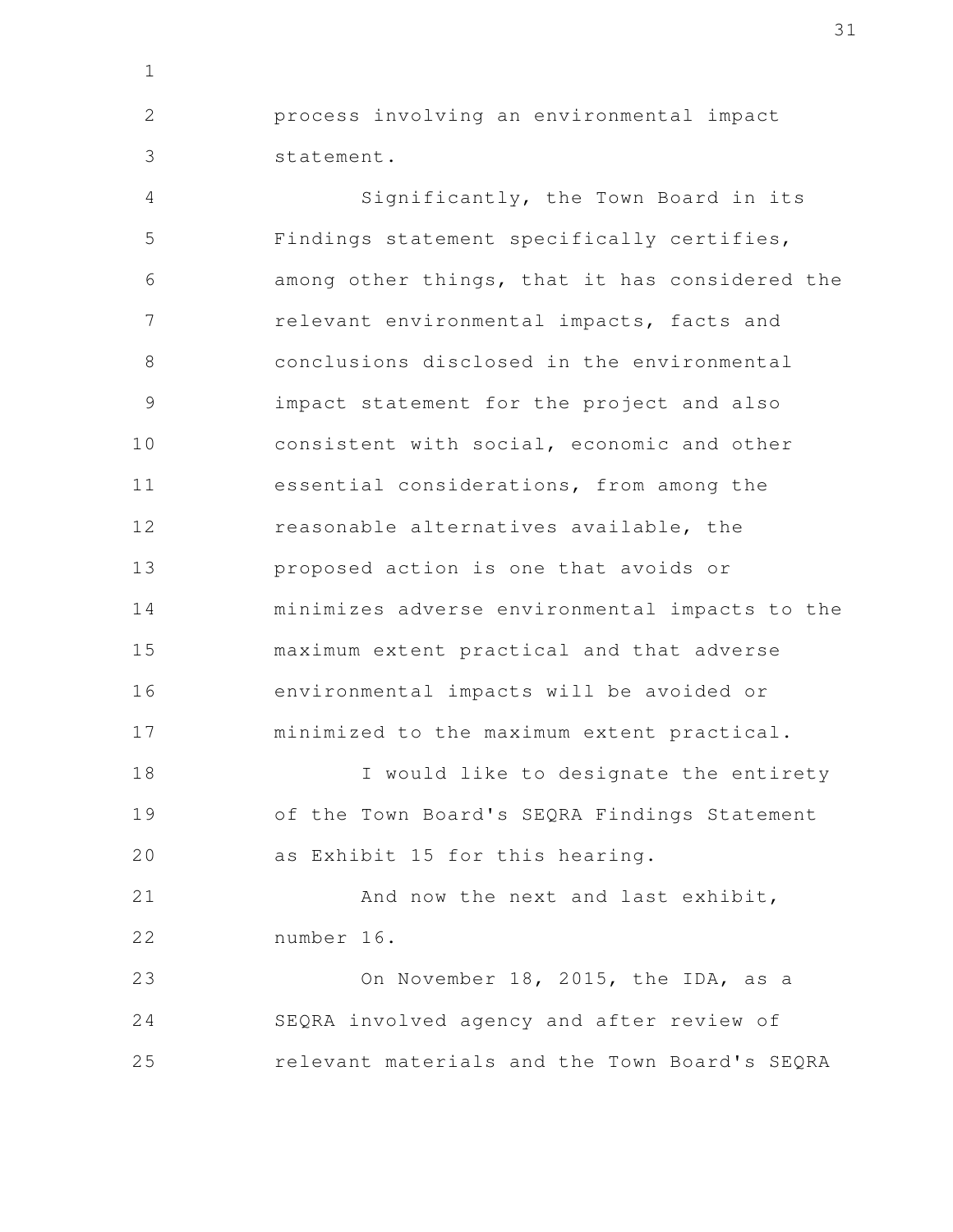Findings Statement, adopted the Town Board's SEQRA Findings Statement as its own after finding that the Town Board's Findings Statement accurately and adequately examined the environmental issues presented by the proposed action. 2 3 4 5 6 7

1

I would like to designate the entirety of the IDA's Findings Statement, the first page of which you see on the screen, as Exhibit 16 for this hearing. 8 9 10 11

The foregoing brief recap demonstrates that the environmental effects of the Ronkonkoma Hub have been thoroughly studied in coordination with multiple involved agencies during a comprehensive SEQRA review process extending over several years. 12 13 14 15 16 17

I respectfully request that the analyses and conclusions of this completed SEQRA process be incorporated in the record of this hearing and that the IDA consider such comprehensive analyses and conclusions in its determinations and findings for this proceeding. 18 19 20 21 22 23 24

In conclusion, it is evident that the 25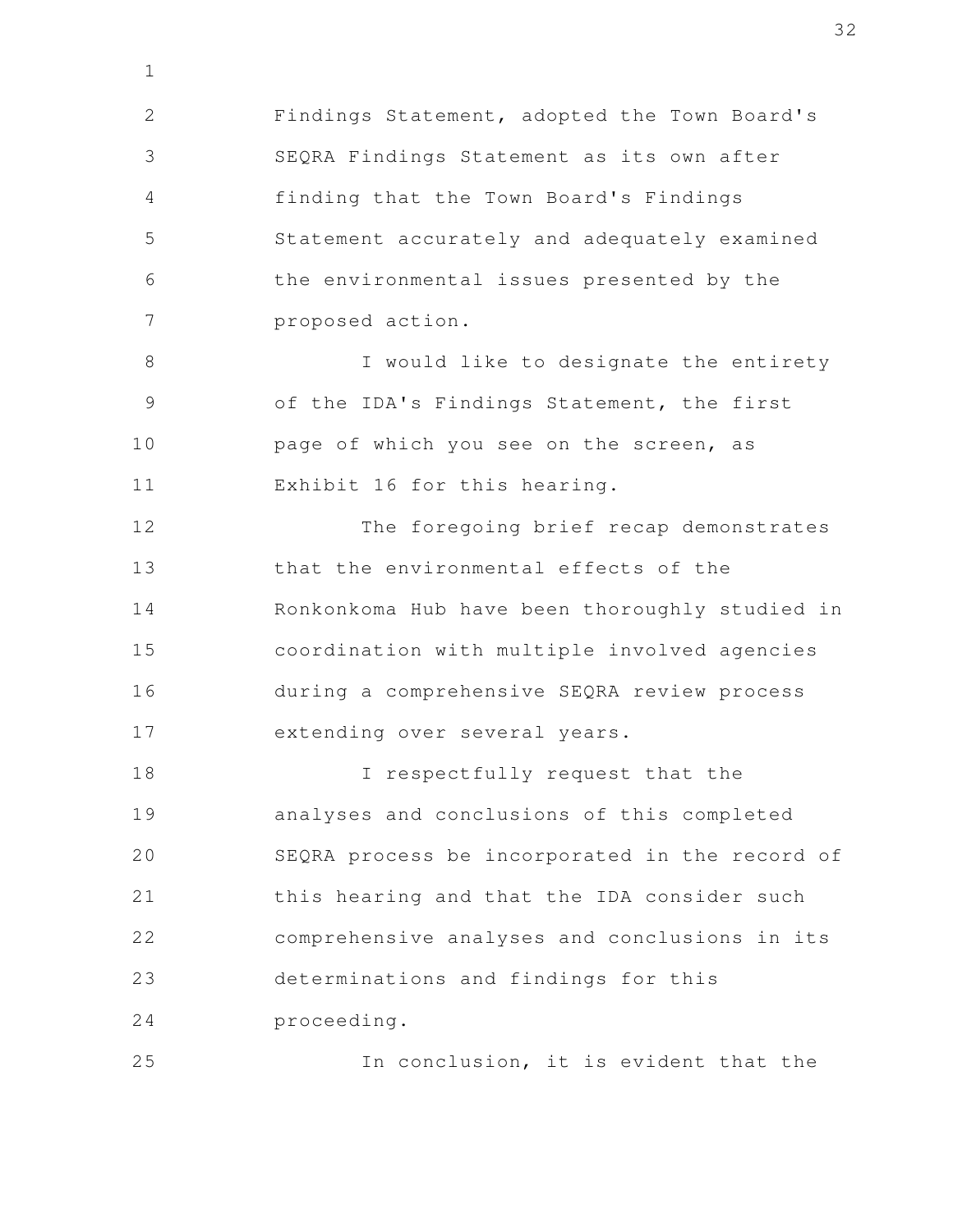Town Board, in preparing and adopting the blight study, the Urban Renewal Plan, the land use and implementation plan, the TOD zoning code and associated documents, recognized the public need for revitalization of the Ronkonkoma Hub area. Moreover, through its multi-year environmental review, the Town Board comprehensively identified and evaluated a potential environmental and community impacts of the Ronkonkoma Hub redevelopment. Accordingly, I respectfully submit that pursuant to Section 204 of the State environmental  $--$  I'm sorry, the State Eminent Domain Procedure Law, the proposed condemnations first will further the public use benefit and purpose to be served by the Ronkonkoma Hub project and furthermore, will not result in adverse impacts on the environment or residents of the affected community. This concludes my presentation today. I respectfully request that Exhibit 7 2 3 4 5 6 7 8 9 10 11 12 13 14 15 16 17 18 19 20 21 22 23 24

through 16, which I have referred to in my

25

1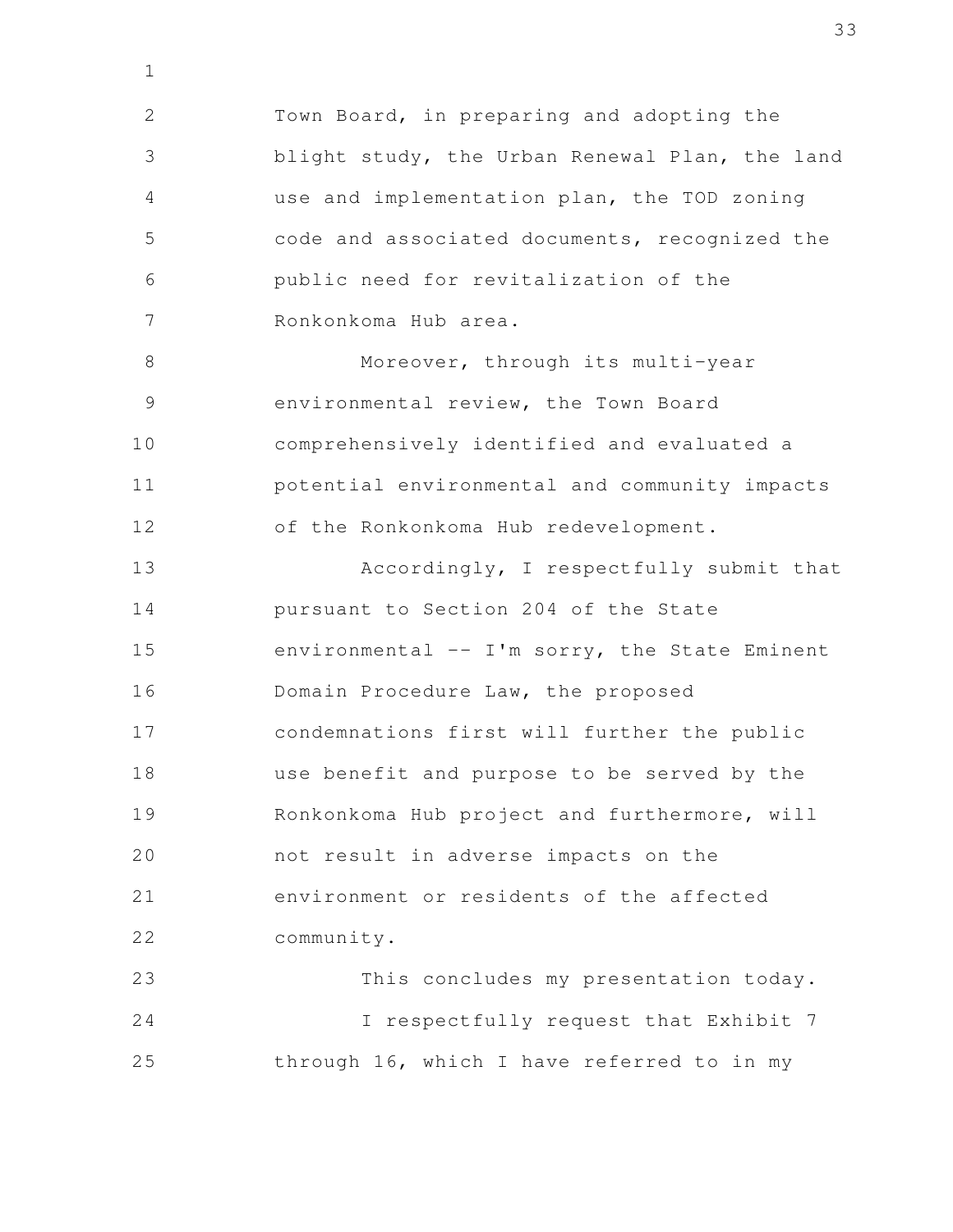presentation, be made a part of the official record of today's hearing. As I explained earlier, these exhibits are available for viewing by the Board and the public on the IDA's website. Thank you very much. JUDGE COHEN: Exhibits 7 through 16 are marked submitted. (Exhibit 7, Blight Study - The Ronkonkoma HUB Study Area September 2012, 86 pages, was marked submitted.) (Exhibit 8, Urban Renewal Plan - Proposed Ronkonkoma Hub Transit-Oriented Development (TOD) October 2013, 138 pages, was marked submitted.) (Exhibit 9, Land Use and Implementation Plan - Proposed Ronkonkoma Hub Transit-Oriented Development (TOD) October 2013, 53 pages, was marked submitted.) (Exhibit 10, Brookhaven Town Board Resolution 2021-368, two pages, was marked submitted.) (Exhibit 11, **RONKONKOMA HUB Condemnation/Acquisition Agreement** dated 2nd day 1 2 3 4 5 6 7 8 9 10 11 12 13 14 15 16 17 18 19 20 21 22 23 24 25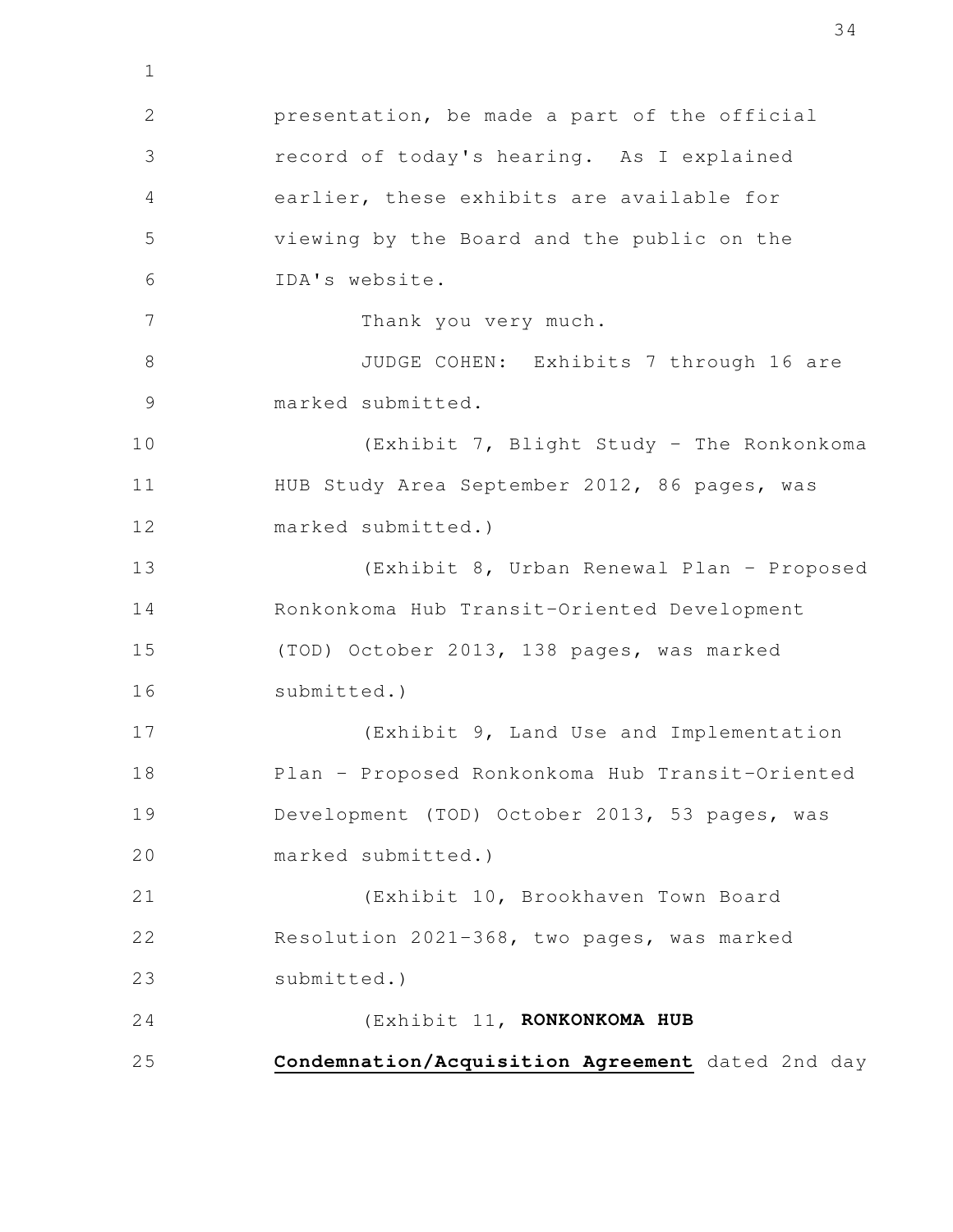of August, 2021 between Ronk Hub, LLC and Town of Brookhaven Industrial Development Agency with attachments, 65 pages, was marked submitted.) (Exhibit 12, Ronkonkoma Hub draft Generic Environmental Impact Statement with attachments, 975 pages, was marked submitted.) (Exhibit 13, draft supplemental Generic Environmental Impact Statement with attachments, 1,231 pages, was marked submitted.) (Exhibit 14, final Generic Environmental Impact Statement, was marked submitted.) (Exhibit 15, Brookhaven Town Board Findings Statement June 24, 2014, 38 pages, was marked submitted.) (Exhibit 16, Town of Brookhaven Industrial Development Agency's adoption of Findings Statement November 18, 2015 with attachments, 51 pages, was marked submitted.) JUDGE COHEN: Thank you very much, Mr. Wagner. Our next speaker will be Mr. Jim Coughlan. MR. COUGHLAN: Okay. Am I unmuted? MR. BELNIAK: Correct. 1 2 3 4 5 6 7 8 9 10 11 12 13 14 15 16 17 18 19 20 21 22 23 24 25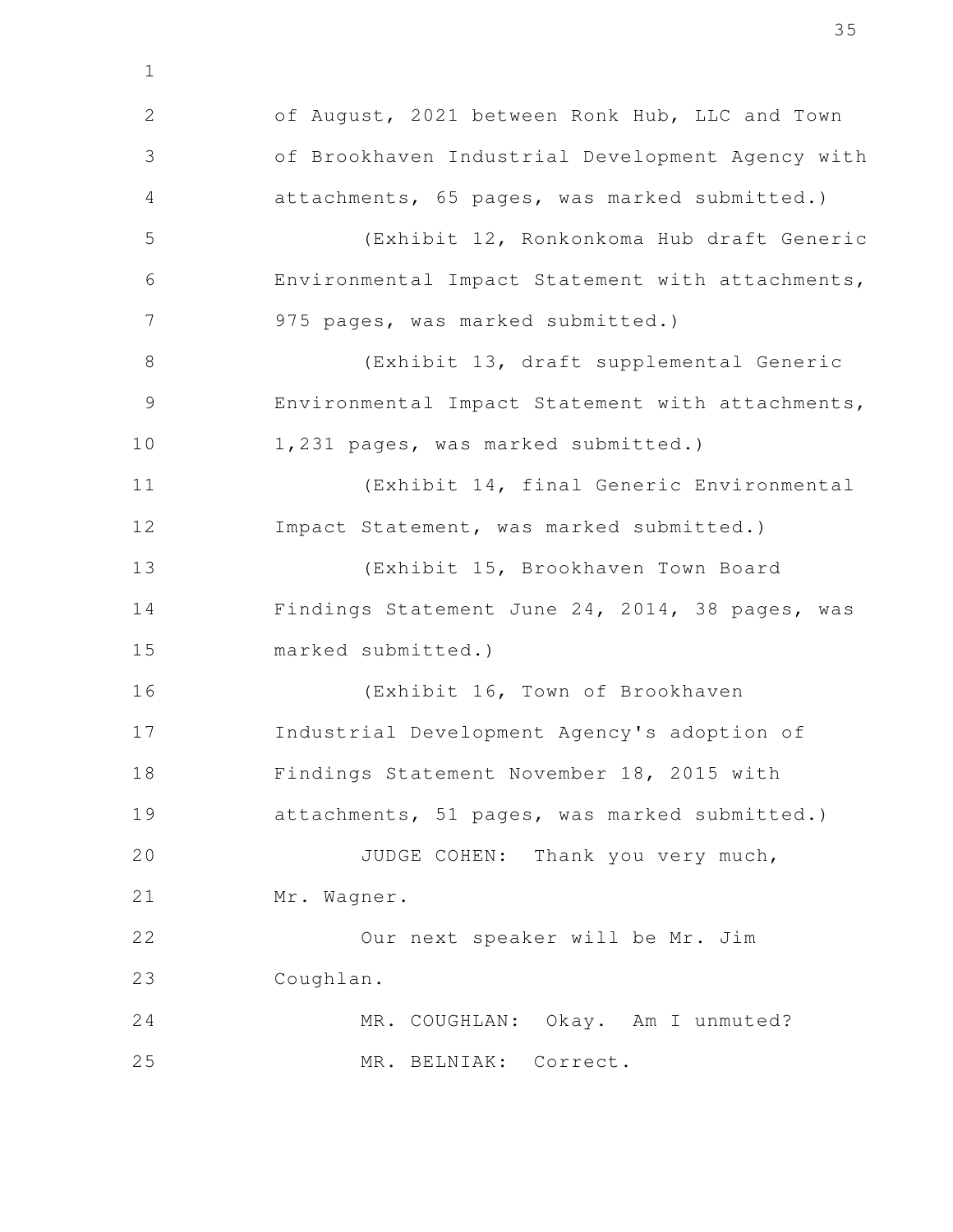MR. COUGHLAN: Can you hear me? MR. BELNIAK: Yes, we can. MR. COUGHLAN: Okay, great. So my name is James L. Coughlan, it's C-O-U-G-H-L-A-N, James, J-A-M-E-S, L. Coughlan. I am a principal of TRITEC Real Estate Company and TRITEC -- an affiliate of TRITEC is the managing member of Ronk Hub, LLC, which is the master developer designated by the Town of Brookhaven for the Ronkonkoma Hub project. I want to thank the members of the IDA Board for holding this important hearing. My role here is to give you some historical perspective, certainly of our involvement and of the development of this area. Sort of by way of background, you know, my brother, Bob and I started TRITEC in 1986. We've been developing projects here in Suffolk County for over 35 years. We've been fortunate enough to be part of several transformative projects including New Village of Patchogue, Shipyard in Port Jefferson, The Wel in Lindenhurst and we've recently broken 2 3 4 5 6 7 8 9 10 11 12 13 14 15 16 17 18 19 20 21 22 23 24 25

1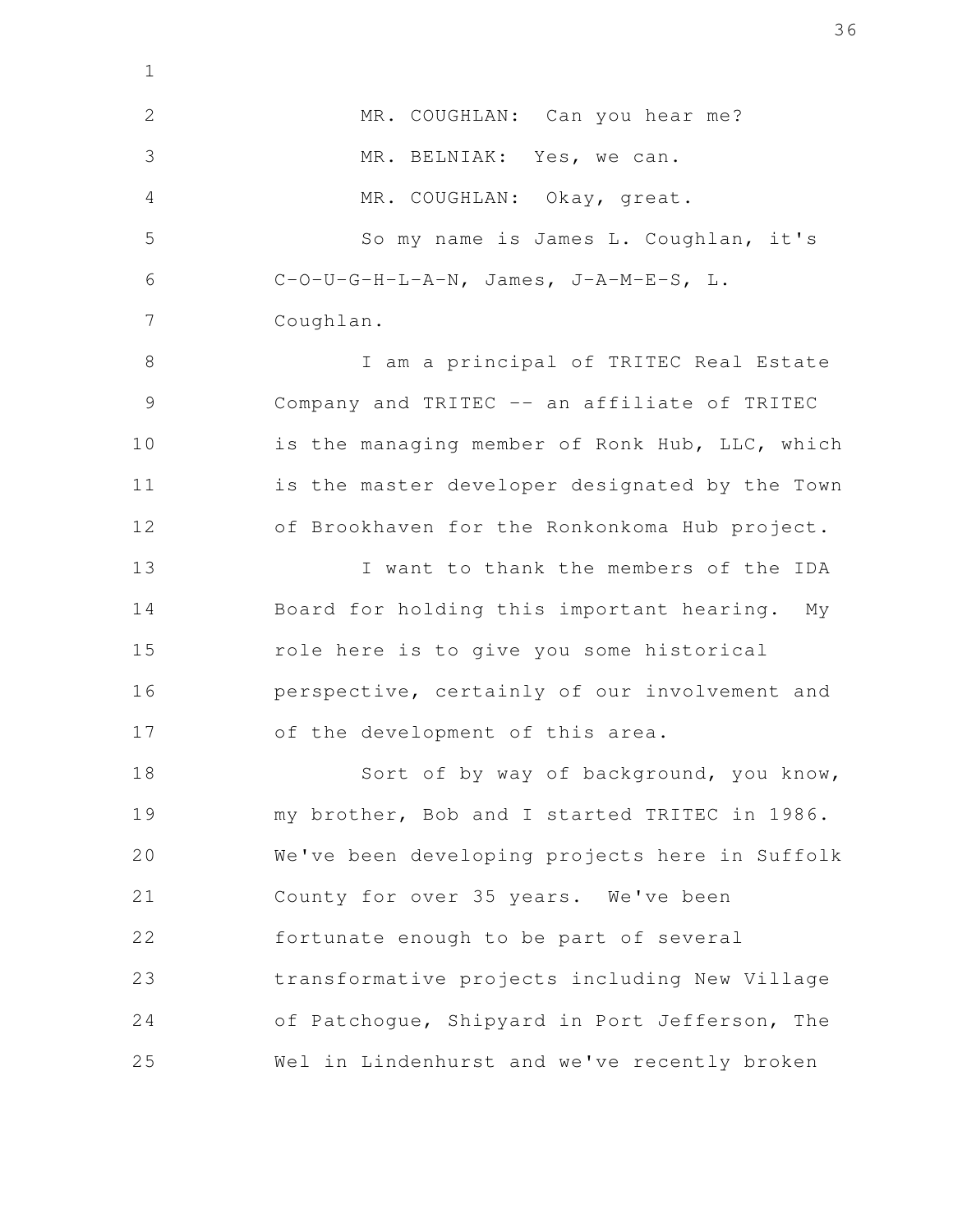ground on a large transformative mixed use project in downtown Bay Shore. But this project, Ronkonkoma Hub, is by far the most transformative project that we've been fortunate enough to be a part of because if you look at the other projects that I listed, they are all in existing downtown villages that needed a shot in the arm economically and with adding of new residents and businesses. 2 3 4 5 6 7 8 9 10

1

There is no downtown in Ronkonkoma, one does not exist and if you abide me, I'll just give a little bit of the history of why that's not -- why there are no downtowns there. 11 12 13 14

If you look at the central Suffolk population before the LIE came through, the majority of our population out here A, was sparse, was not in a very densely populated area and B, was more along the coastlines and that's where our downtowns and our villages are, but as Arthur Levitt created the first suburb, Levittown, in the post World War II era, this whole new idea of suburbia started to attract a west to east migration out onto Long Island and central Suffolk grew very 15 16 17 18 19 20 21 22 23 24 25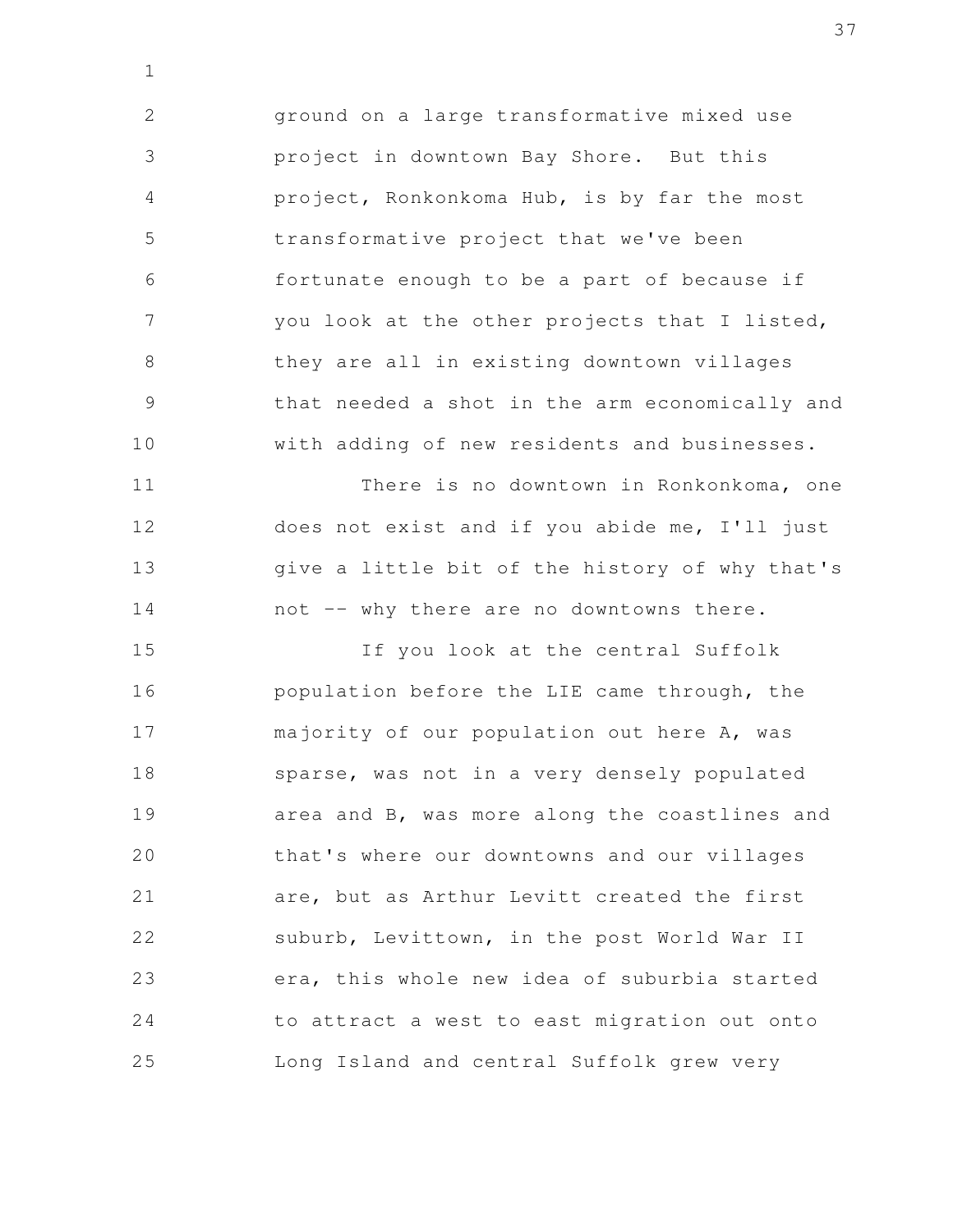quickly through the '60s, '70s and '80s.

1

2

Most of the people that came out along with the LIE were, almost all of them, including my family, were, you know, people from the boroughs of New York who were leaving New York to find this new suburbia lifestyle and they did not want to live near apartments and they did not want to live near density. They were not creating any nodes of density as the population filled in in the center of the island and we don't have any downtown villages in central Suffolk, the longest part of the island and at the same time, the towns, you know, an area in some of the towns, including Ronkonkoma and the Town of Brookhaven, the zoning around the train station was where they put uses that people also didn't want to live near, you know, truck repair and lawn chemical companies and daily pay fee parking lots and so there's, you know, an area there that was sort of let's put stuff where people don't want to live, we'll put things that people don't want to live near. 3 4 5 6 7 8 9 10 11 12 13 14 15 16 17 18 19 20 21 22 23 24

But at the same time when all this 25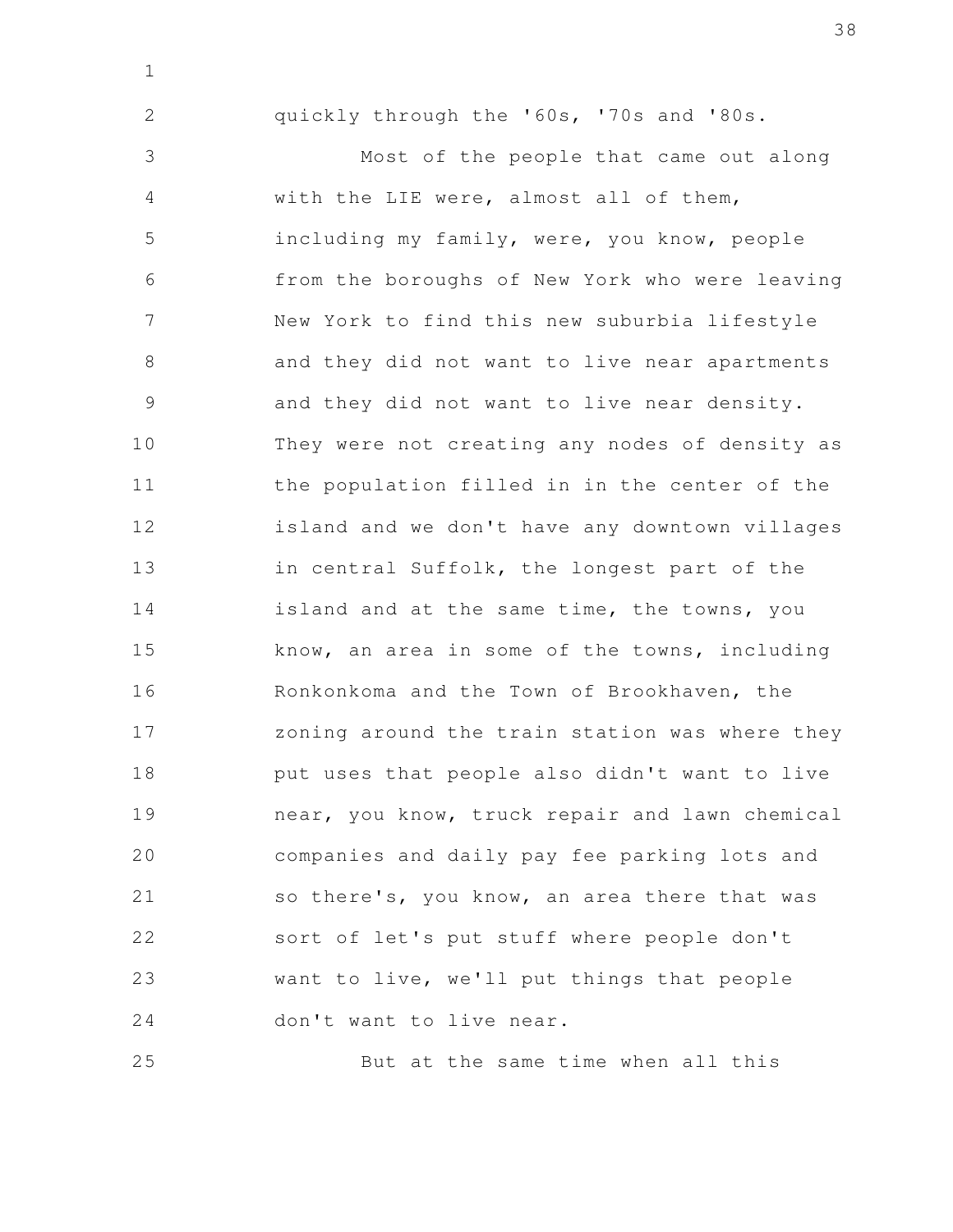population grew for central Suffolk at a very dramatic pace, so did the use of the LIRR and the train station through -- particularly through the '70s and the '80s, really started to become almost like a front door for the community. You had many of our residents going there every morning, coming home at night, often in the dark, sending them and their family members on trains to go to games and shows and inviting their relatives out from the boroughs or other areas to say come see what Long Island is like and it became very clear in the late 1980's that the local community, really led by the civics and the chambers of commerce, began to petition the Town to say, you know, this is our front door and we don't like it, you know, we're not proud of our front door, it's dirty, it's blighted, sometimes often unsafe and we really need to do something about making it a place that is -- doesn't bring our community down, but rather elevates and lifts up our community and the Town took that outcry from the community to heart and started to do studies 2 3 4 5 6 7 8 9 10 11 12 13 14 15 16 17 18 19 20 21 22 23 24 25

1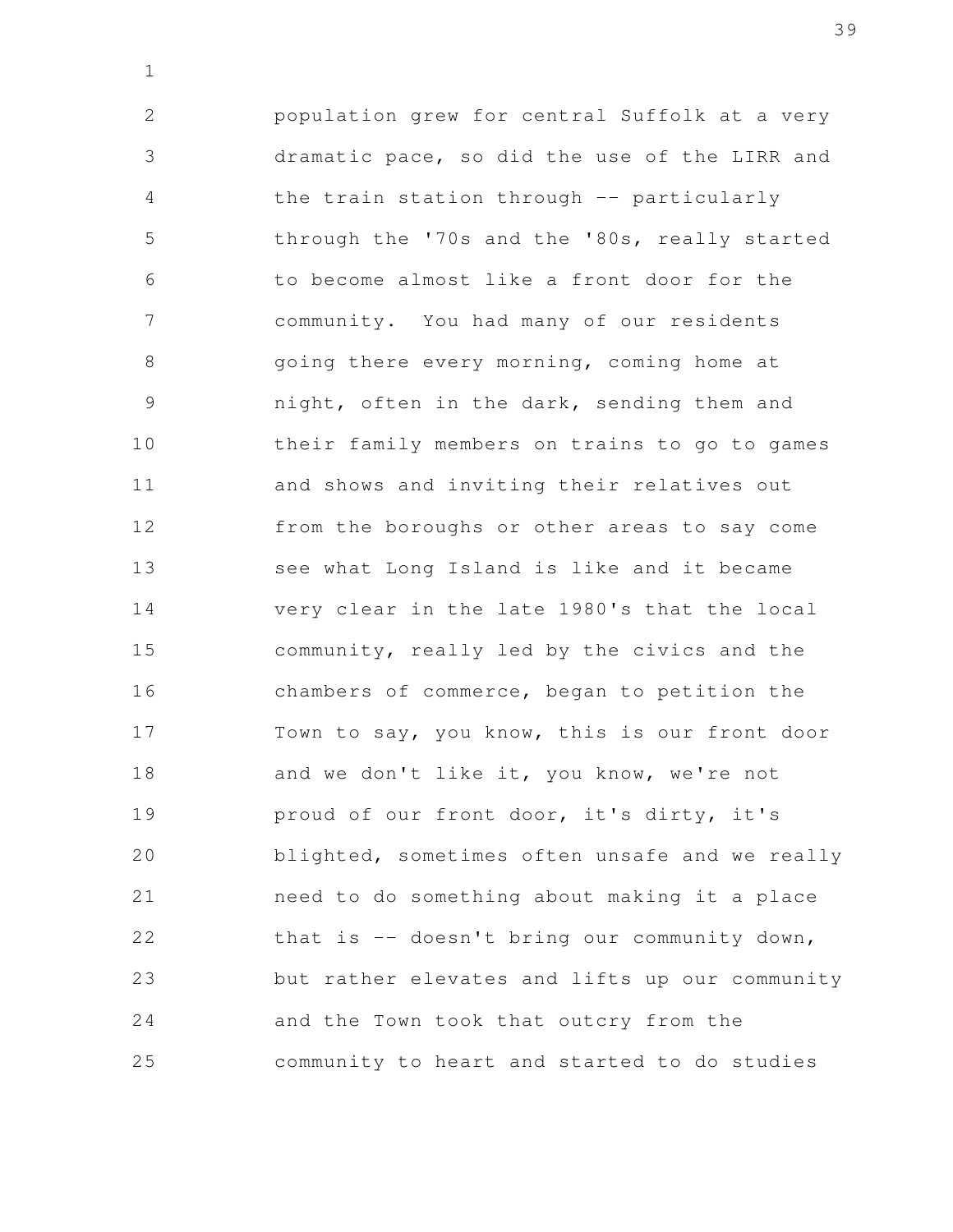as John just laid out so eloquently with all the research and studies that they've done to determine what should be there and obviously what all those studies determined should be there is a downtown. A downtown that's walkable, inviting, friendly with public spaces and entertainment and essential retail and offices as well as denser housing. 2 3 4 5 6 7 8 9

1

So the Town undertook all those studies in the '90s and the 2000's and as John alluded to so articulately, you know, they adopted several results of those studies, particularly between 2010 and 2011 and in 2011 is when, as he pointed out, they decided to form a committee to try to get input for a private developer. 10 11 12 13 14 15 16 17

So they issued a request for an expression of interest in 2011 and I think they got, don't quote me on the amount, but they got many responses, I think it was a dozen responses from developers, both local and national developers. They had formed a committee of 18 people to assess these developers, the committee was made up of 18 19 20 21 22 23 24 25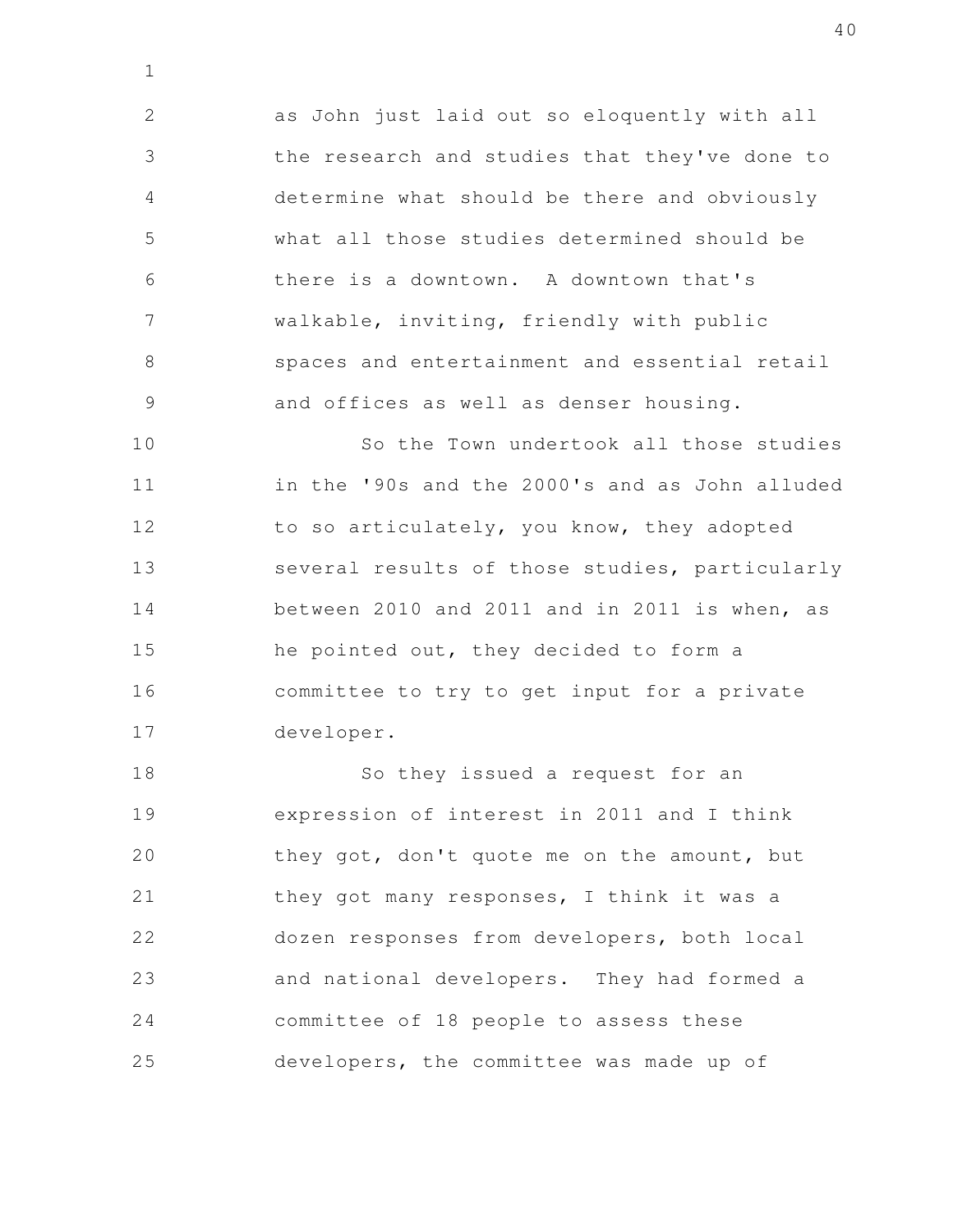representatives from the Town of Brookhaven government, Town of Islip government, Suffolk County government, the IDA's from both towns, the IDA from the County, local civic groups, chambers of commerce as well as other community leaders. 2 3 4 5 6 7

1

When they received those proposals -not proposals, but responses to the RFEI, they whittled it down to a handful that they thought were best, most likely to be qualified and they issued a request for qualifications and I think it's super important to recognize that they did not issue a request for proposal, they weren't looking for a developer to come in and tell the Town what they thought should go there and what project the developer wanted to build, they were looking for a developer to show why it was the best developer to be qualified to come in and implement the vision of all the studies that John alluded to. 8 9 10 11 12 13 14 15 16 17 18 19 20 21 22

In 2012, that committee unanimously selected TRITEC as the master developer and we signed our master developer designation 23 24 25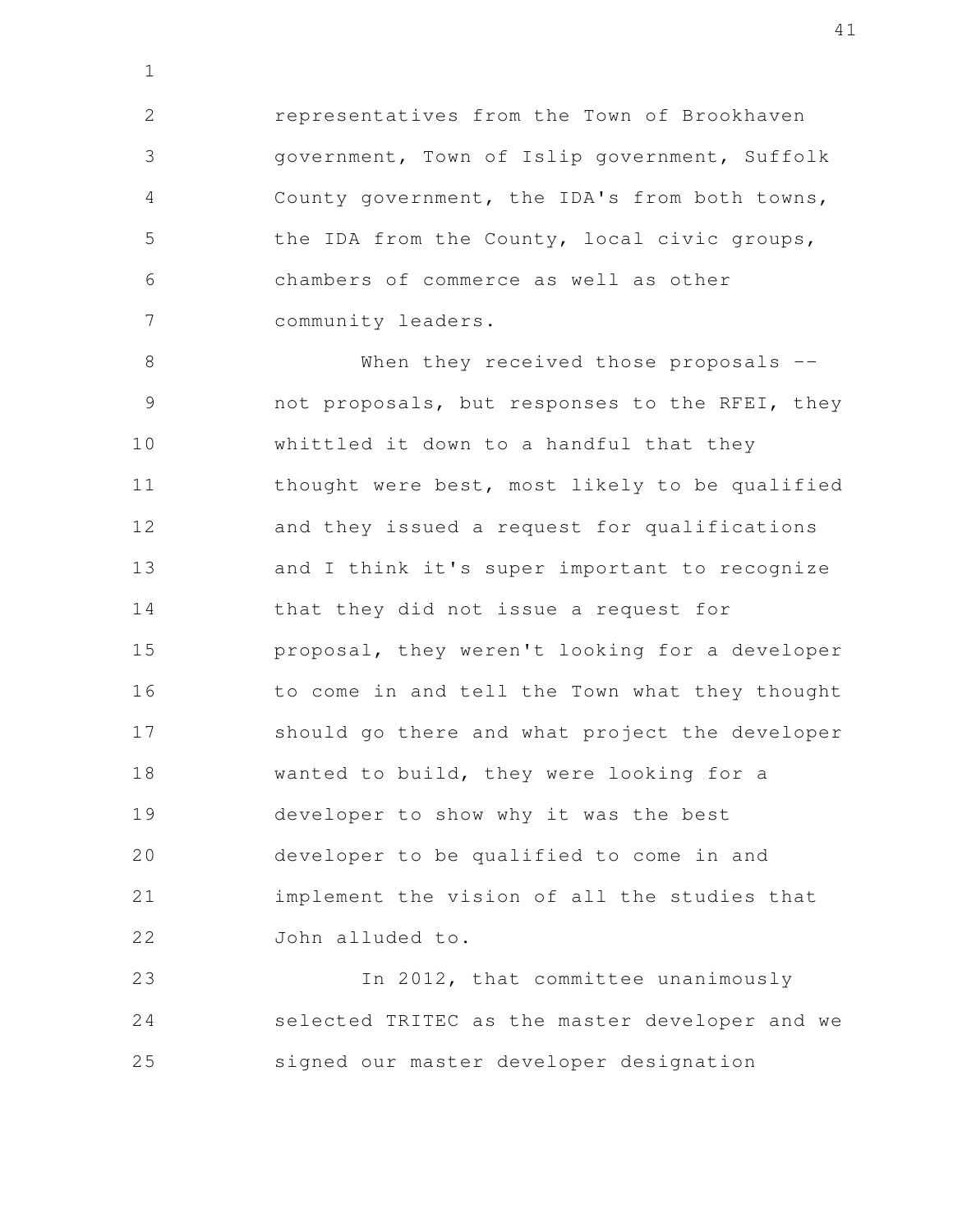1

2

agreement.

Paramount in that agreement from a developer's perspective is the Town was committed to use eminent domain, if needed, to assure that the entire project could actually get built. We at TRITEC were committing to an awful lot of up-front expense including high seven figures of just planning, legal, studies, environmental reviews, design, et cetera to support all those studies that John put into the record, but also, lining up capital for the up-front public infrastructure that needed to go in to make this transformation possible. We had to build approximately \$50 million worth of public infrastructure, mostly in the form of a sewer system and road improvements and utility improvements. The sewer was over \$35 million. We've been investing in that infrastructure since 2012. The sewer's complete. That sewer, we were required to build a 1.5 million gallon per day sewer treatment facility to take waste 3 4 5 6 7 8 9 10 11 12 13 14 15 16 17 18 19 20 21 22 23 24 25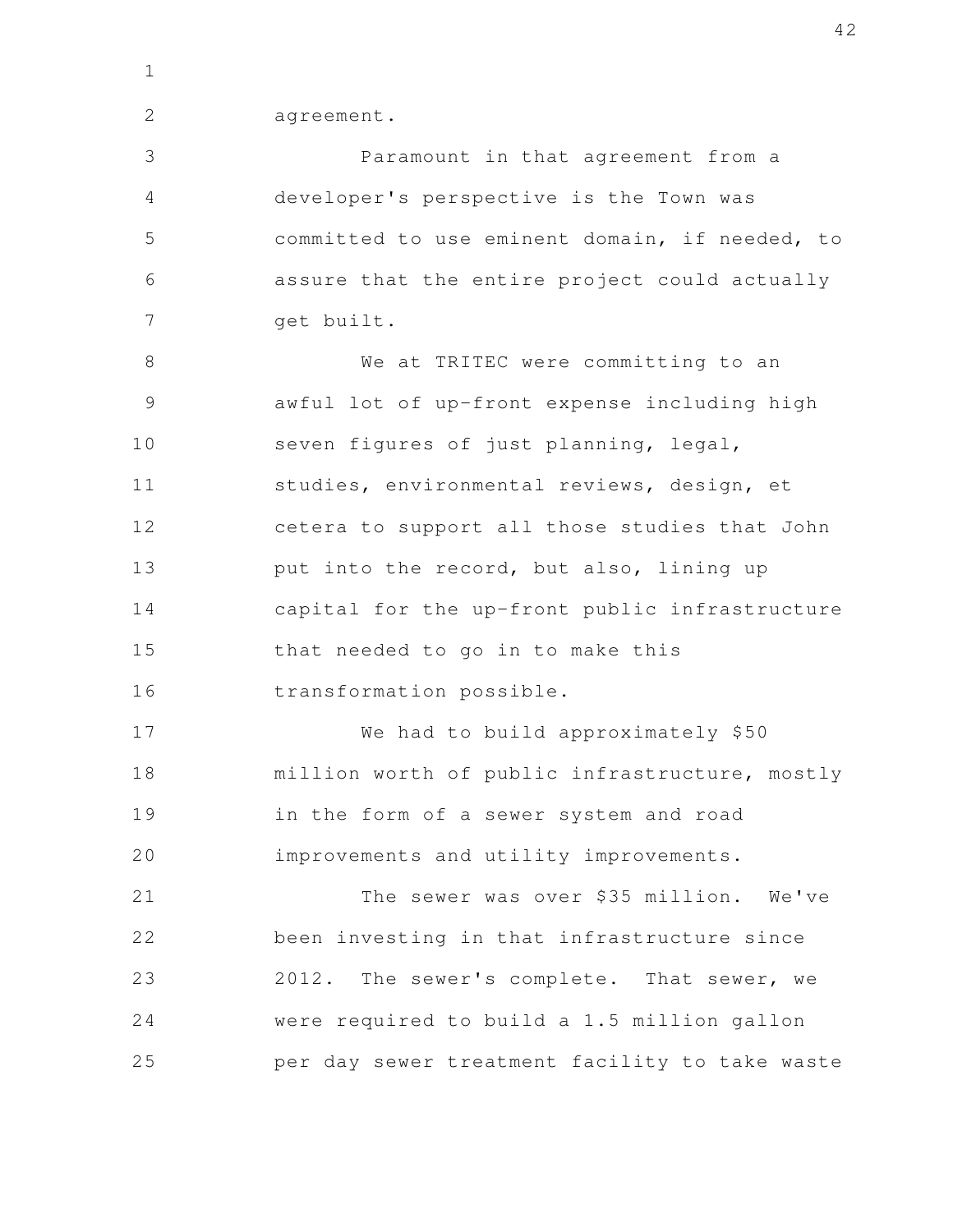from this area and send it down to sewer district number three on the south shore. Ronkonkoma Hub, when it's fully built out, will only need 400,000 gallons a day. The extra 1.1 million gallons per day are available to allow economic development in the entire central Suffolk region and will also provide a huge resource to take waste that's currently going into our water supply and removing it out to be treated. For example, the MacArthur Airport is on septic; I found that personally hard to believe when I first learned that looking into this project. That -- now that we are complete with our regional facility, that airport can connect and take waste out of the ground and send it down to be treated and take it out of our water supply. Also to date, we've invested in 2 3 4 5 6 7 8 9 10 11 12 13 14 15 16 17 18 19 20

1

significant upgrades of the roads and utilities around it; that total road infrastructure is going to be north of 15 million. 21 22 23 24

I can tell you that there's no way that 25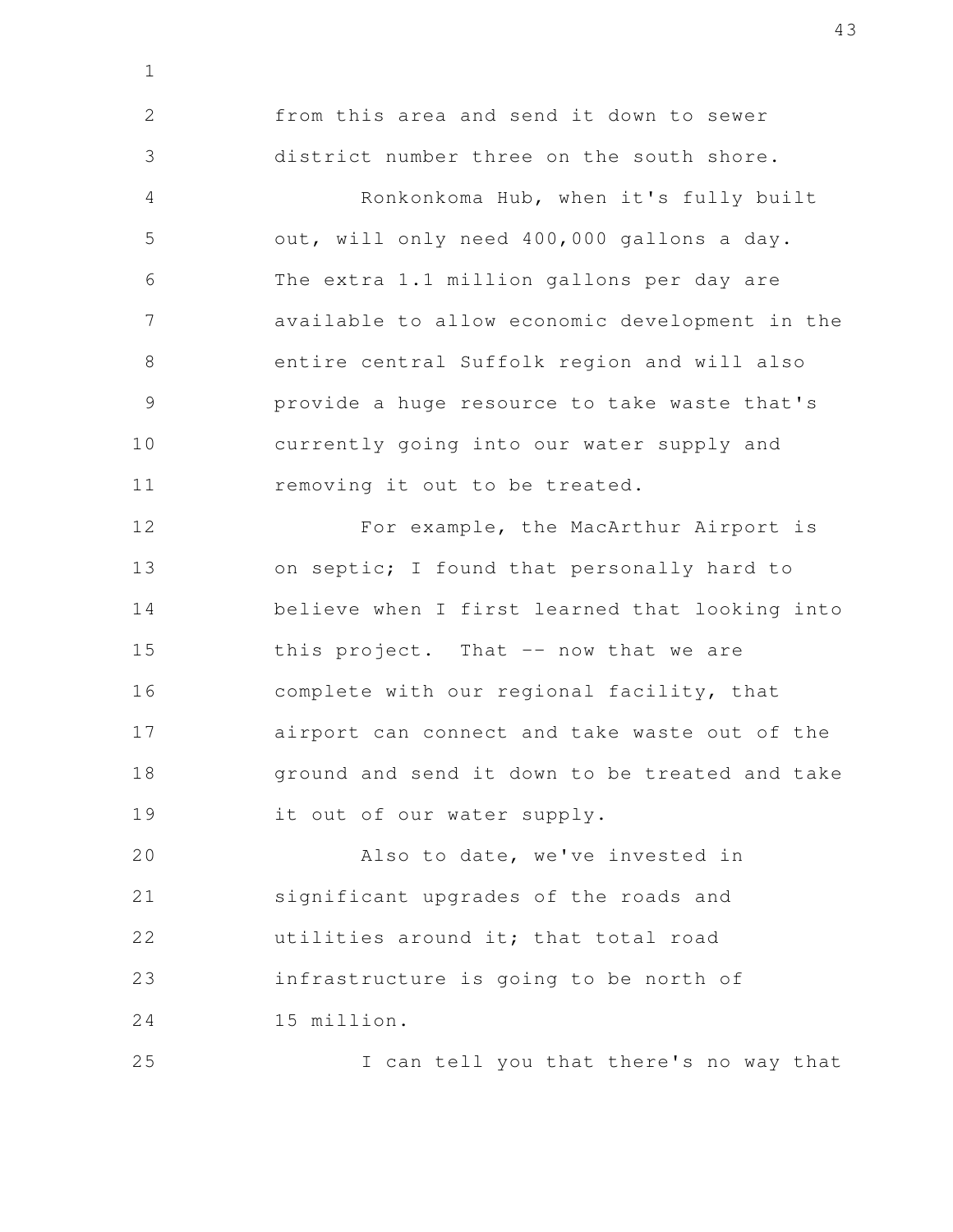we at TRITEC or any other developer could have attracted, you know, the 50 million for infrastructure and the high seven figures for planning and legal to start the project if there was no assurance that we could acquire all the property and the project could actually be completed. There would be absolutely no way to attract that capital, all of that private capital. 2 3 4 5 6 7 8 9 10

1

In addition, we were able to complete the Phase 1, the Alston Station Square, where we purchased four mostly vacant environmentally tainted industrial buildings and we converted them into six new buildings with 489 new homes with numerous amenities. 11 12 13 14 15 16

Without the Town's commitment, we would never have been able to attract \$170 million of capital that was committed to that project to complete it and it's been a tremendous success, substantially beyond all projections and it's over 94 percent leased already and over 90 percent occupied. 17 18 19 20 21 22 23

We also closed on the financing for Phase 2A of the project, which incorporates 24 25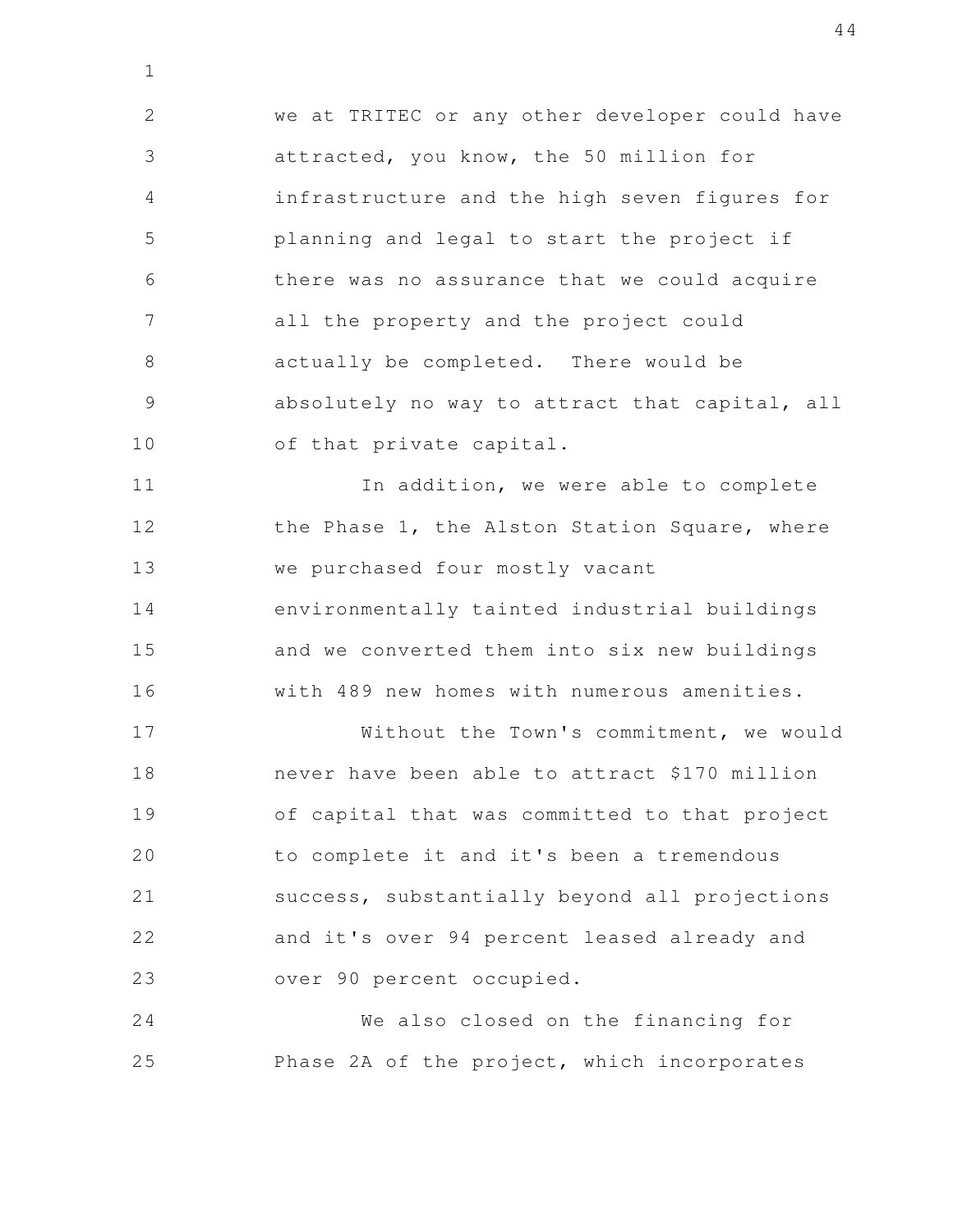some of that downtown and I should revert back to Phase 1.

1

2

3

Nobody would have invested in Phase 1 if it was going to sit there at the tail end of an industrial blighted area. The people that invested in Phase 1 invested there because they knew that the project could be carried out, largely due to the commitment on eminent domain and that all of the future phases, which include the essential retail and the public green and the office space, that all of that was going to be able to be accomplished and we started a lot of that now in Phase 2. We closed on \$256 million of capitalization for Phase 2 back in August and Phase 2 will include a large village green open to the public, 73,000 square feet of retail, which will include both essential services, restaurants and entertainment venues and 388 new homes, highly amenitized, residential buildings and 16,000 square feet of office space. 4 5 6 7 8 9 10 11 12 13 14 15 16 17 18 19 20 21 22 23

We at TRITEC, we believe so much in the positive environment being created there that 24 25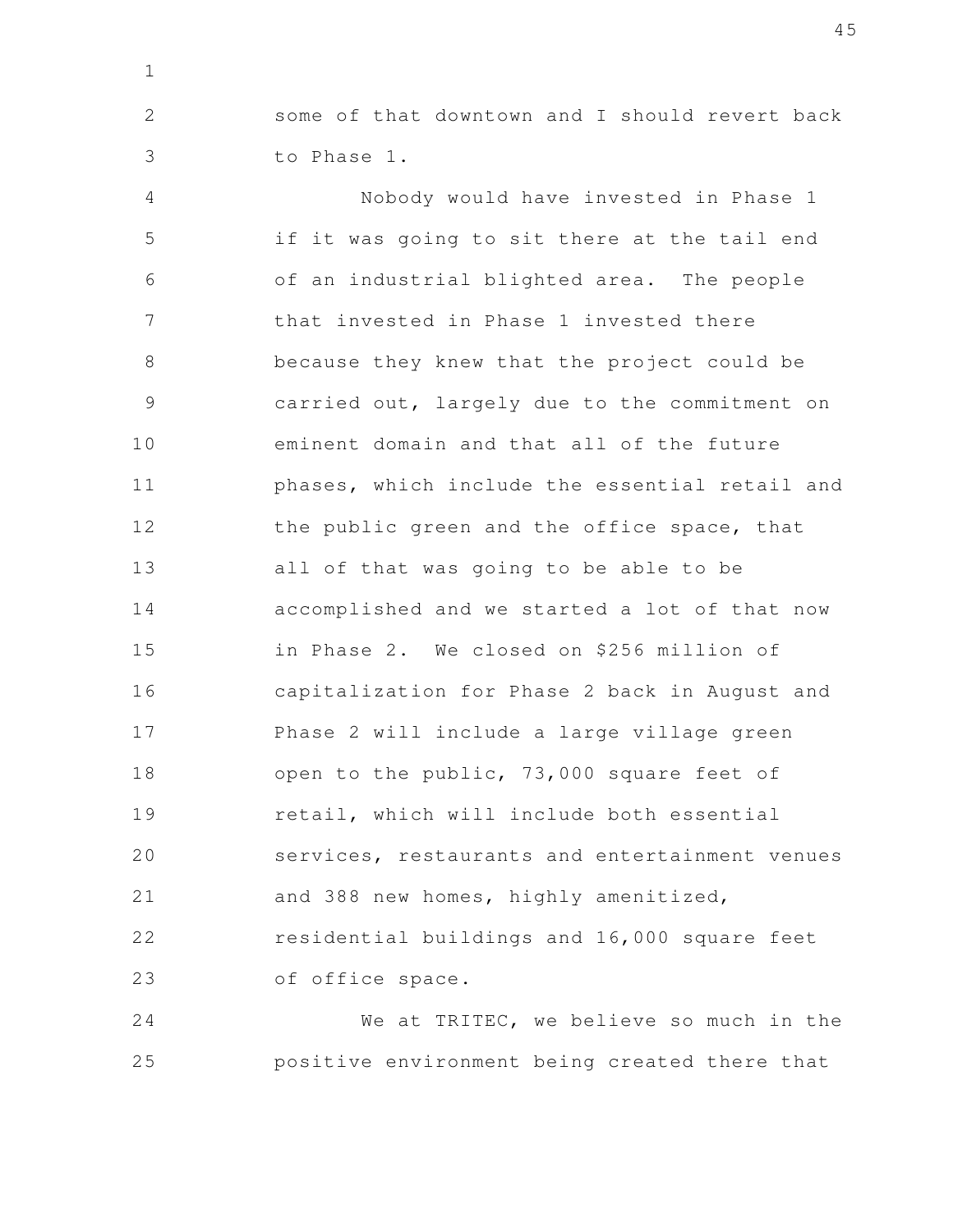we signed a lease with our partners for our company, TRITEC, to move all of our employees into that office space and we truly believe that that is going to provide us with an environment that allows us to attract and retain the absolute best talent available on Long Island and we really can't wait to move in. 2 3 4 5 6 7 8 9

1

25

But again, we'd never get this \$256 million without an assurance that the whole rest of the area is not going to remain blighted. 10 11 12 13

So in total, TRITEC has brought more than \$435 million of investment into the Ronkonkoma Hub and when we're finished, that investment will certainly exceed 750 million. 14 15 16 17

This is and will be creating over 11,000 jobs, both temporary and permanent and based on our history and other downtown revitalization projects, you know, our 750 plus million is going to result in well over a billion dollars of economic activity in the Ronkonkoma Hub region. 18 19 20 21 22 23 24

Also, you know, blighted old industrial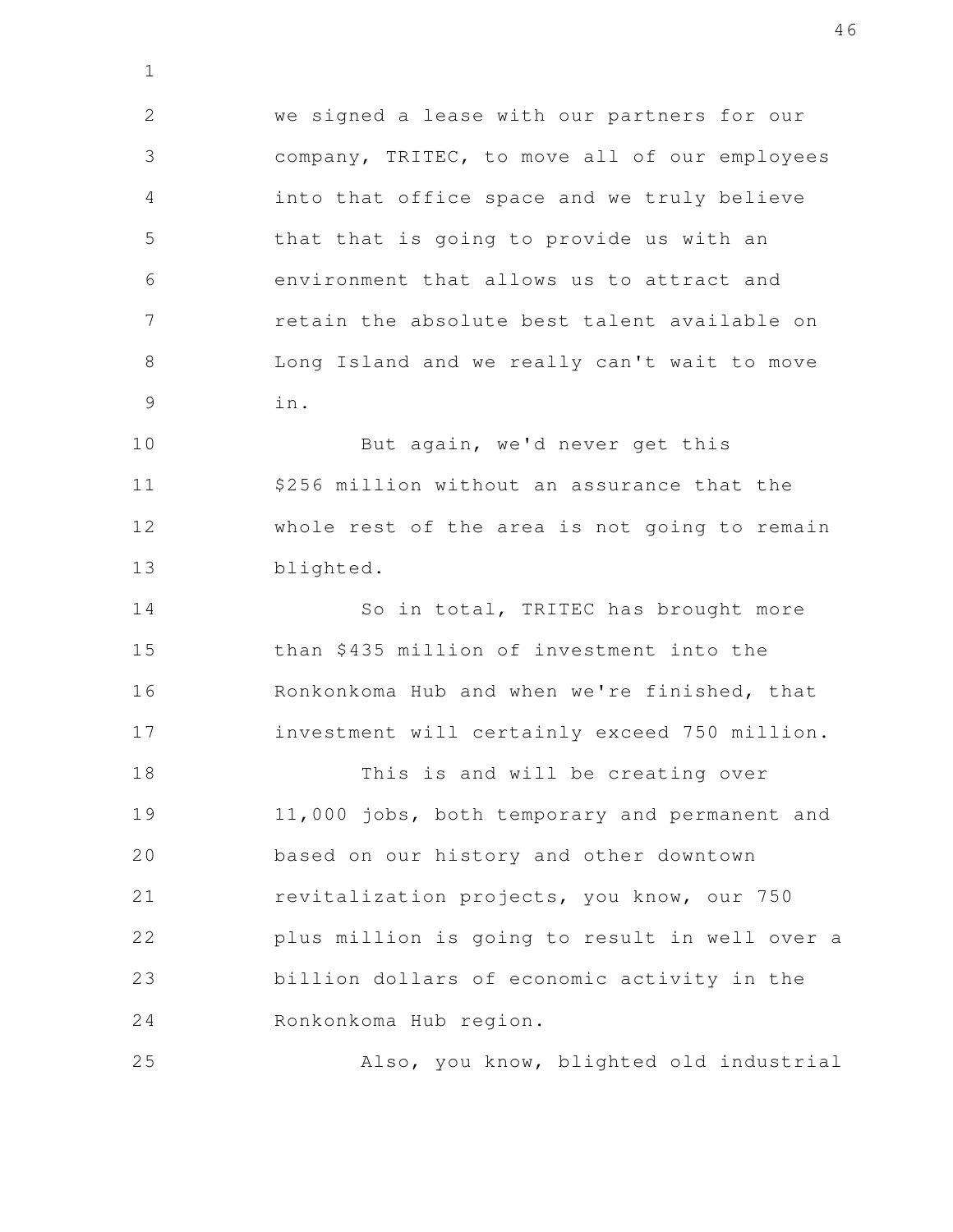uses being turned into walkable mixed use environments with welcoming public spaces increases the value of the homes in this immediate area tremendously as it has in our other projects. 2 3 4 5 6

1

Obviously walking from your home if you live a few hundred yards from this project and walking to what is there now is not adding value to your home, but if there's a nice public green and highly amenitized and a fun place to go that you can walk home from after you enjoy whatever it is you want to enjoy downtown, that does add value to your home, just as it has in the areas that we've worked in in Patchogue, Lindenhurst, Port Jeff, et cetera. 7 8 9 10 11 12 13 14 15 16 17

So I think if you just look at the Phase 1 before and after photos, the obvious transformative impact of this type of investment is evident. 18 19 20 21

To date, we've acquired 14 parcels, all through private negotiation. You know, we've paid above appraised value, we've amended the pricing, the timing, the conditions of 22 23 24 25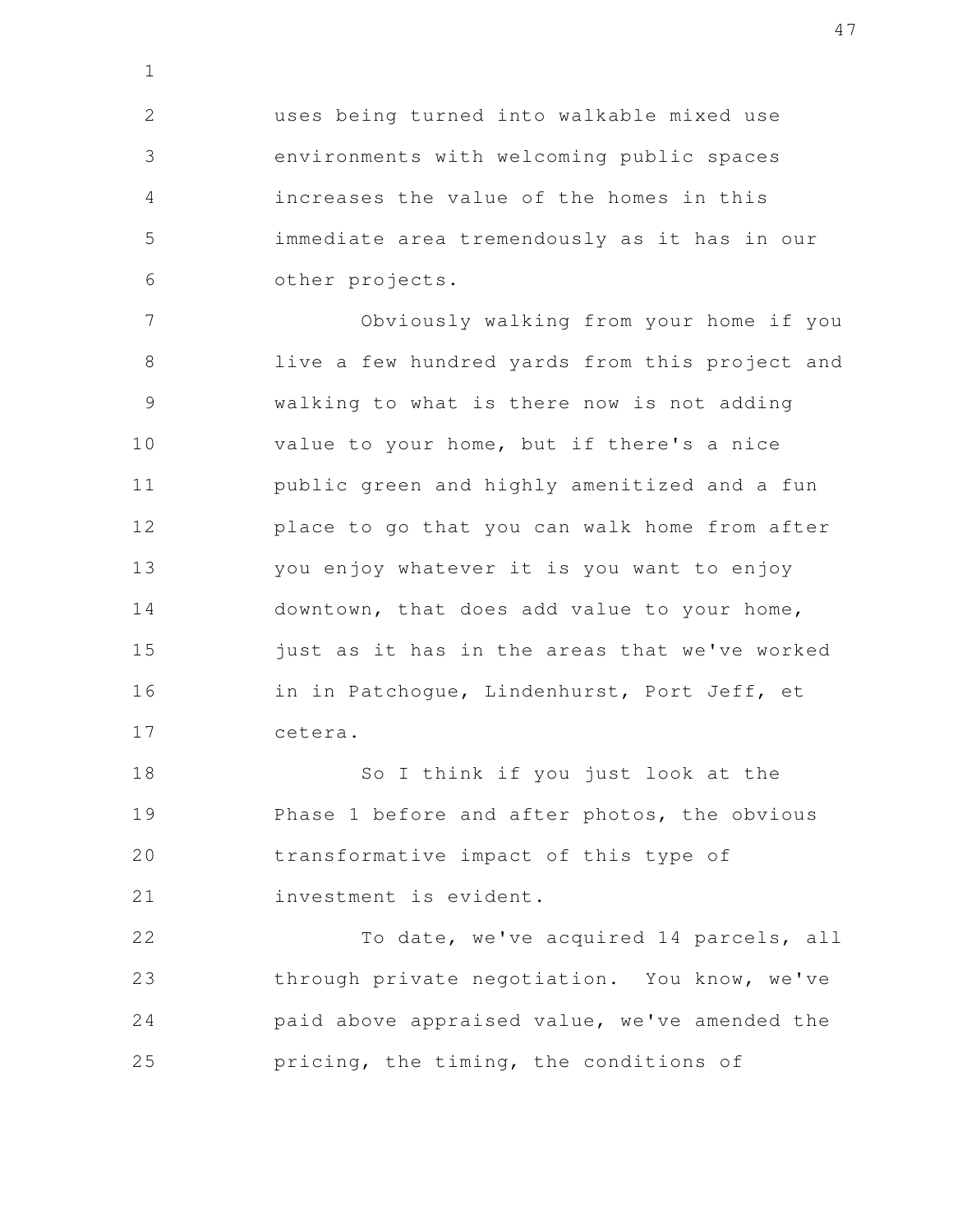purchase, to meet each and every seller's needs. We intend to continue private negotiations for every parcel in the project area. 2 3 4 5

1

Over the past nine years we have contacted every property owner. Some of the future phase owners haven't been spoken to in a few years, but right before the IDA set the public notice for this hearing, we sent out a letter to update each property owner to let them know that we are committed to continuing private negotiations and we will. However, there have been some property owners who have refused offers that are well above appraised value and some that have not negotiated in good faith and that is why we need this process to continue to move forward to ensure that this project can actually reach completion. 6 7 8 9 10 11 12 13 14 15 16 17 18 19 20

So I'll just step back for a second. The project here overall has also enjoyed support at every single layer of government. So the State has committed \$50 million for the parking infrastructure in the 21 22 23 24 25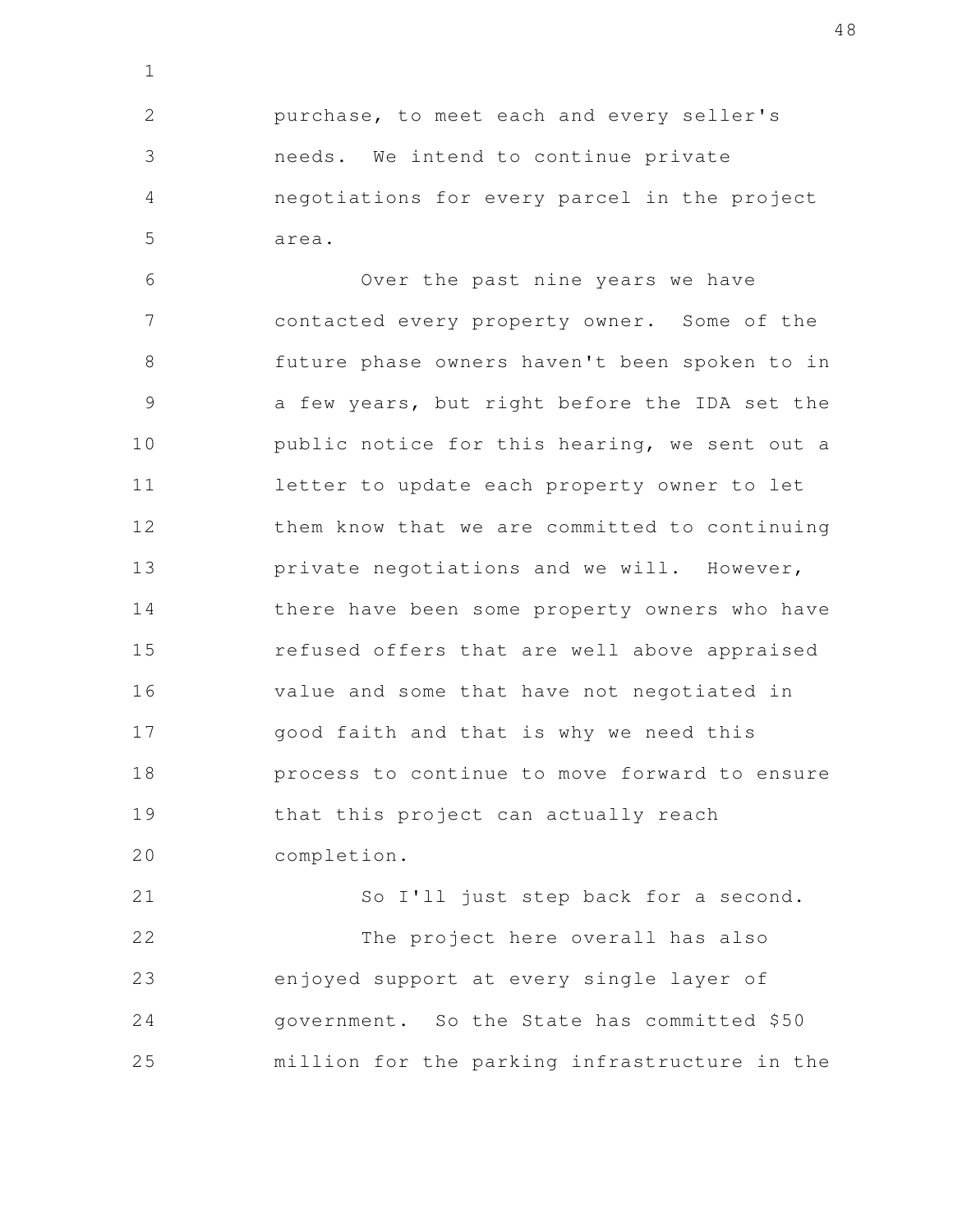overall project. The County worked with TRITEC on facilitating the sewer facility. The Town has led the way on all the rezonings and all the studies you just saw and the SEQRA review and the site plan analysis and approvals, building permits and countless other hurdles to get their vision implemented here. All of the local civic associations and chambers of commerce have been supportive and all of the regional business and labor organizations have been extremely supportive. This is an amazing public/private partnership that was truly driven by the community's outcry as being implemented by a 2 3 4 5 6 7 8 9 10 11 12 13 14 15

Again, we appreciate the IDA Board for holding this important hearing and we ask you to keep this important transformation moving forward. 17 18 19 20

Thank you. 21

1

16

master developer.

JUDGE COHEN: Thank you very much, Mr. Coughlan. 22 23

We have now reached the portion in our hearing for public comment and I see that the 24 25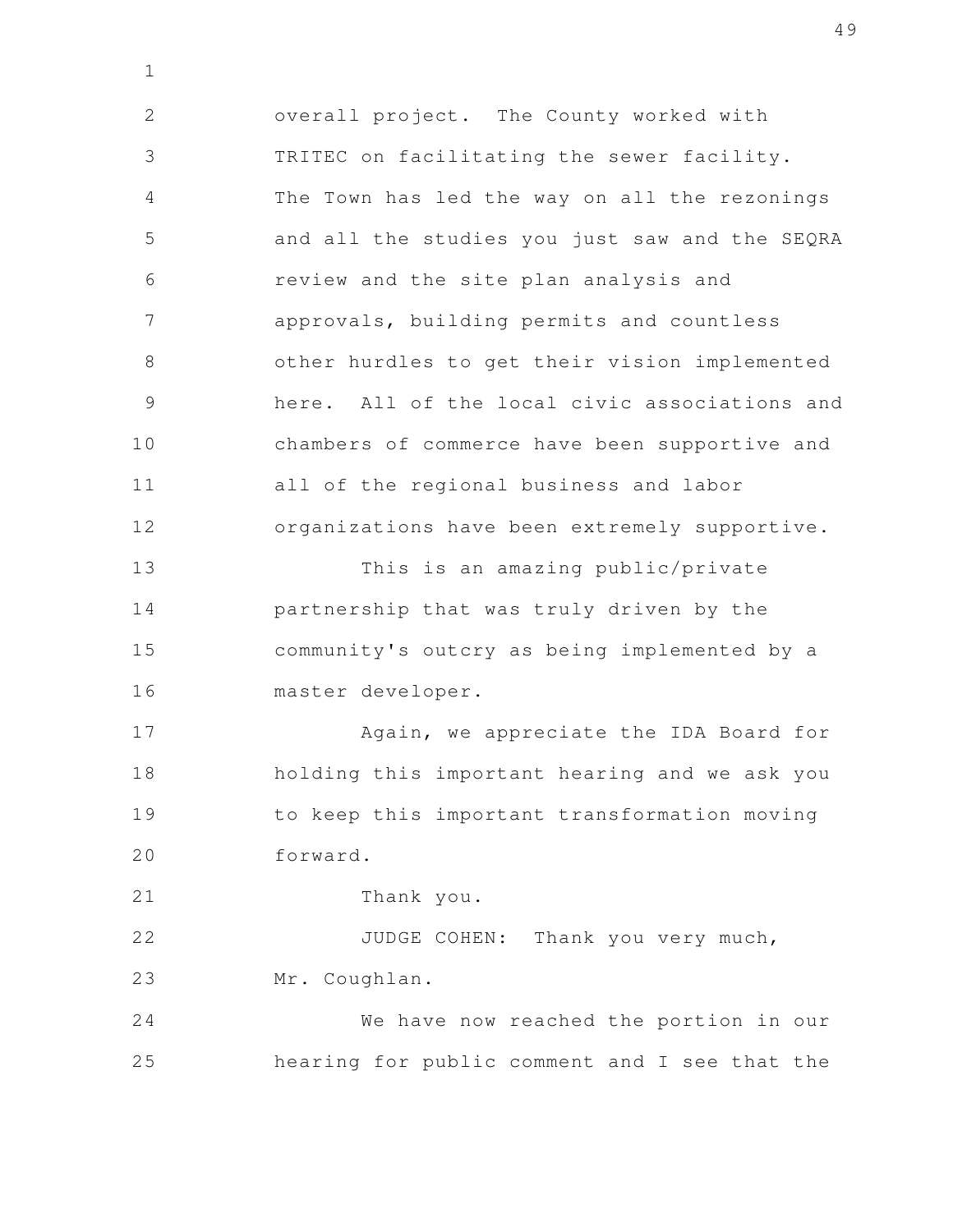first person on our list of attendees who wishes to speak is identified as Mr. Tim McCarthy. If we can, Mr. Belniak, can we enable Mr. McCarthy's microphone and I'm going to ask that he identify himself, give his address, spell his name and relate his connection to this project. MR. McCARTHY: Good evening, can you hear me? MR. BELNIAK: Yes, we can. MR. McCARTHY: Excellent. My name is Tim McCarthy, T-I-M M-c-C-A-R-T-H-Y. I'm a business representative with IBEW Local 25, which is located in Hauppauge, New York. So I wanted to just voice my enthusiastic support for this project. Looking at the master plan here, it's really only just started. Like has been said, there have been commitments to allow this project to see its way through to completion and we absolutely wholeheartedly would like to urge the Board to continue the support for whatever 1 2 3 4 5 6 7 8 9 10 11 12 13 14 15 16 17 18 19 20 21 22 23 24 25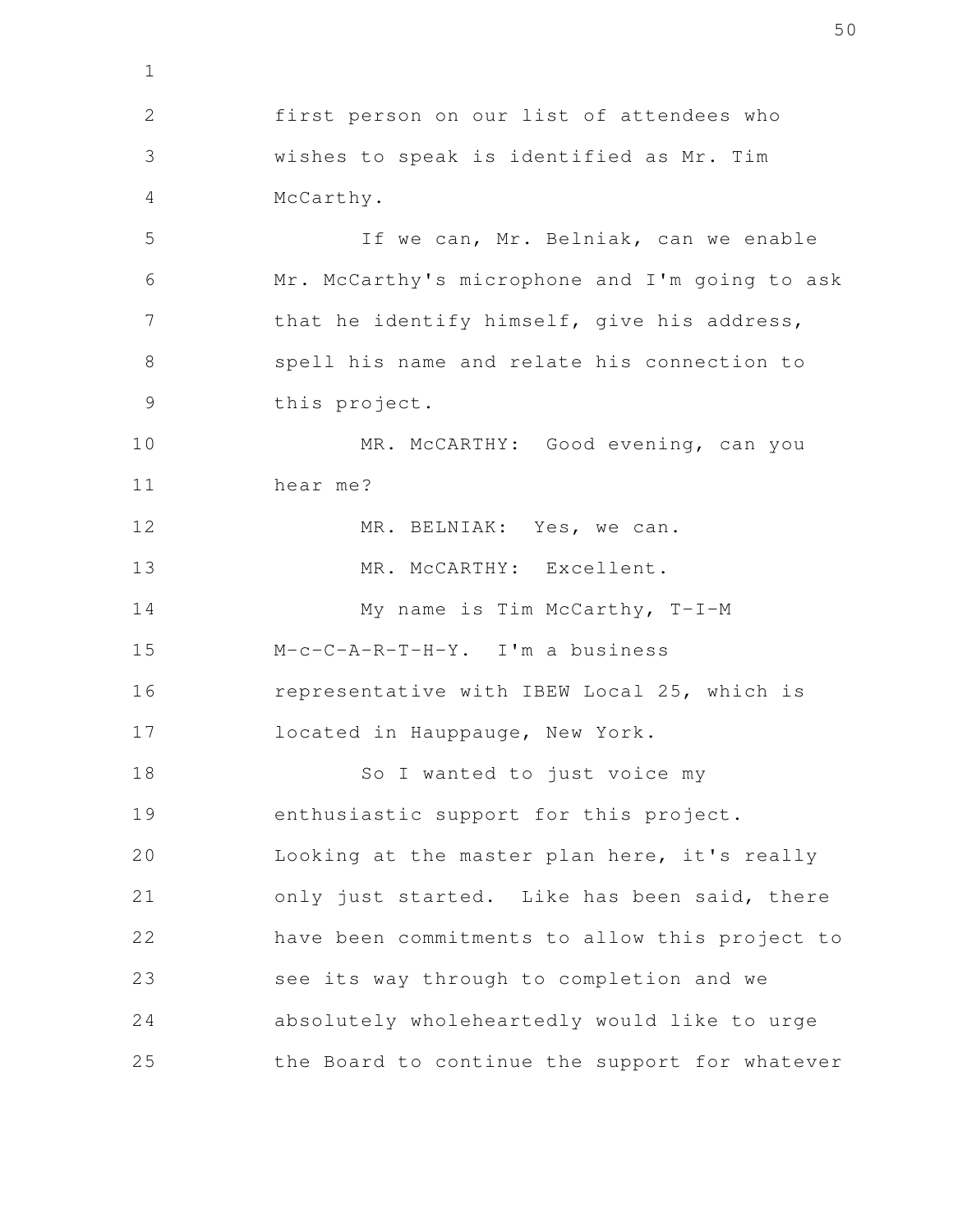needs to be done to allow this project to see its final vision. 2 3

1

These TOD's are really super intelligent use of the sites and these parcels and you know, just look at first phase, it's an amazing facelift to the area and we're really excited to see development through the area and continue with the instant beautification. 4 5 6 7 8 9 10

So these projects, you know, I'm sure people are going to get into the economic growth of it and the numbers, but as far as a labor standard is concerned, these projects have put countless hours, man hours, for our membership and our membership lives in the area. 11 12 13 14 15 16 17

So, you know, again, we support this, we'd like to see the Board do whatever it needs to do to continue with its process, be it eminent domain or permitting whatnot and again, thank you for your time and I'd like to see this through. 18 19 20 21 22 23

JUDGE COHEN: Thank you very much, Mr. McCarthy. That concludes your remarks? 24 25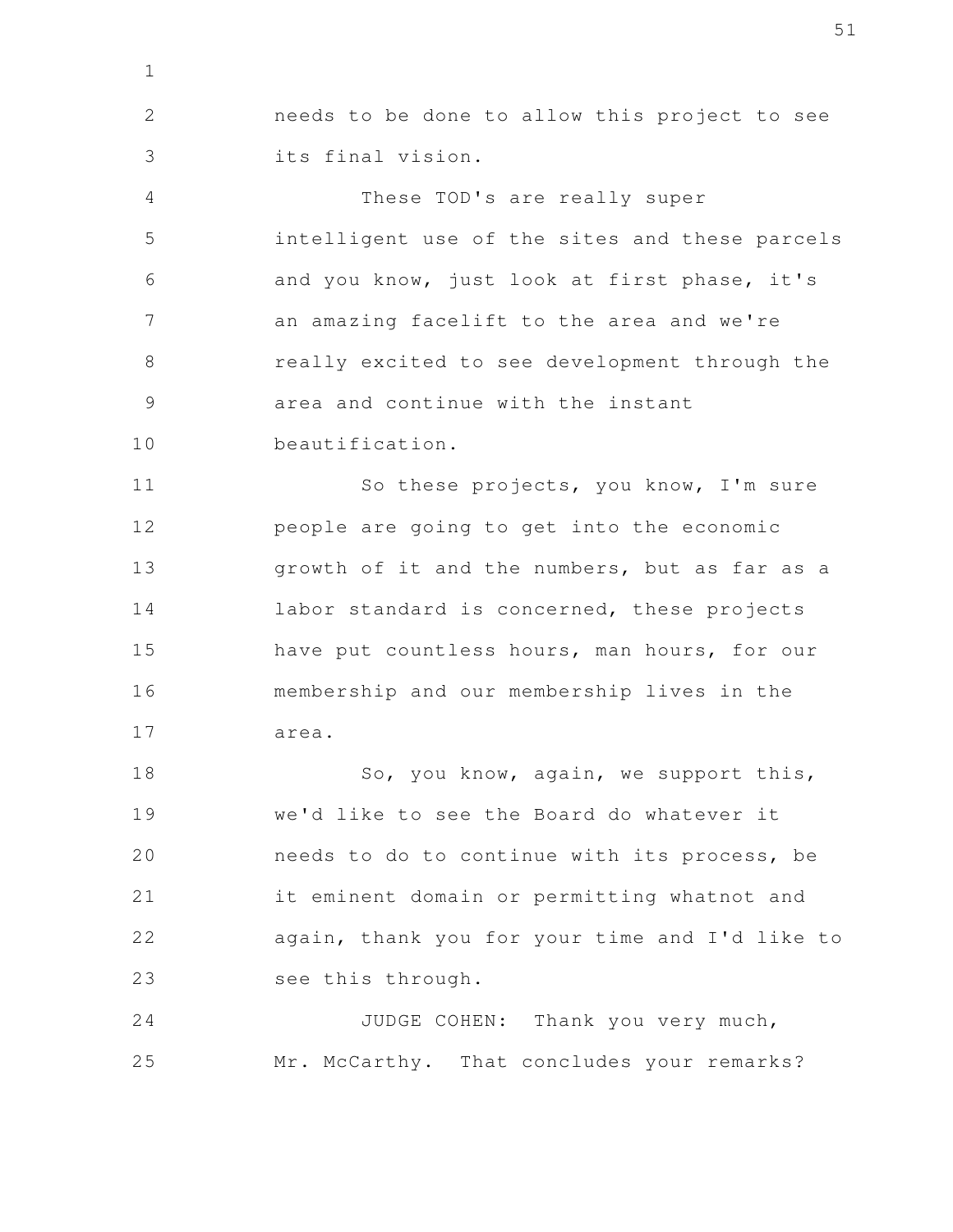MR. McCARTHY: That concludes my remarks. Thank you very much. JUDGE COHEN: Very good, thank you. Our next speaker is identified as Ms. Jen Disipio. Ms. Disipio, can we unmute her microphone and may I ask you again if you would state your name, spell it for us, give us your address and your connection to this project? MR. DISIPIO: Hello, can you hear me? JUDGE COHEN: Yes. MR. DISIPIO: It's actually Micah Disipio, I'm sorry, my wife -- JUDGE COHEN: Okay, no problem. So your name is Michael Disipio, good evening, how are you? MR. DISIPIO: Micah, M-I-C-A-H D-I-S-I-P-I-O. Address is 67 Railroad Avenue, Ronkonkoma, I'm a property owner there. JUDGE COHEN: Good evening, Mr. Disipio. MR. DISIPIO: Good evening. JUDGE COHEN: Thank you. 1 2 3 4 5 6 7 8 9 10 11 12 13 14 15 16 17 18 19 20 21 22 23 24 25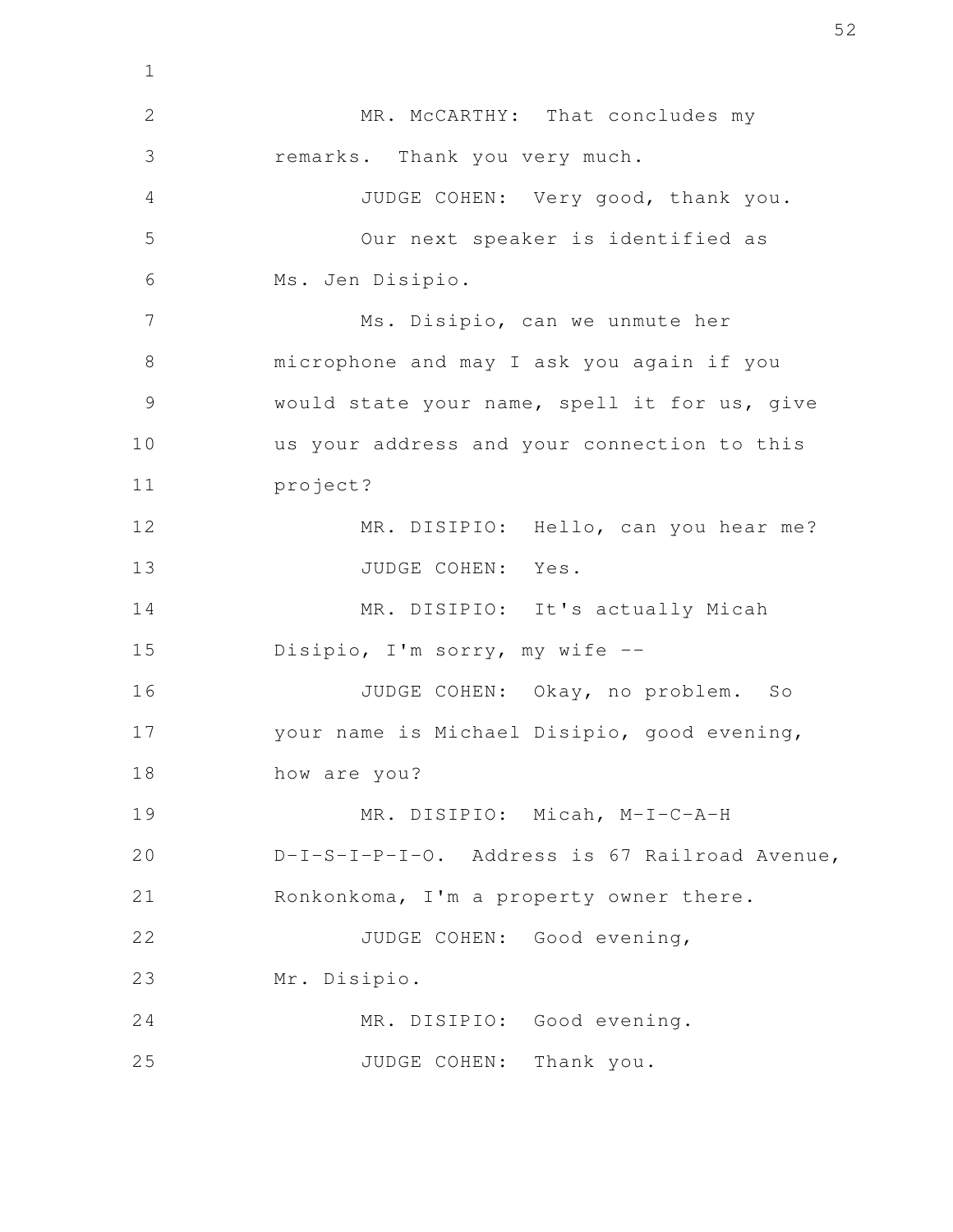| $\mathbf 1$    |                                                |
|----------------|------------------------------------------------|
| $\overline{2}$ | MR. DISIPIO: Okay.                             |
| 3              | Good afternoon everyone. Again, I'd            |
| $\overline{4}$ | like to thank all of you for taking the time   |
| 5              | to listen to me and thank you for giving me    |
| 6              | the opportunity to voice my concerns and       |
| 7              | explain the value and worth of my property.    |
| $8\,$          | As I said, my name is Micah Disipio and        |
| $\mathcal{G}$  | for the last 20 years I have been the proud    |
| 10             | property owner of 67 Railroad Avenue in        |
| 11             | Ronkonkoma. This is where I built and          |
| 12             | currently run Mica D's Barber Shop.            |
| 13             | I'd like to think that over the years          |
| 14             | we have become a staple in this community.     |
| 15             | Owning a property in this location has been a  |
| 16             | great blessing to me. Not only am I directly   |
| 17             | in front of the Ronkonkoma train station, but  |
| 18             | there's a lot of foot traffic and a lot of     |
| 19             | commuters, but I'm also located on the border  |
| 20             | of two major school districts: Sachem, where   |
| 21             | my four children attend and Connetquot School  |
| 22             | District. I've been very lucky to be able to   |
| 23             | serve these two wonderful communities. Both    |
| 24             | have been unbelievably supportive over the     |
| 25             | last two decades and even more so during these |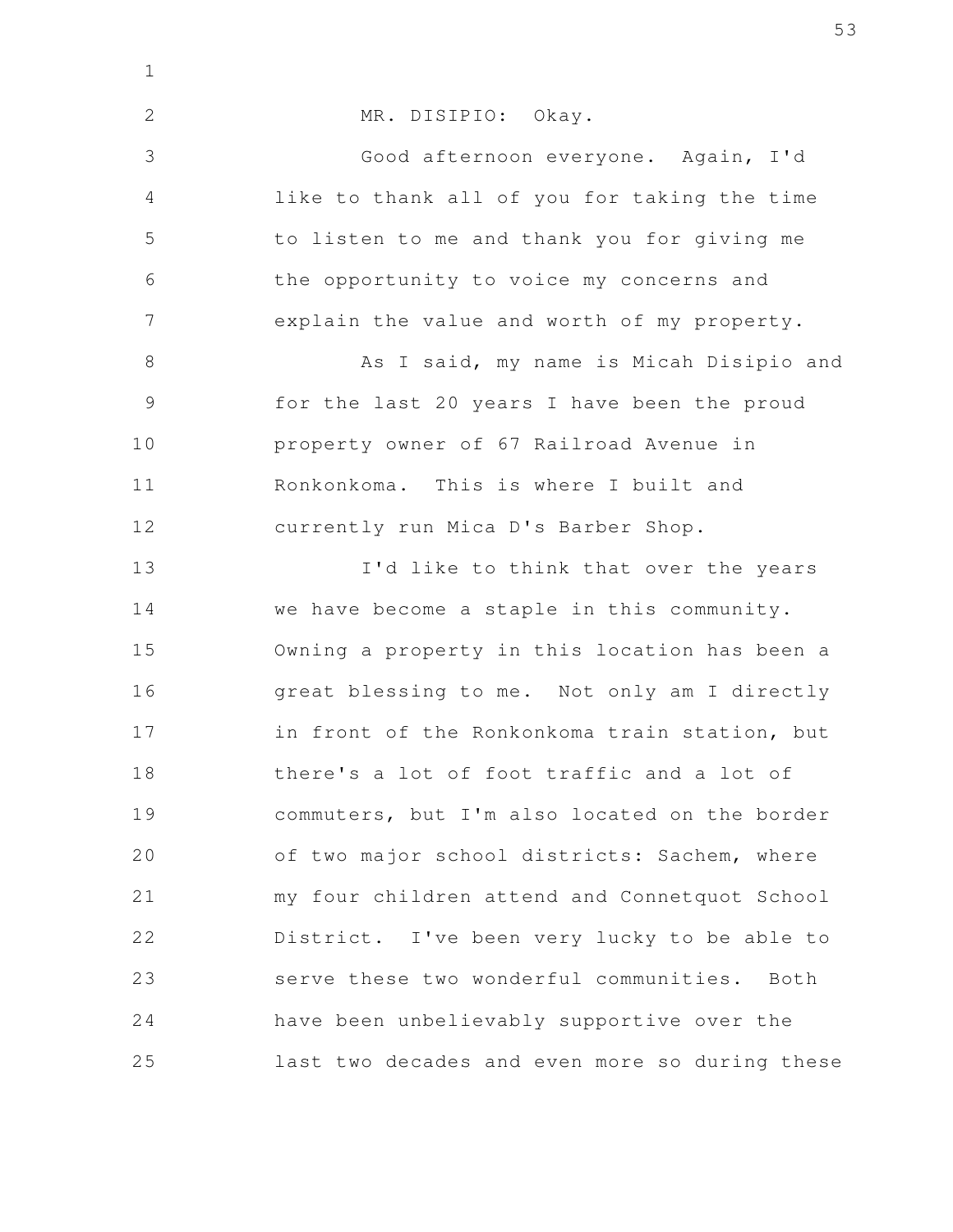1

2

past two years.

Since taking ownership over 20 years ago, I have employed many young men from these communities. Through my apprenticeship program, I have helped dozens get their apprentice and masters barber's license so they can start a business of their own. I have worked with many local youth sport teams and donated time, money and services to help support our young athletes. 3 4 5 6 7 8 9 10 11

I've donated to many local schools with fundraising events and I've also been privileged enough to donate my time to several different St. Baldrick's events in the neighborhood. 12 13 14 15 16

67 Railroad Avenue is way more than just a building. To me, it has become a place where all my employees and all my customers have become a family. Owning property within this general location is needed to ensure the protection of my entire family's future. 17 18 19 20 21 22

I understand the purpose of the Ronkonkoma Hub is to improve the well-being of this area, but I have been doing this since 23 24 25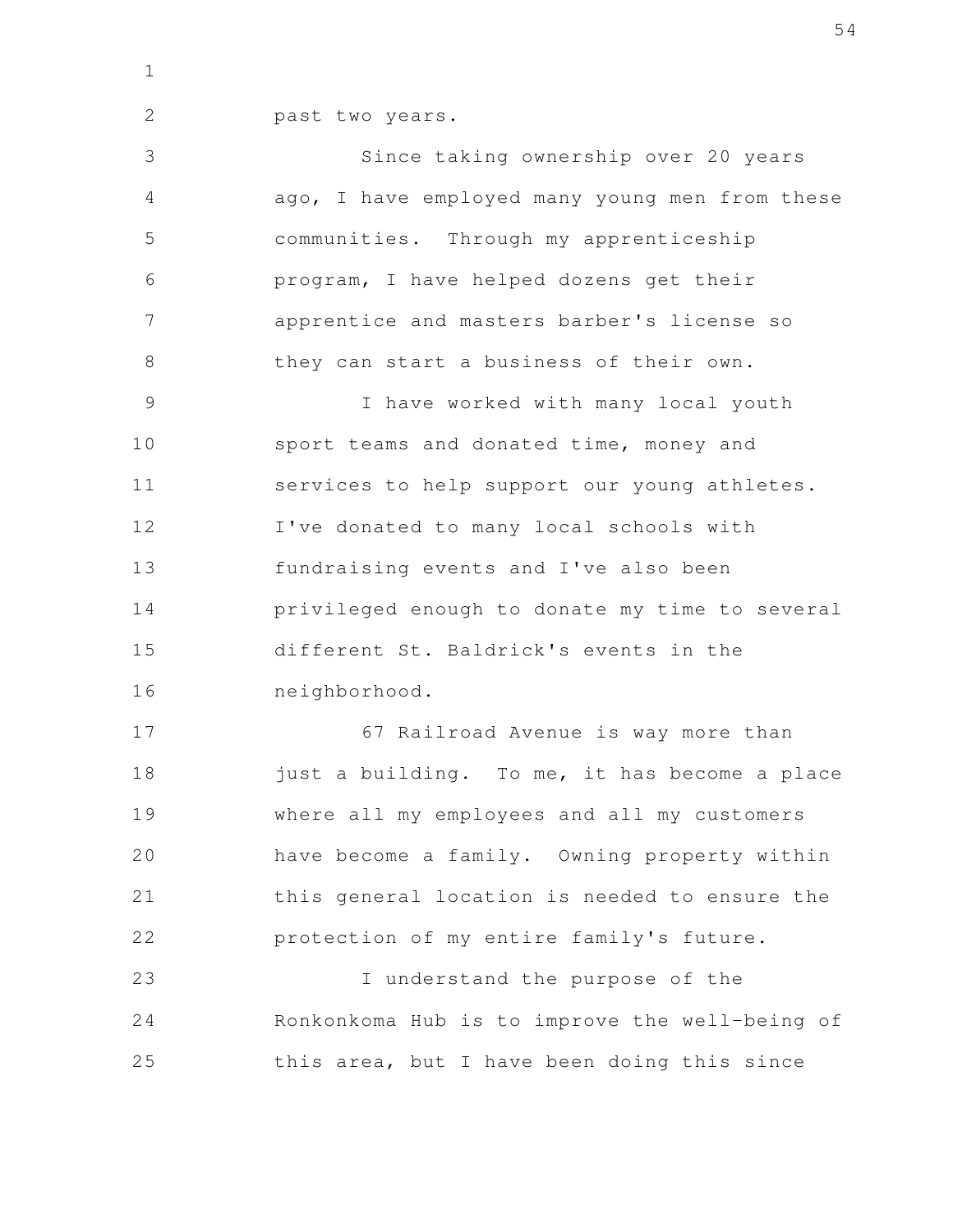1999. I've continuously put pride, effort and dedication into improving the value of my property, a property that has served the community for over 20 years. How can someone come along and take the worth of this property without fair compensation? How are small businesses not valued more in the Town of Brookhaven? This is where the IDA needs to step in and advocate for those of us who have been doing our part to improve the community instead of letting this huge company with unlimited resources take advantage of us. I've been in contact with TRITEC for three years now and have expressed all my concerns. I was told numerous times that I had nothing to worry about, that they were leaving me better than they found me, that they don't want to hurt my business or use eminent domain. Yet the only offer from TRITEC, this came just a few days before I received a letter of a possible condemnation. The timing and the amount of this offer shows a complete lack of respect of my 2 3 4 5 6 7 8 9 10 11 12 13 14 15 16 17 18 19 20 21 22 23 24 25

1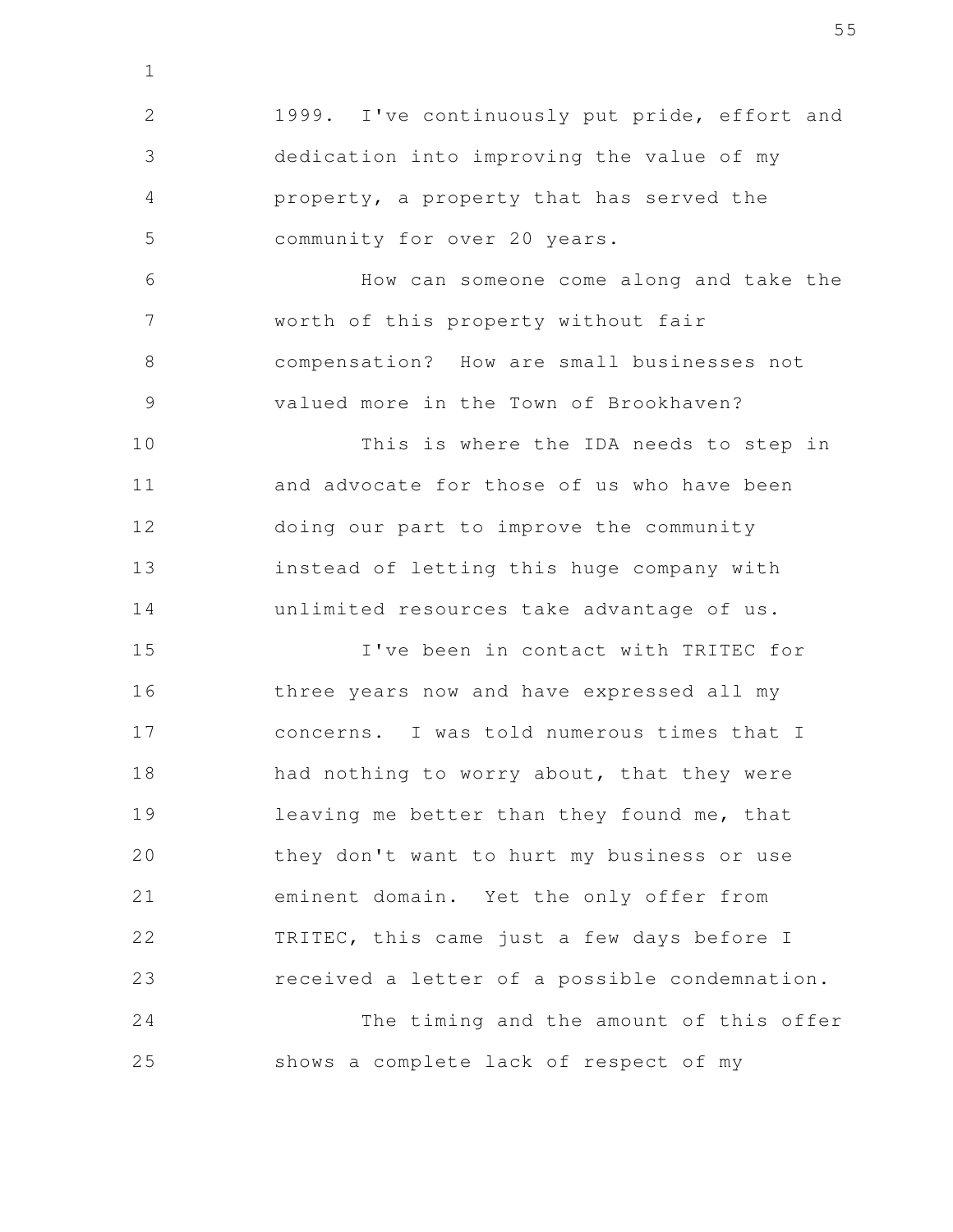property and business that I have worked so hard to build. Why wasn't an offer made sooner? I have been ready to make a deal so I can go on doing business without interruption and continue to support my family and employees. JUDGE COHEN: Mr. Disipio, your time has expired, but I will allow you additional time to complete your remarks. MR. DISIPIO: Thank you very much, sir. Thank you very much. JUDGE COHEN: You can complete your remarks. MR. DISIPIO: Thank you very much. I've been ready to make a deal so I can go on doing business without interruption and continue to support my family and employees. The only offer I received wasn't even enough to buy a similar property in the area, let alone paying for the planning, building and relocation of a replacement property. Why should I have to start all over and spend money out of my pocket to build what I have already built and have already paid for? 1 2 3 4 5 6 7 8 9 10 11 12 13 14 15 16 17 18 19 20 21 22 23 24 25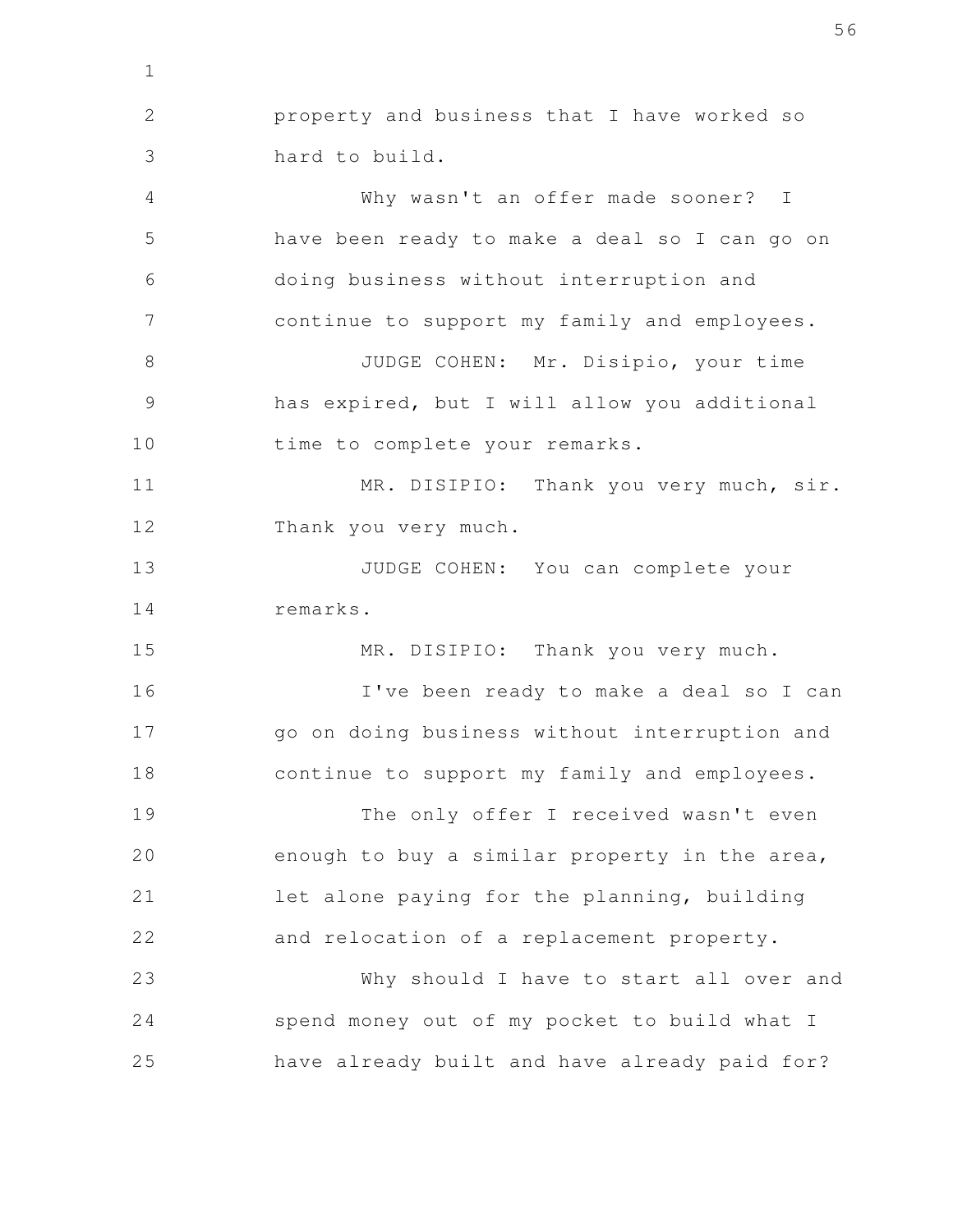I'm not interested in renting. Leasing in the area would at least quadruple my overhead. By leasing a spot, I also lose the benefit of owning my land and lose the possibility of passing that land to one of my children. 2 3 4 5 6 7

1

Real estate prices are at an all-time high and people are routinely paying way over market value. This needs to be considered when coming up with a fair offer, allowing me to compete in the current market. 8 9 10 11 12

The cost of building and building supplies have also been seeing record highs. This, too, needs a lot of consideration to ensure a smooth relocation with no time out of work or money out of pocket. 13 14 15 16 17

I don't want to speak too much on other properties as I'm sure you will hear from some of them today; however, I will say this, in a case like this, each property should be individually assessed. We all have different uses for our buildings and homes and therefore, all have different needs moving forward. There should be consideration for 18 19 20 21 22 23 24 25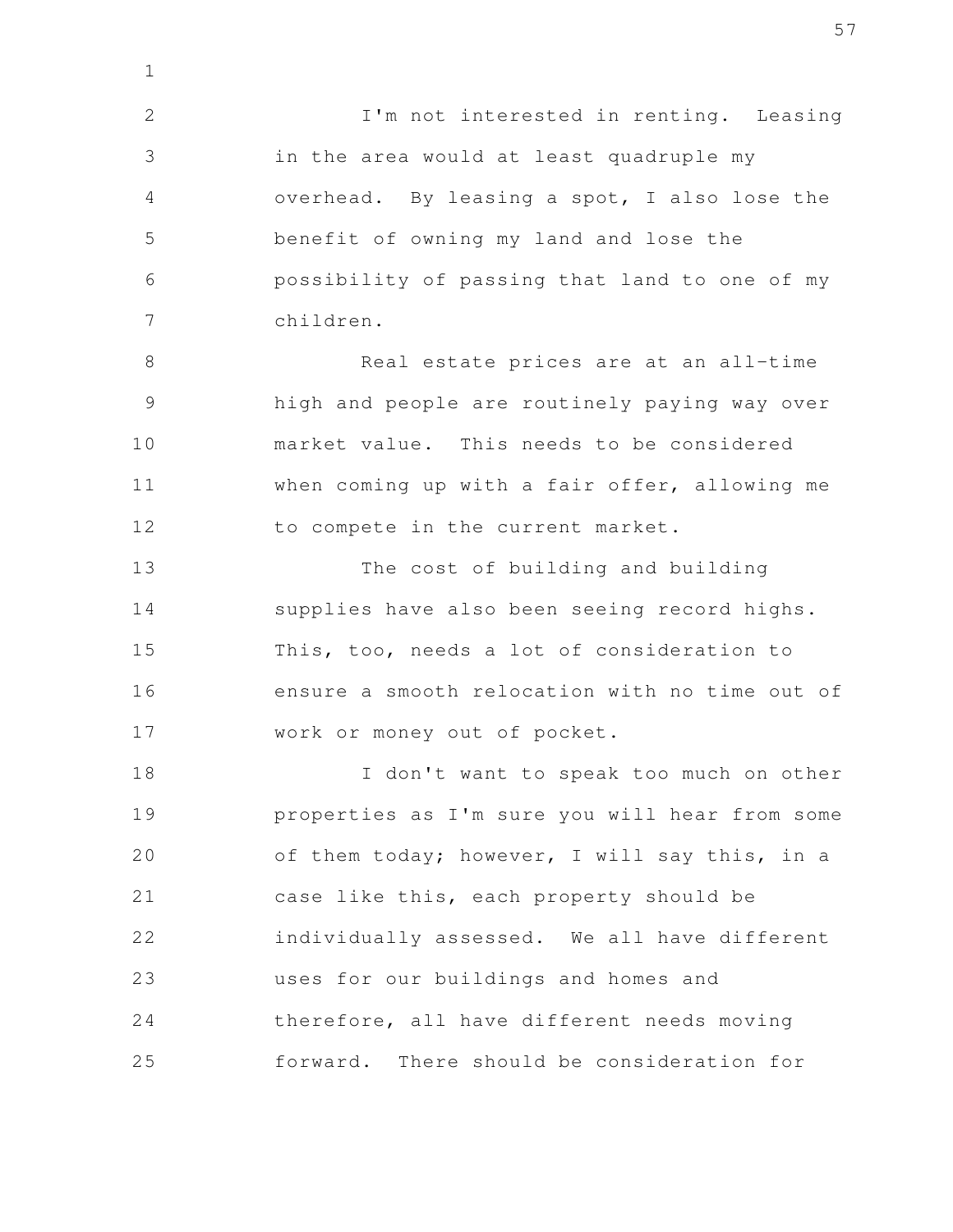those of us who have worked so hard to improve our property and contribute to our Town. There is a big difference between a small business who has served the community for over 20 years and an absentee landlord who has done nothing to better their property or their tenant or contribute to this area. I'm hoping the IDA will intervene and help advocate for the high overall value that some of these properties hold. It is important to acknowledge that some of these properties house the small businesses that help contribute to Brookhaven's economic growth. In closing, I would like to be clear that I'm not trying to stop this project, I am simply asking for what was promised, a fair deal, a place to own, someplace nearby to run my business without interruption. This 2 3 4 5 6 7 8 9 10 11 12 13 14 15 16 17 18 19 20

1

property is worth way more than just an appraiser coming in and comparing it to other physical properties in the area. 21 22 23

In a case like this where I am being forced to sell my land that I paid for and 24 25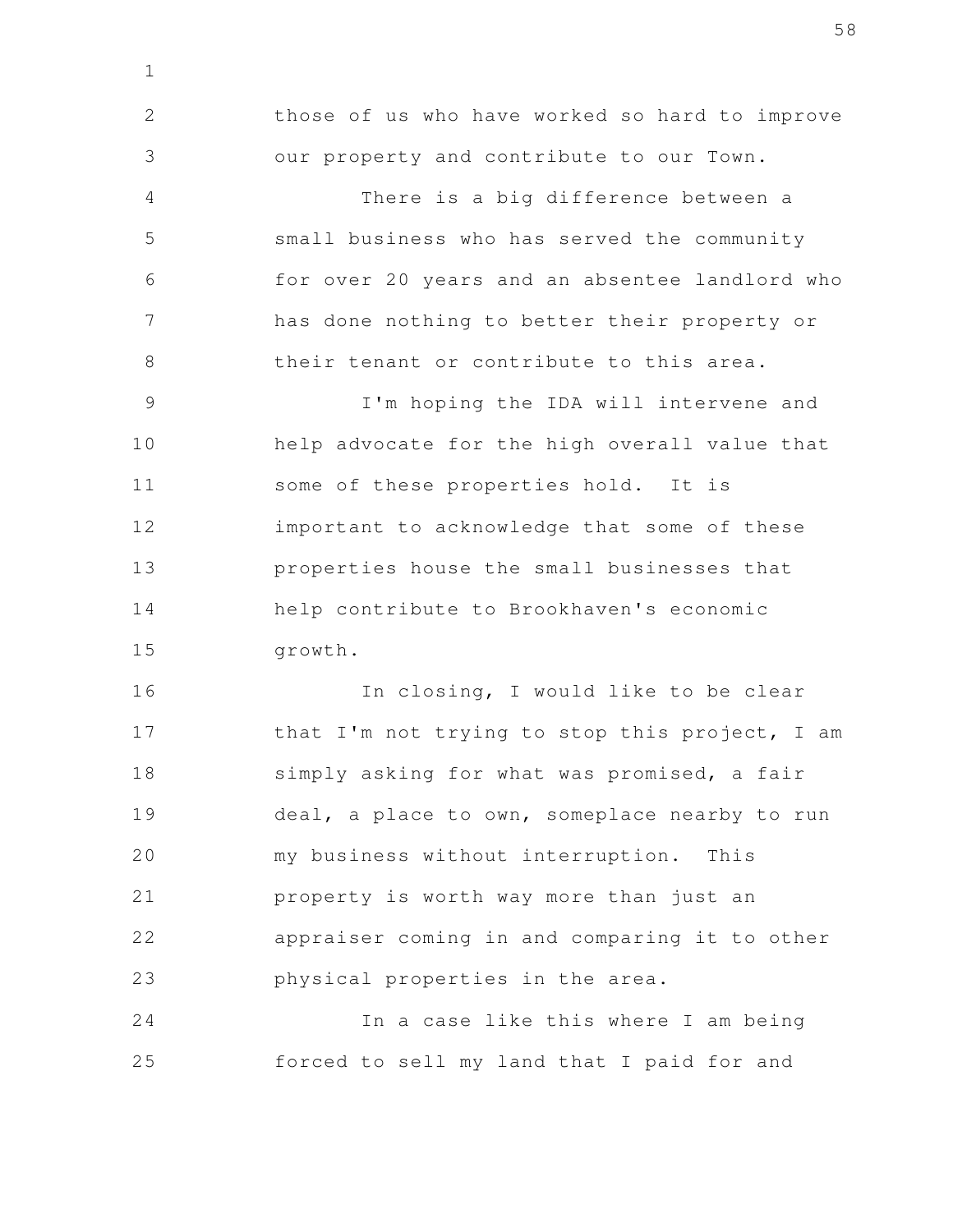move my business, all of these factors mentioned need to be considered when value is being determined. There needs to be more of an effort to meet our needs from TRITEC. 2 3 4 5

1

Members of the IDA, I'm afraid if you grant the use of eminent domain, these needs will never be met and my business may never be able to recover. It has already suffered a great deal since the pandemic and if I didn't own my property during these troubling times, I'm not sure I would have been able to keep the doors open and continue to do what I love to do and provide for my family and employees. 6 7 8 9 10 11 12 13 14

Board members of the IDA, this is our community, they're our small businesses, these are our people that help contribute to the success of our Town. We are trying and with a little support from you, I am certain we can come to a reasonable agreement without using eminent domain and destroying what I have worked so hard for. 15 16 17 18 19 20 21 22

I truly thank you for your time and I am hoping that together, we can all move forward with a fair and reasonable outcome to 23 24 25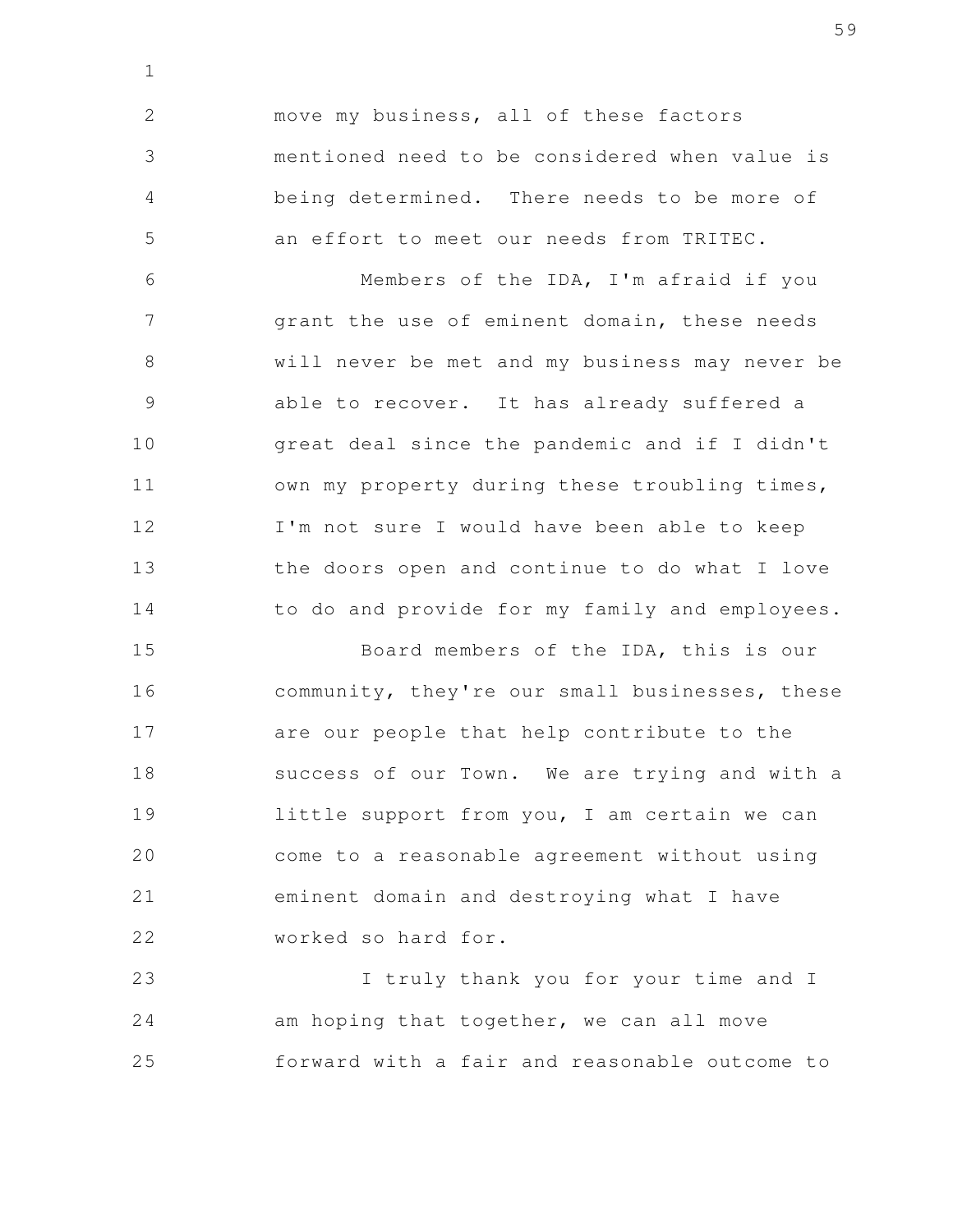help protect small business in this community. Thank you. JUDGE COHEN: Thank you very much, Mr. Disipio. Our next speaker is indicated on the screen as P. Sorrentino. May we enable that person's microphone and may I ask that person, when he or she speaks, identify yourself, spell your name, your address and your connection to this property, please? MR. SORRENTINO: Yes. My name is Phil Sorrentino. JUDGE COHEN: Good evening, Mr. Sorrentino, how are you? MR. SORRENTINO: I'm well, yourself? JUDGE COHEN: Good. MR. SORRENTINO: It's P-H-I-L S-O-R-R-E-N-T-I-N-O. I live in Lake Grove, New York, on Stony Brook Road and Ronkonkoma Hub is our hub where we go into the city or my children go into the city. I've actually spoken about this project when it first started. They did a wonderful 2 3 4 5 6 7 8 9 10 11 12 13 14 15 16 17 18 19 20 21 22 23 24 25

1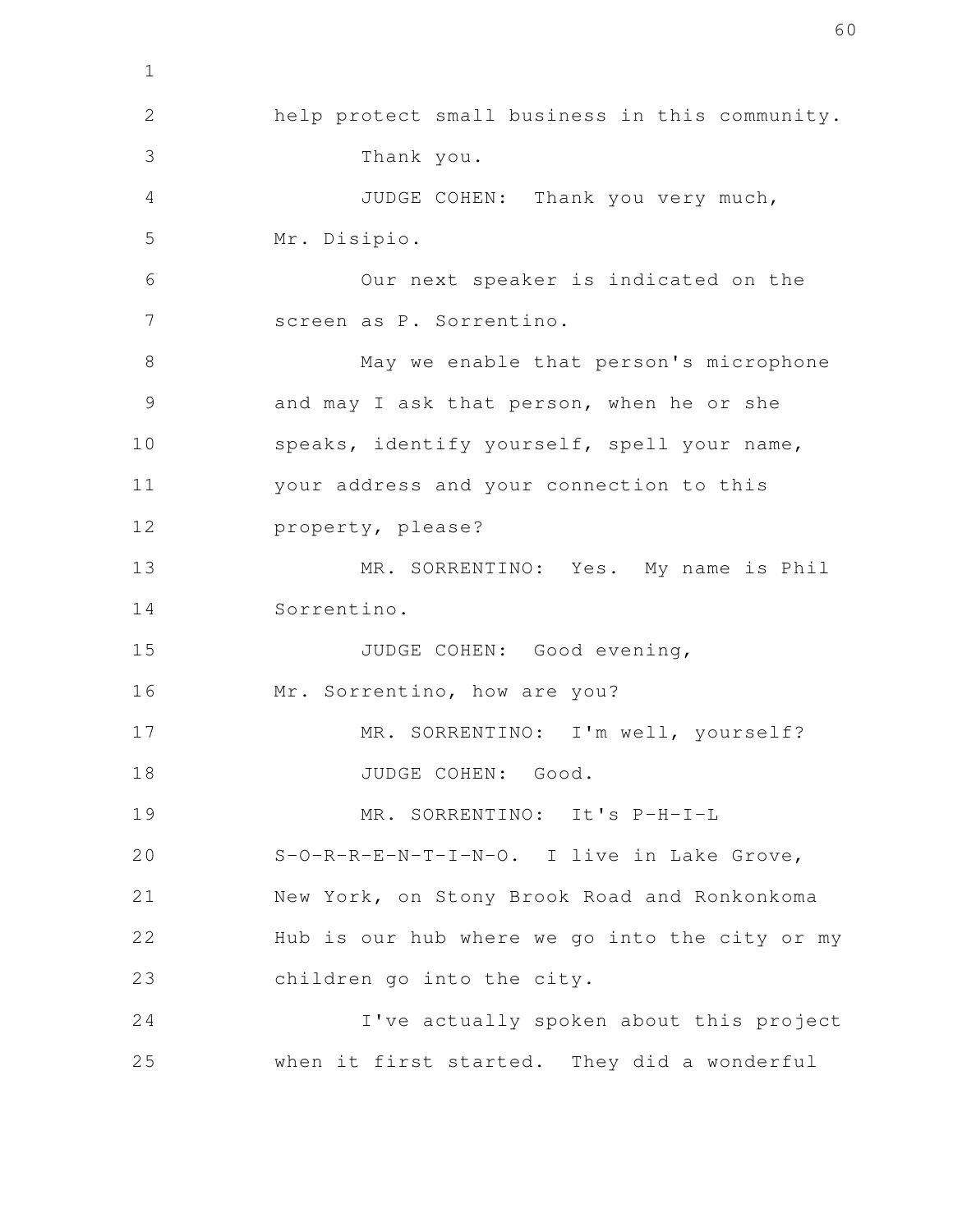job, I love the first part of it, it came out gorgeous and looking forward to the next phases and kind of completing it. We want to have a train station that's safe to navigate, safe to come in. I have a daughter who's 23, she's go into the city, she goes sees her friends and whatever and I want to be able to feel comfortable with her going in and out of that train station. I urge the Board to continue support on it. I think it's very important for our safety and for our children's safety and to be able to make the Ronkonkoma Hub someplace that you'd want to go and not avoid and I just I wish that they keep on the support and we get this project completed, whatever needs to get done and move on. Thank you. JUDGE COHEN: Thank you very much, Mr. Sorrentino. Our next speaker is indicated on the screen as, it looks like, pardon me, Artie Cipoletti. 1 2 3 4 5 6 7 8 9 10 11 12 13 14 15 16 17 18 19 20 21 22 23 24

Would that person please identify 25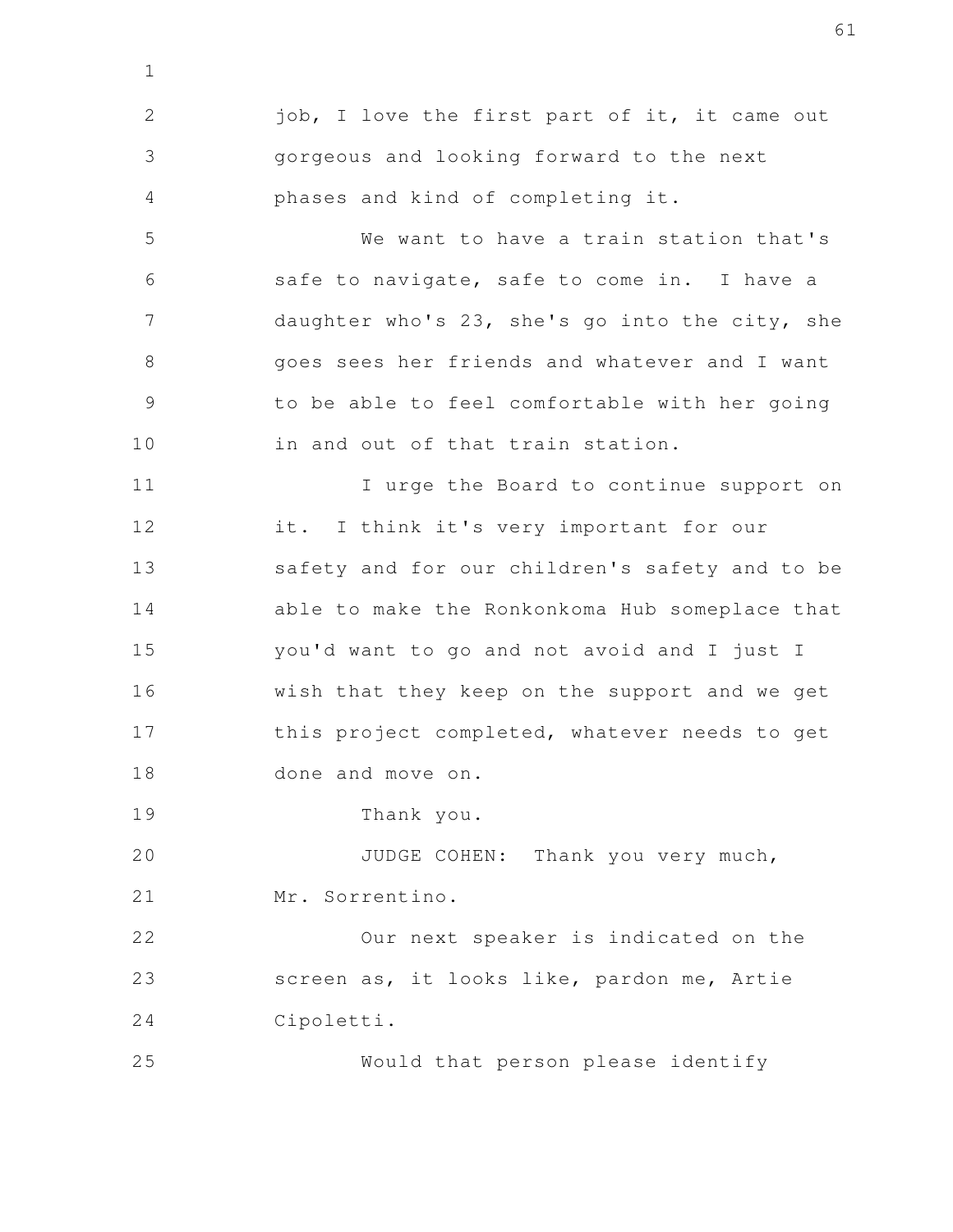himself or herself, state your name, address and connection to this project? (No response.) JUDGE COHEN: May we enable that person's microphone? MR. BELNIAK: Yes, they have. There you go. MR. CIPOLETTI: Good evening. This is Artie Cipoletti, A-R-T-I-E C-I-P-O-L-E-T-T-I. JUDGE COHEN: Good evening, Mr. Cipoletti. MR. CIPOLETTI: Thank you, IDA Board members. I have a business located in Islip, New York. I was involved with the construction of Phase 1 and I'd like to just speak briefly about what I've seen and what I see in the future of it. TRITEC has already proven themselves with the construction of Phase 1. Phase 1 has shown meaningful strides to the benefit of the community. Phase 2 and beyond are essential to continue to further realize the vision of a greater Ronkonkoma. I firmly believe that. 2 3 4 5 6 7 8 9 10 11 12 13 14 15 16 17 18 19 20 21 22 23 24 25

1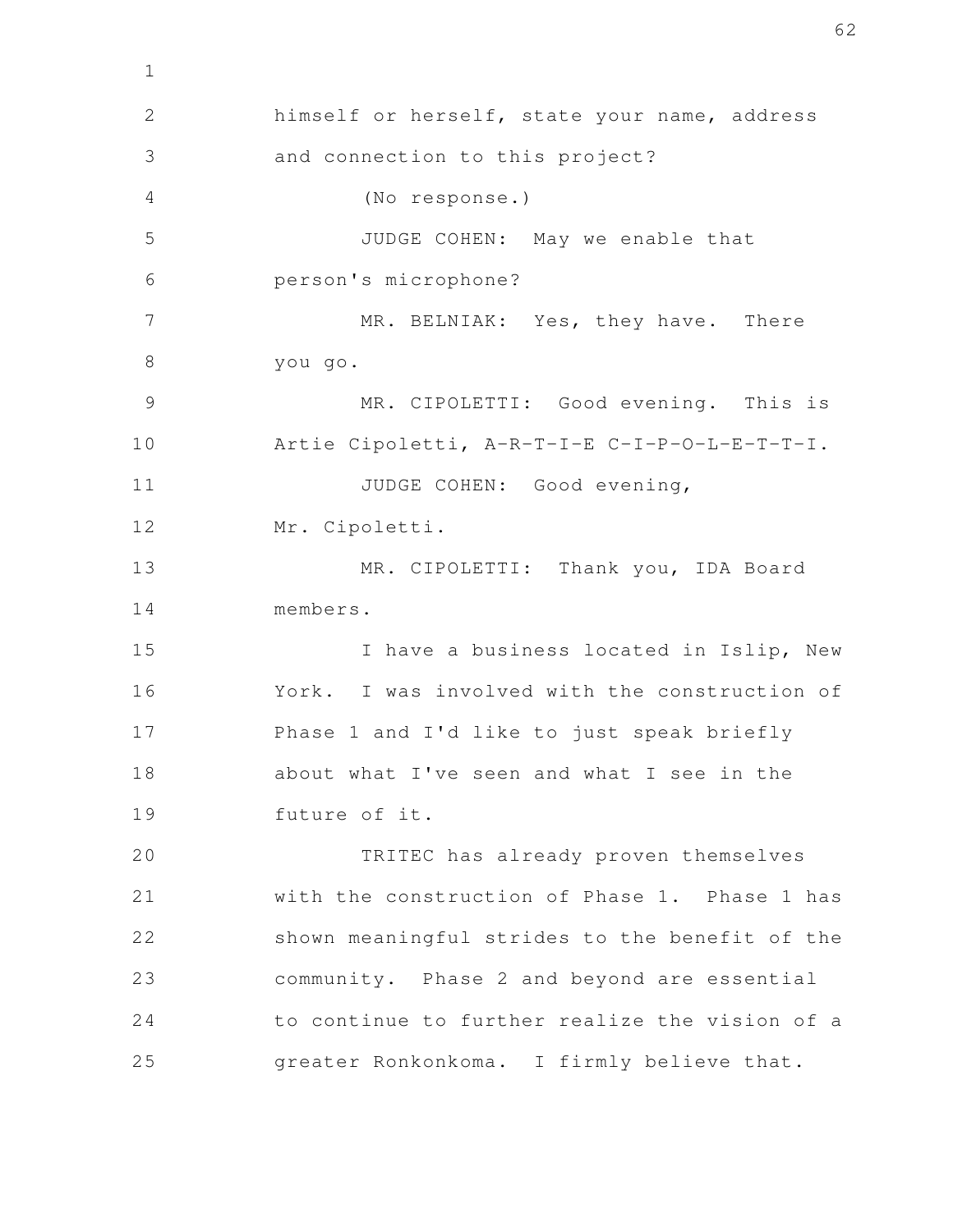TRITEC I also believe is the team that every township wants to partner with. Looking at past experience with Lindenhurst, Port Jefferson and Patchogue, those areas have been revitalized to make them destination locations and that's something that we all strive to have. 2 3 4 5 6 7 8

1

I urge you, do not leave Ronkonkoma halfway. The blight is being replaced with beautiful walkable community and its proximity to rail and air transportation is poised to become the next destination location on Long Island, a true renaissance, something that can't be replaced. I strongly encourage you to continue to work with them to the greatest extent possible and look forward to the community revitalization and the beautiful community that's going to be brought forth by the TRITEC team. Thank you. 9 10 11 12 13 14 15 16 17 18 19 20 21

JUDGE COHEN: Thank you very much, Mr. Cipoletti. 22 23

Our next speaker is Mario Mattera. May we, when we enable his microphone, 24 25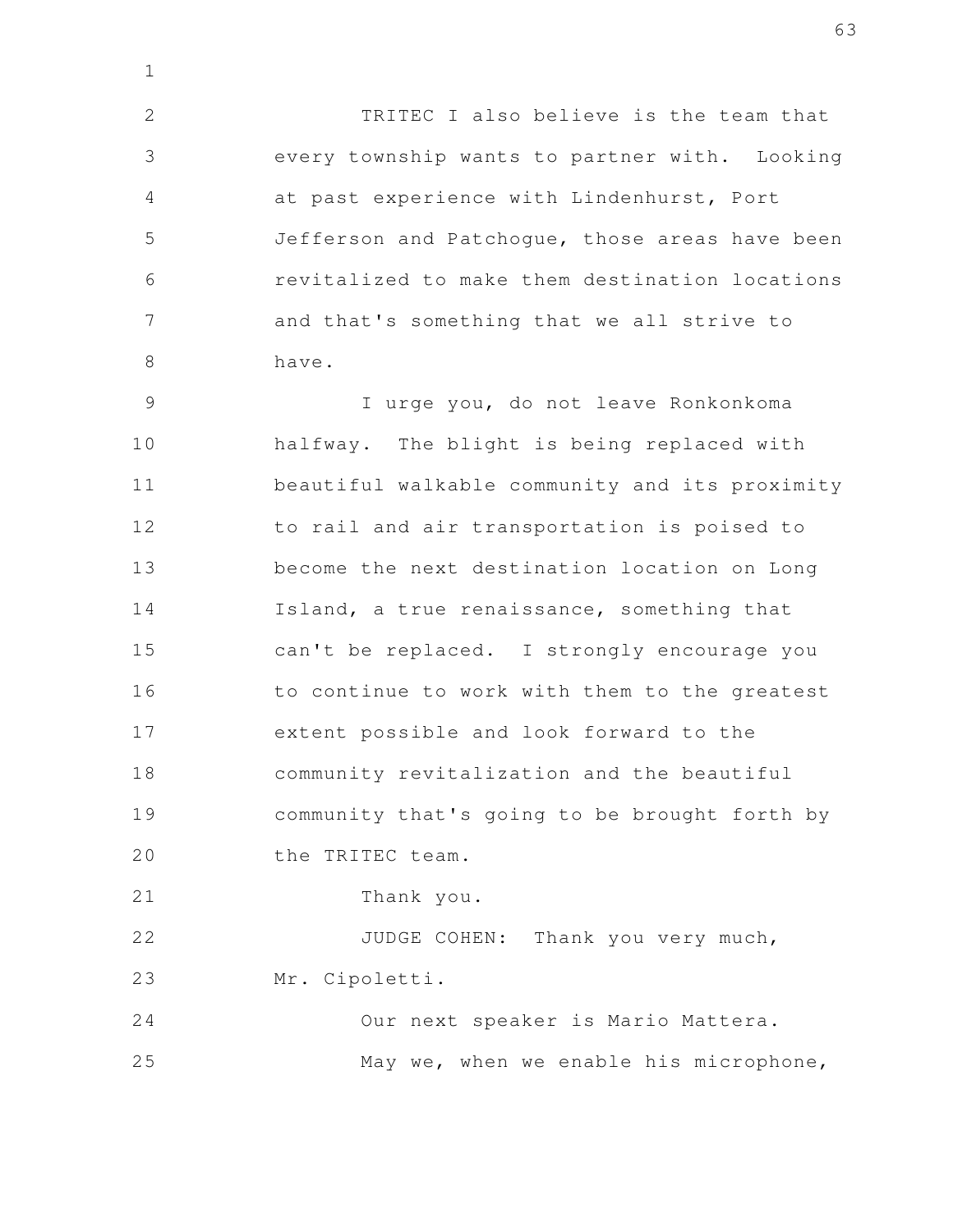ask him to please state him name, spell it and state his address and connection to this project? MR. BELNIAK: Will do. Just one more reminder for folks there, \*9 on the telephone if you'd like to raise your hand, \*9 does the same as raise hand and Mr. Mattera, you should have a command sent to you twice now to unmute, see if that works. JUDGE COHEN: Thank you. MR. BELNIAK: There you go. JUDGE COHEN: Good, okay. MR. BROOKS: Yes, hello. This is Richard Brooks, Mario Mattera forwarded over me the email. JUDGE COHEN: You are Mr. Richard Brooks? MR. BROOKS: Yes. JUDGE COHEN: Go ahead. MR. BROOKS: R-I-C-H-A-R-D B-R-O-O-K-S. I live at 19 Franco Lane in Setauket, New York, okay? JUDGE COHEN: And your connection to the project? 2 3 4 5 6 7 8 9 10 11 12 13 14 15 16 17 18 19 20 21 22 23 24 25

1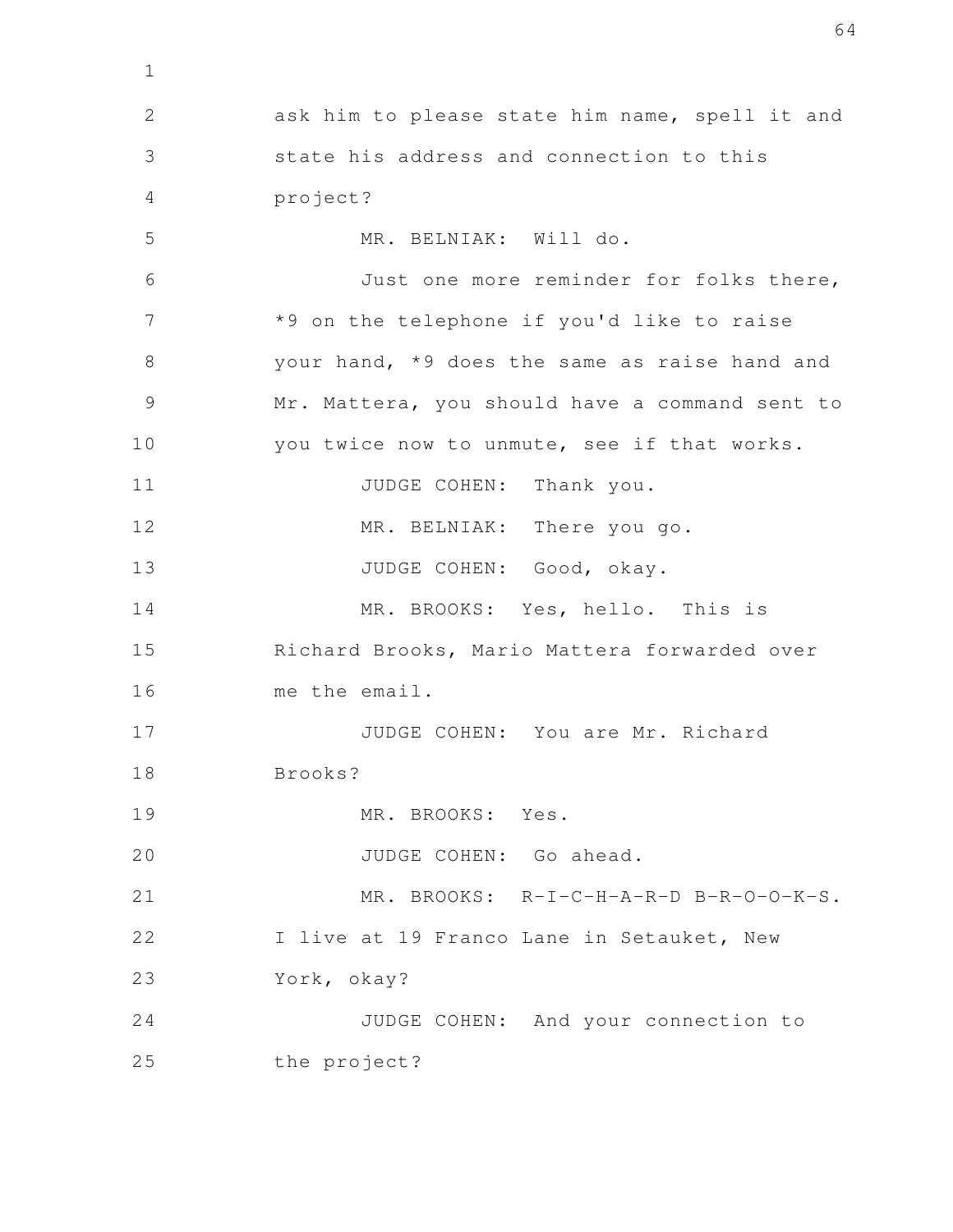MR. BROOKS: I am -- first of all, I would like to thank the IDA Board. I'm the financial secretary/treasurer of Plumbers Local 200. I represent approximately 1,100 members and 80 percent of my members have family live in the Town of Brookhaven. I feel we need this to continue this project, the Ronkonkoma Hub, for our region, economy and for all of Long Island. Also for construction jobs and permanent jobs to bring the proper growth to our community from a depressed area that needs the proper revitalization. TRITEC is the answer to help this revitalization for our future growth. TRITEC worked with the community, the fire department, Ronkonkoma Civic, Ronkonkoma Chamber and most importantly, Ronkonkoma community. Myself and Plumbers Local 200 and members of families are in favor of this project to move forward with all phases. Thank you. 2 3 4 5 6 7 8 9 10 11 12 13 14 15 16 17 18 19 20 21 22 23 24 25

1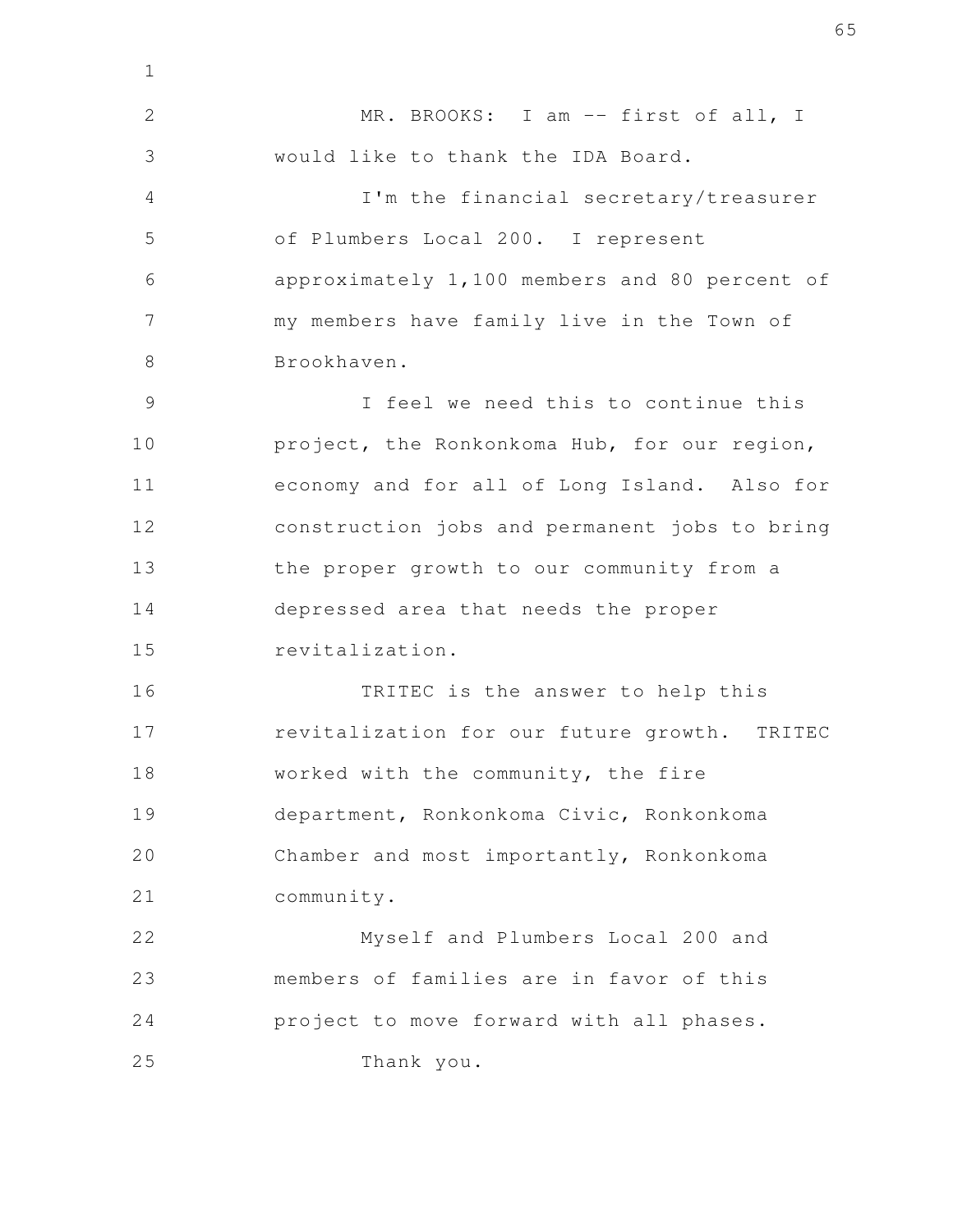JUDGE COHEN: Thank you very much, Mr. Brooks. Our next speaker -- I'm sorry, yes? (No response.) JUDGE COHEN: Our next speaker on the list of people who have indicated they wish to speak is Anthony Confredo. May we unmute his microphone and ask him to state his name, spell it and indicate his address along with his connection to this project? MR. CONFREDO: Hi. My name is Anthony Confredo, A-N-T-H-O-N-Y C-O-N-F-R-E-D-O. I live at Two Bucknell, B-U-C-K-N-E-L-L, Lane in Stony Brook, New York 11790. JUDGE COHEN: Good evening, Mr. Confredo. Please provide us with your comments. MR. CONFREDO: Yes. How are you doing today, sir? JUDGE COHEN: I'm very good. MR. CONFREDO: I'd like to thank the IDA Board for everything that they're doing here today and I'd like to also thank TRITEC 1 2 3 4 5 6 7 8 9 10 11 12 13 14 15 16 17 18 19 20 21 22 23 24 25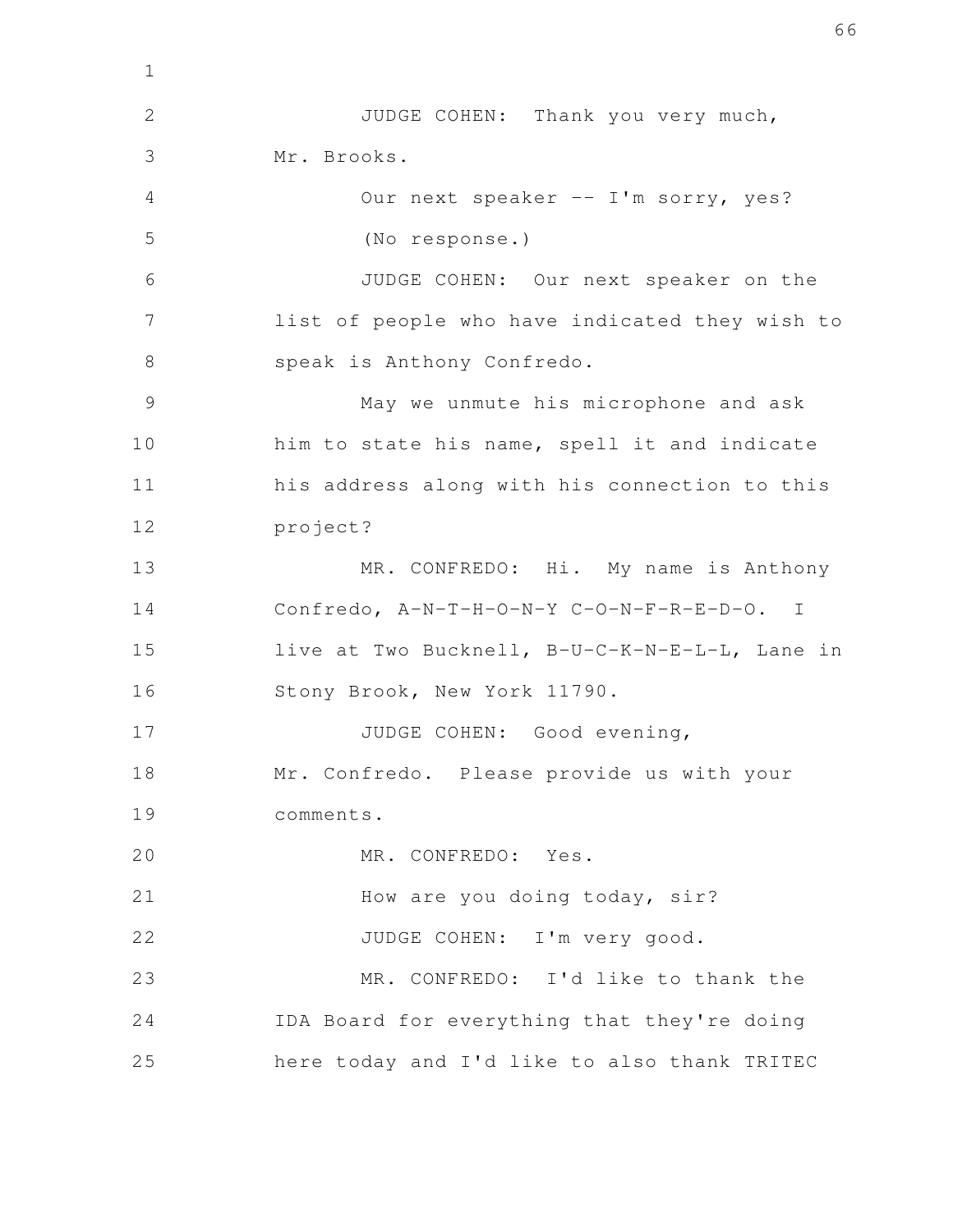for what they are bringing to Long Island. As everybody has said along with the comments and what Mr. Coughlan has said is it's very important to revitalize what we have here today because we're trying to attract people to Long Island. 2 3 4 5 6 7

1

Very important, which I think a lot of people are not remembering, is all the work that has been brought here with the sewers. I mean it's going to open up a whole new area for us with Veterans Highway, the airport, it's going to help with expansions of the south side of the railroad. I mean it's going to create a tremendous amount of tax revenue for the Town of Brookhaven and for Suffolk County. I mean these are all things that are very important. 8 9 10 11 12 13 14 15 16 17 18

Let's not forget, what about the safety for our families, that we can travel, that we can go into Ronkonkoma, that we can travel in and out of the city and not only that, we can add more talent to Long Island where people could come from all over the place to come here and work and help bring their money into 19 20 21 22 23 24 25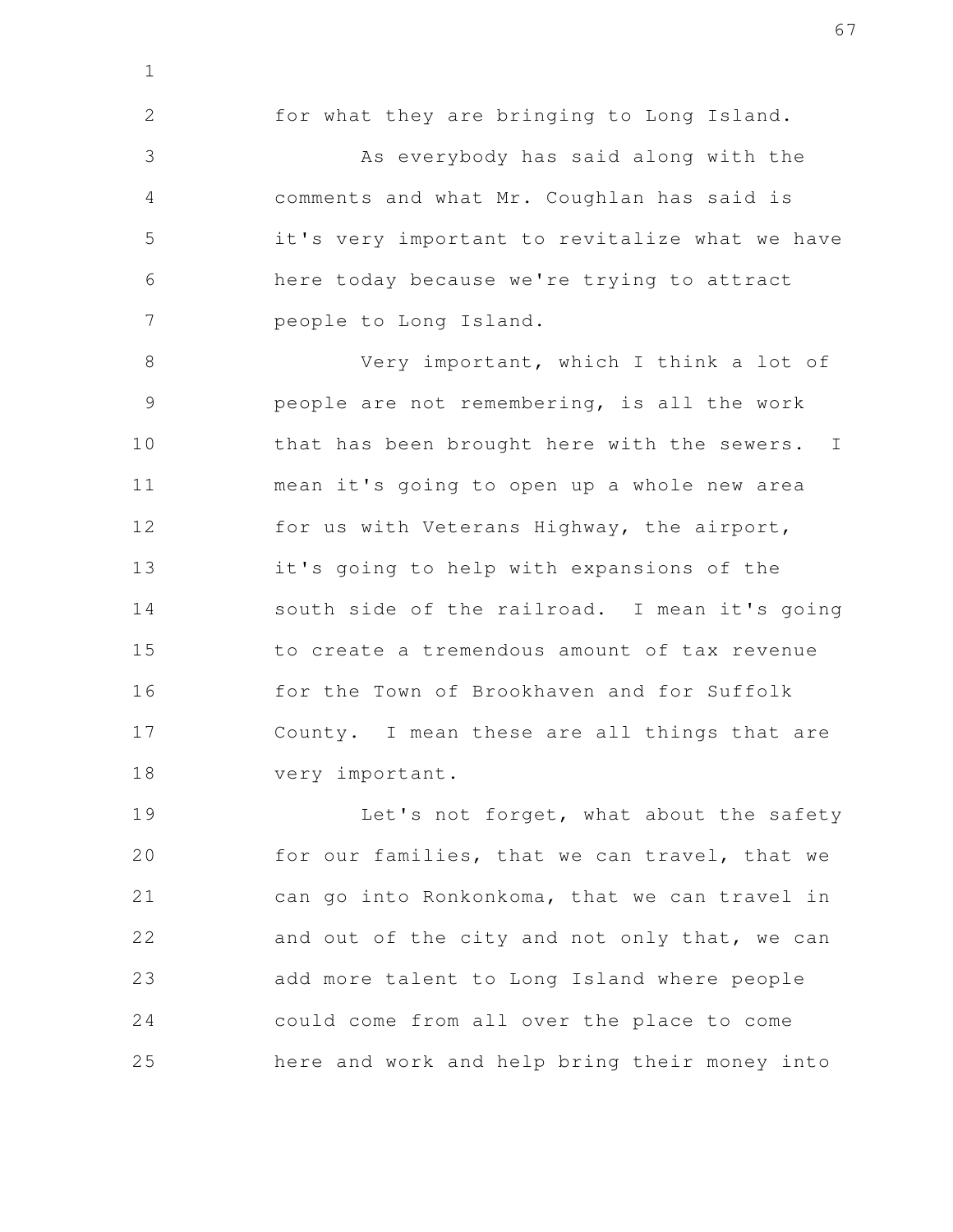1

2

|  | our area. |
|--|-----------|
|  |           |

The amount of jobs that they have created so far has been amazing. I mean actuality that the old saying the proof is in the pudding, I mean look at what they created. What has been done to Patchogue is amazing. Then you add The Wel in Lindenhurst, The Shipyard at Port Jeff, the list goes on and on and the first phase came out beautiful. 3 4 5 6 7 8 9 10

So I really look forward to continued success and to total change the Ronkonkoma and how nice it would be to go walk down there with your family and not worry about something happening. Very, very important to me and my family and I hope it's important to everybody else's family and I'd like to thank the IDA for their time and I wish TRITEC and their team continued success. 11 12 13 14 15 16 17 18 19

Thank you. 20

JUDGE COHEN: Thank you very much, Mr. Confredo. 21 22

Our next speaker is indicated as Julia Floyd-Ventura. 23 24

May we unmute her microphone and ask 25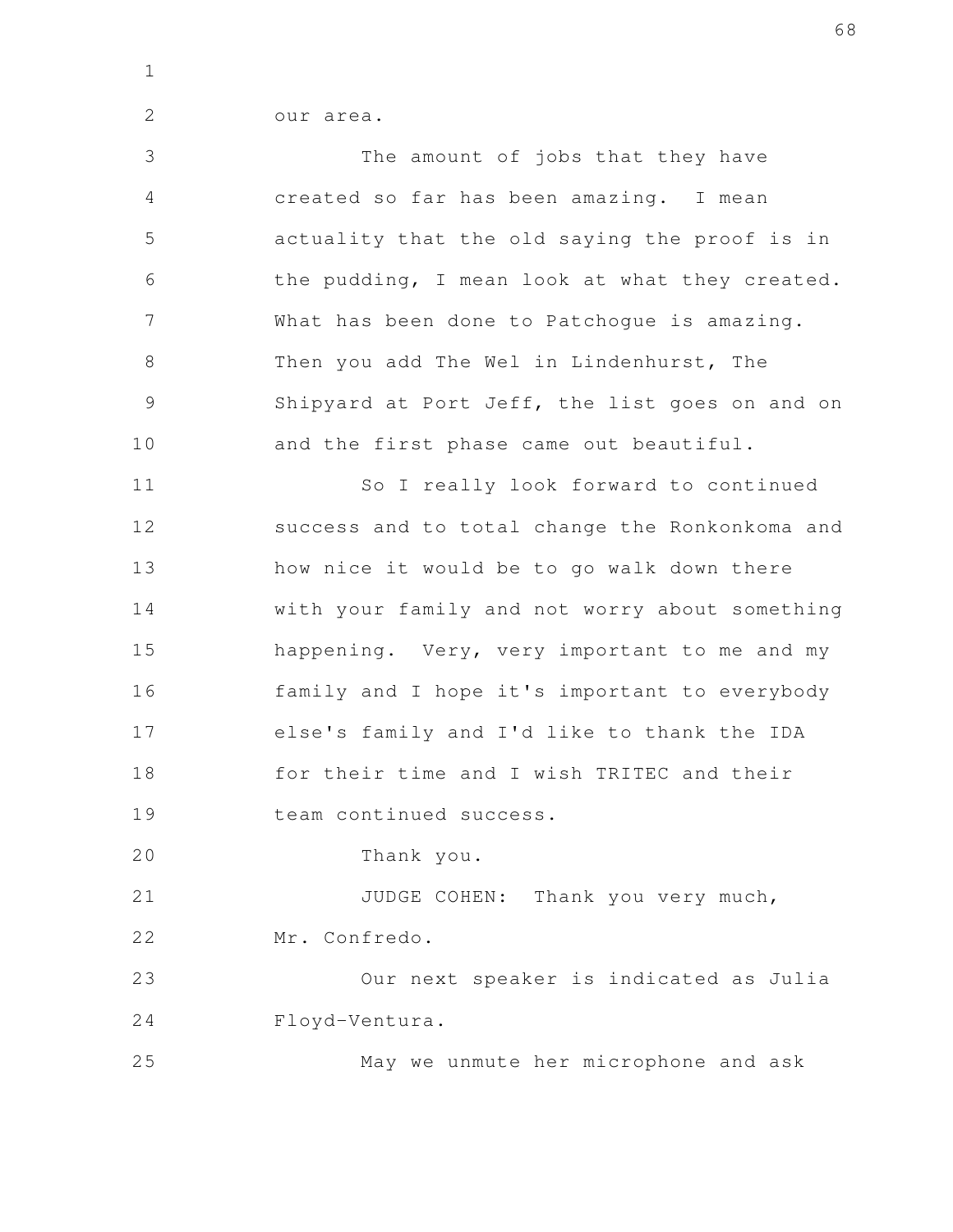that she state her full name, her address and if she could spell her name and her connection to this property -- to this project? MS. FLOYD-VENTURA: Good evening. My name is Julia Floyd-Ventura, J-U-L-I-A F-L-O-Y-D-V-E-N-T-U-R-A. I reside at 26 Cynthia Drive in Farmingville, New York. Why I'm on this call is because I do have a very, very good connection through my son and the children of Sachem School District. I actually have been taking that Long Island Rail Road since it was a diesel train and it was one little building, so I've been seeing the up-and-coming changes of Ronkonkoma and I don't think that's what my friend, Micah, was saying. I have to speak to Mr. Coughlan, if I can, please, from TRITEC. I'm going to kindly just use your words because you said best talent, positive environment, that's what you would like to bring to Ronkonkoma and we welcome that, but I would like to say that my son personally goes to that barbershop and 2 3 4 5 6 7 8 9 10 11 12 13 14 15 16 17 18 19 20 21 22 23 24

1

many, many children, many, many children have 25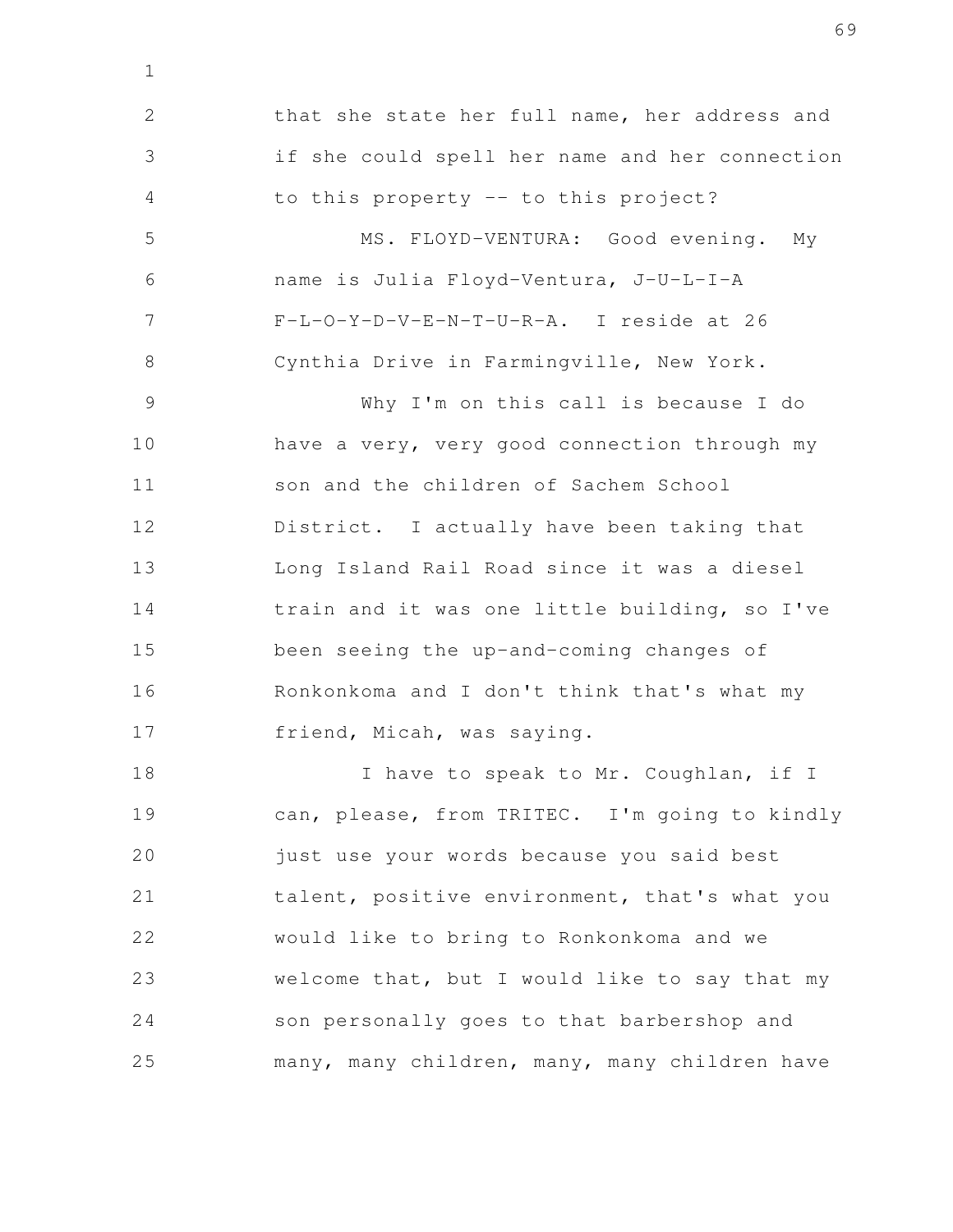learned, grown and if you want that in your environment, I think that is one of the best places that you could -- you would want in that area because you go into that environment and you have such a positive atmosphere and it's nothing that should be cut short, so I'm asking and I'm pleading you to please, when you lay your head on your pillow tonight, do the right thing for that family's business because I only go there as a business, but my son will go no other place, I feel safe leaving him there, I've been watching children and every event that they get involved in is family owned. That's what should be representing Ronkonkoma and that is a safe place, so yes, I know it does not look like what we want it to and we welcome a change, but if you can find it in your heart to help this family's business. If it's going to lose its business, you're affecting a family, so - and many, many children that have special needs that choose to go to Mica D's Barber Shop because they feel welcome and they feel safe, so that's what I'm pleading for. 2 3 4 5 6 7 8 9 10 11 12 13 14 15 16 17 18 19 20 21 22 23 24 25

1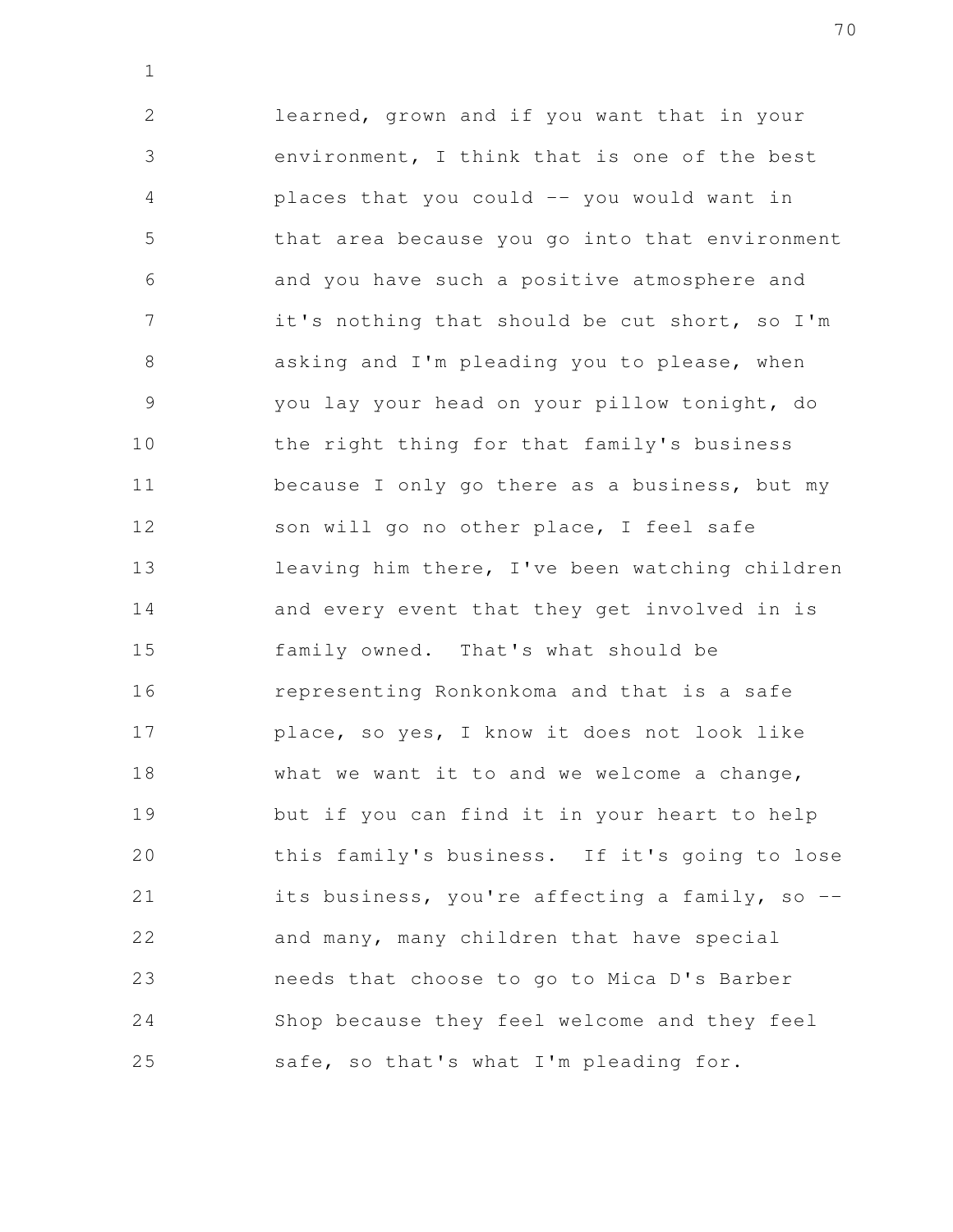I don't know the terms of 17 and 16, Exhibit A, hubs or the LLC's, that's not what I'm calling about, I'll leave that to you, but I'm kindly asking you to help this family because it's the right thing to do. That's all I have to say. Thank you for my time. JUDGE COHEN: Thank you very much, Ms. Floyd-Ventura. Our next speaker is Jen Disipio. Would she please identify herself, spell her name, address and connection to the property? MS. DISIPIO: Good evening. My name is Jennifer Disipio. Jennifer is J-E-N-N-I-F-E-R, Disipio is D-I-S-I-P-I-O. My address is 56 Crestwood Lane, Farmingville, New York and I have my interest in a property is the spouse of a property owner and a mother of children who benefit from the business run out of that property. I, like many other people that have spoken tonight, am a proud member of the Town of Brookhaven. I grew up in Brookhaven, I 1 2 3 4 5 6 7 8 9 10 11 12 13 14 15 16 17 18 19 20 21 22 23 24 25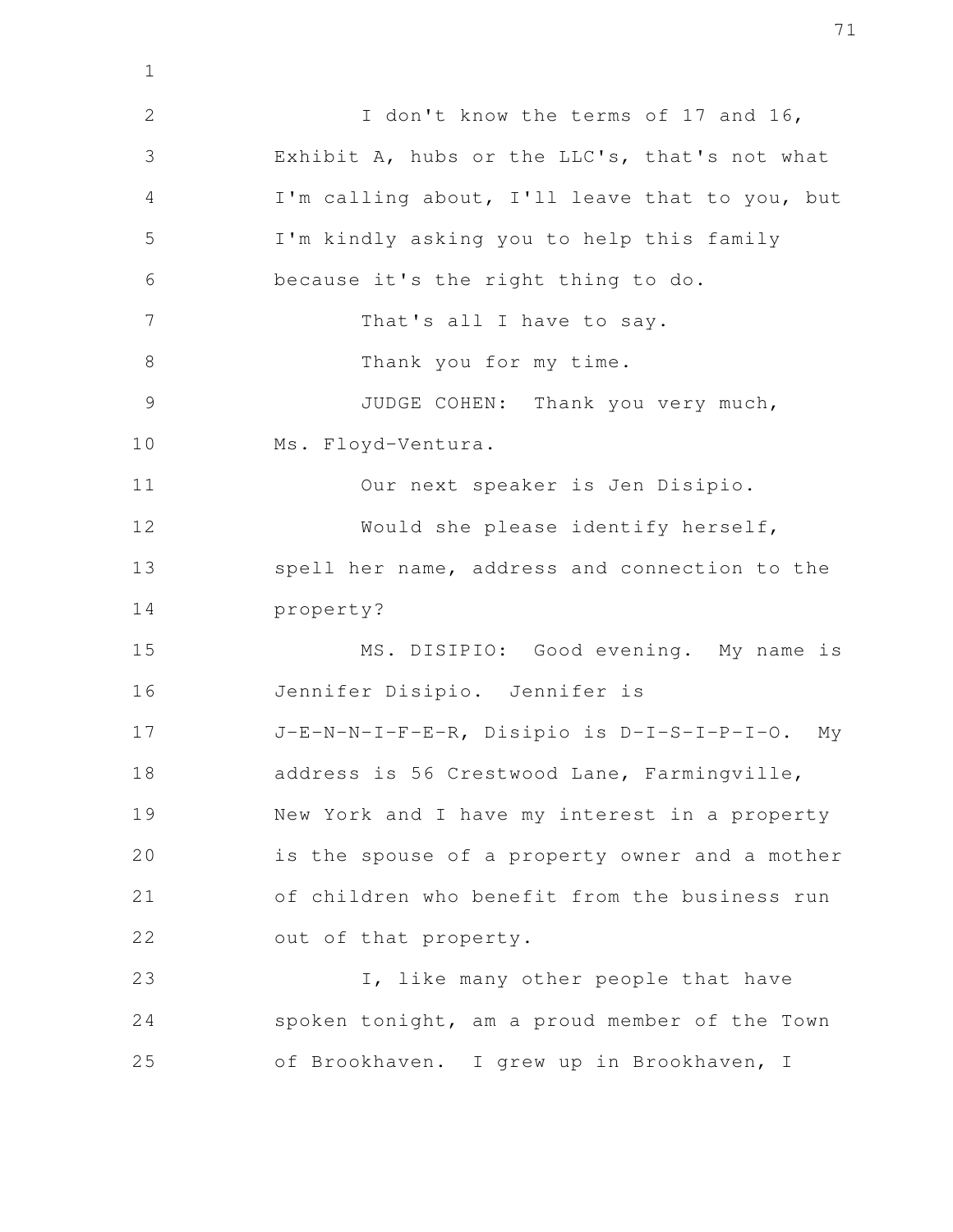stayed in Brookhaven and I now raise my family in Brookhaven. 2 3

1

Like the gentlemen that spoke from Brookhaven, Stony Brook, Setauket areas, they all want to see a safe environment, a thriving environment; I could not agree more. 4 5 6 7

I don't disagree with the plans to better our local Ronkonkoma Hub, it can only benefit our family business. 8 9 10

What I do disagree with is the fact that mostly everything we have heard tonight is in regards to the major evaluations and the major money that have been invested in this project and there's really been no talk of what's going to happen to the existing thriving businesses. 11 12 13 14 15 16 17

Where are the cost analysis and the, you know, research plans, all of that for the families that own property currently? There hasn't been much talk of that. The only talk that we have heard of doesn't help our future, it doesn't fairly compensate us where we can even make a move of, you know, an equivalent situation. 18 19 20 21 22 23 24 25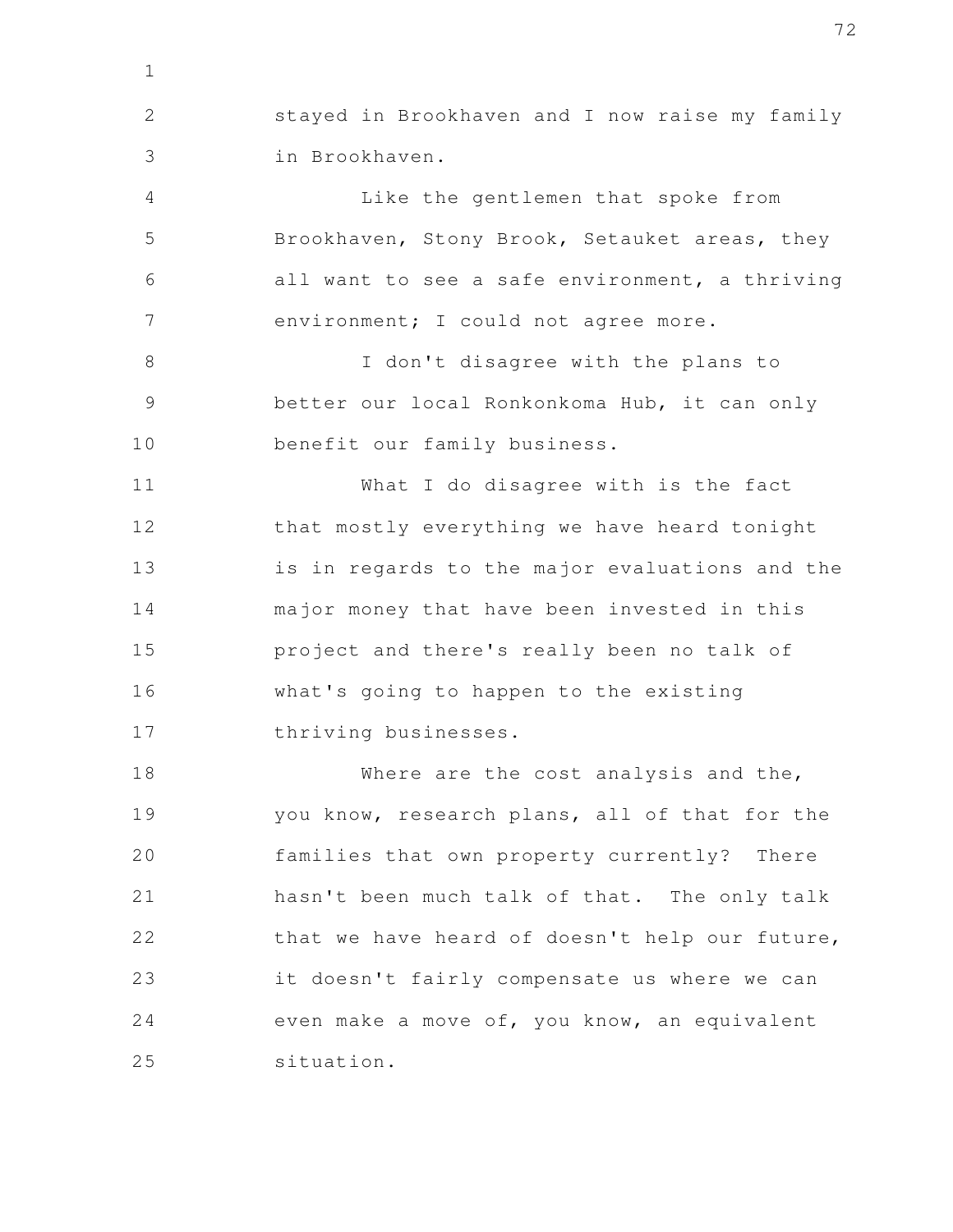Again, we are not opposing this project, we are all for, you know, bettering our Town, bettering our surroundings. These are the place  $-$ - you know, this is place that we call home, this is the place that we want our children to be proud of, we want our children to feel safe in, but I think that some are failing to recognize that we have some of these values there that are already existing and it seems that nobody really cares about the small few businesses that are there and that are thriving and they should be incorporated in the future of this development, so . . . I know I'm running out of time and this was a last-minute decision to speak, but my point is truly that we want to see the environment, the area, everything do well, we're not opposed to, you know, all of the wonderful benefits that can come from this renovation. 2 3 4 5 6 7 8 9 10 11 12 13 14 15 16 17 18 19 20 21

1

However, it is our priority to be able to remain in this area and you know, enjoy some of the positive changes to come because this is the environment that we personally 22 23 24 25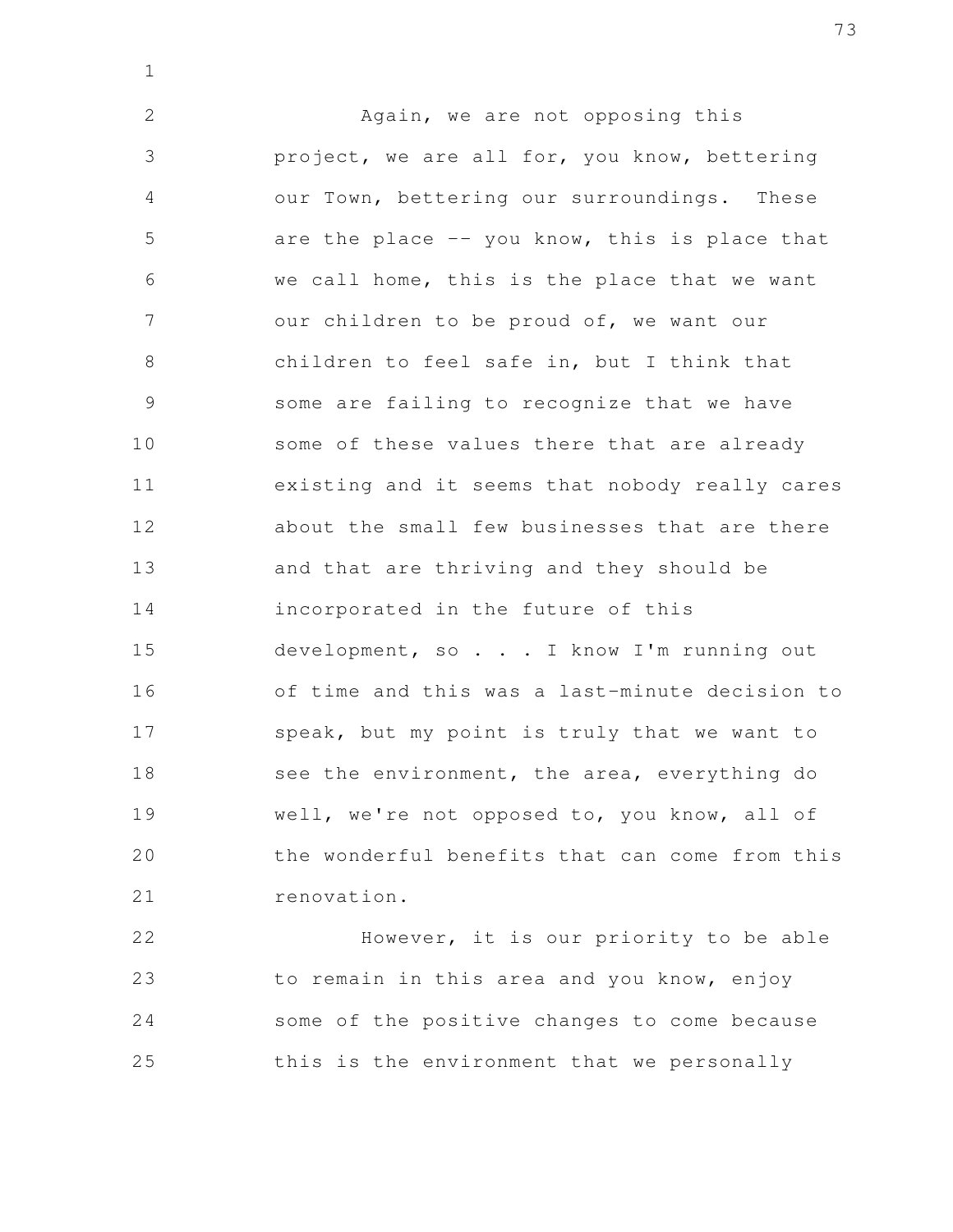have been dumping our time, our dedication, our energy, everything into for the last 20 years, so please keep that into consideration when we are just shoved out of our current property. Thank you. JUDGE COHEN: Thank you very much, Ms. Disipio. We have exhausted the list of attendees who wish to speak. However, if anyone wishes to speak, they should, as we indicated earlier, indicate \*9 and we will identify them. Ah. I see some additional people who wish to speak. The next speaker I see is a person who has a telephone number ending in 435. Would that person please be unmuted, state your name, your address and spell it and tell us your interest in this project? MR. TINTLE: Good evening everybody. My name is Tom Tintle, T-O-M T-I-N-T-L-E. Sorry I wasn't able to be on the Zoom, but I wanted to call in so I had a chance to speak. 2 3 4 5 6 7 8 9 10 11 12 13 14 15 16 17 18 19 20 21 22 23 24 25

1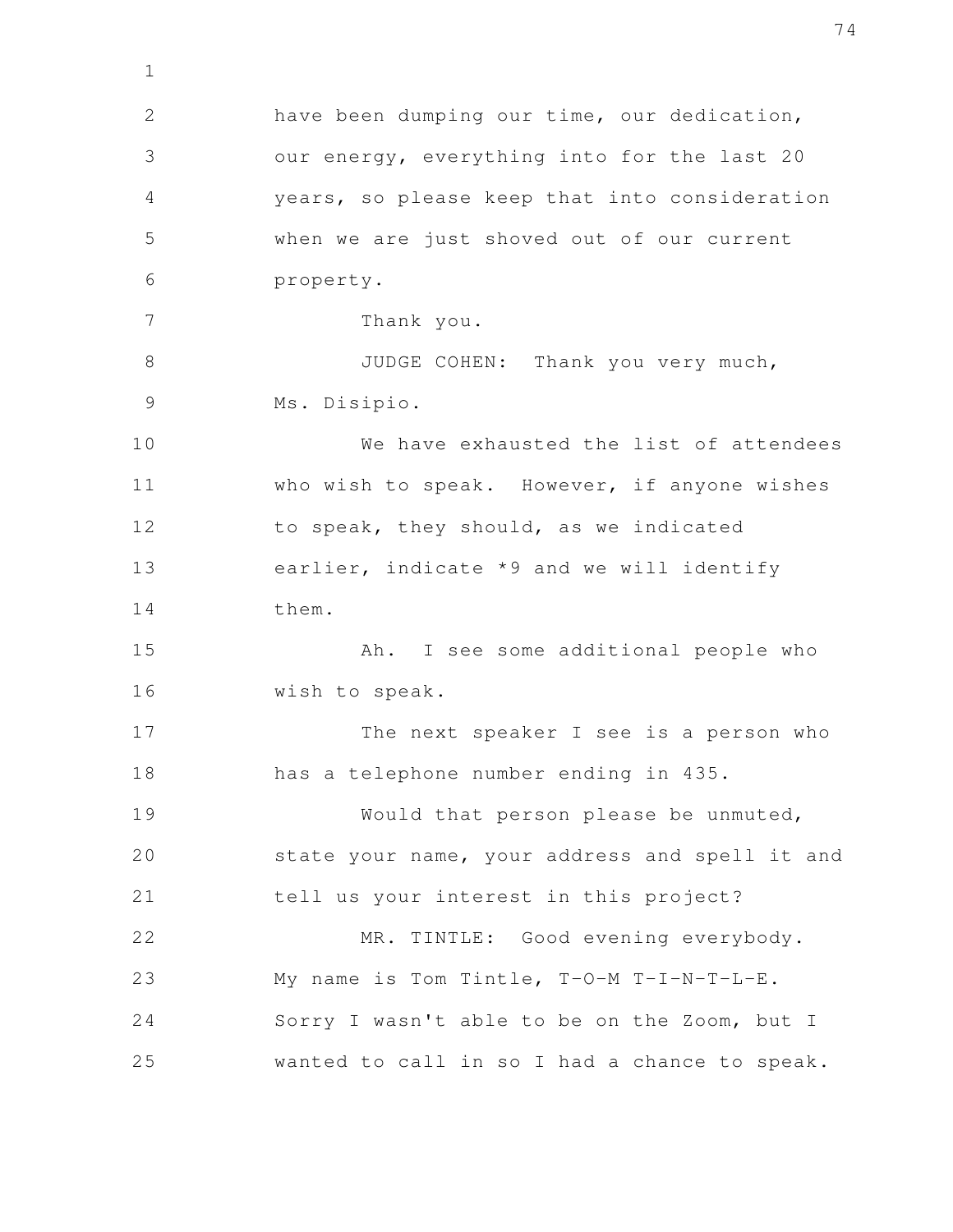I live on Arlington Street in Patchogue. I just wanted to speak in favor of this project for TRITEC development. I about five years ago had to shut 2 3 4 5

1

down, we had a place on Ronkonkoma Avenue that we did business out of, we actually got rid of that location just because of the decline happening within the area, so I personally feel strongly with everything TRITEC is trying to do with boosting the area, adding rental apartments and businesses to come in along with designing night life will really boost things in that area, give it the facelift that's needed where maybe we could have kept that location that we had to shut down five years ago. 6 7 8 9 10 11 12 13 14 15 16 17

On top of that, I lived in Levittown for about 28 years. I just moved out to Patchogue about two years ago now and when I bought the house out in Patchogue, everybody was telling me ten, 15 years ago how undesirable a place that was to live and my only response to them, well, you know, ten, 15 years ago I was in college, I didn't know 18 19 20 21 22 23 24 25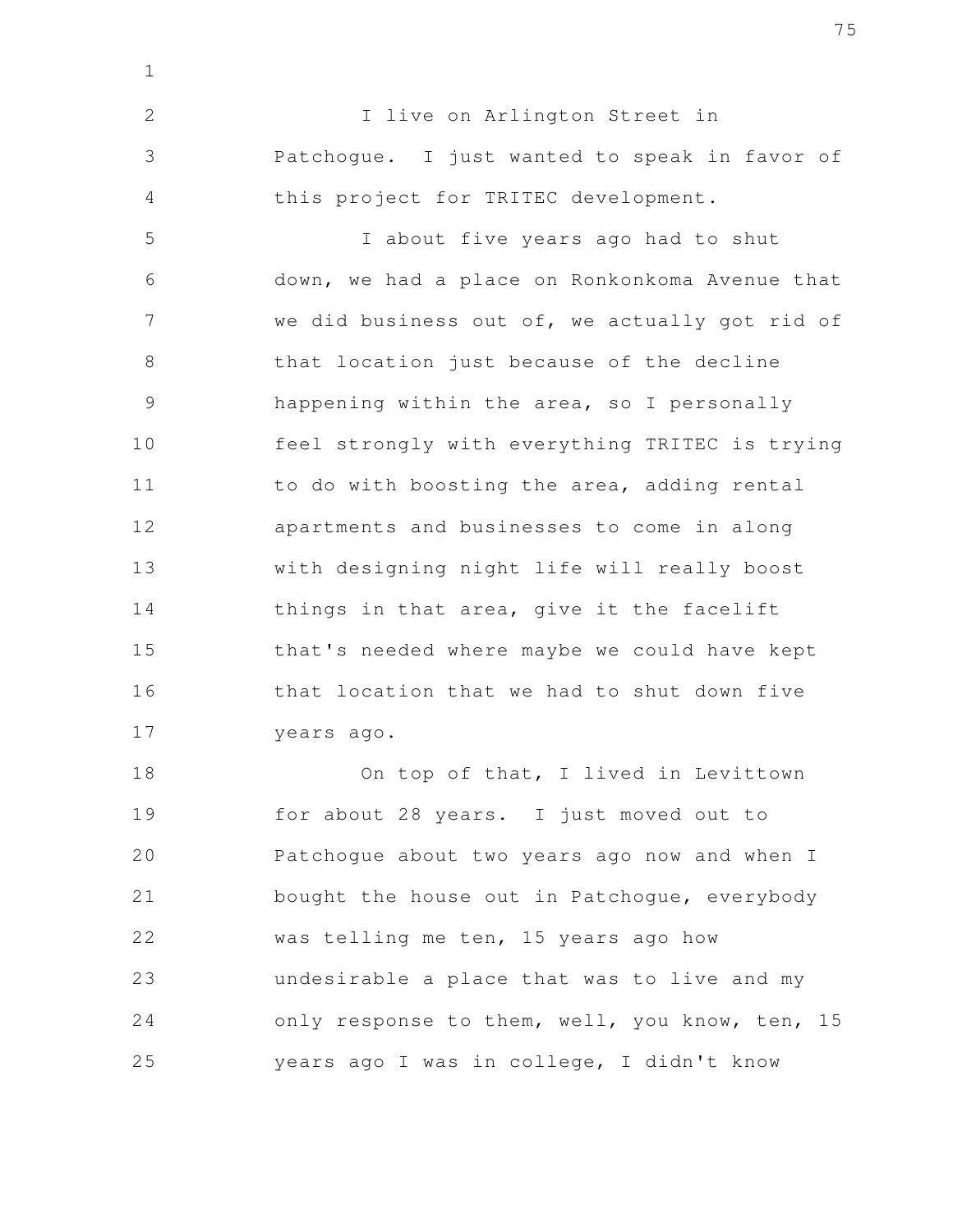anything about Patchogue and I would argue right now that Patchogue is one of the most buzzing areas to live in on Long Island between everything they have going on. I feel incredibly safe here, I look forward to raising my family here and a big thanks to that is to the guys at TRITEC and other developers in the area that came in and revitalized the downtown that so many people felt very negatively towards for so many years and I would happily sit and have a conversation with any of them about how great an area it has become, so I just feel very strongly that everything they're doing will resemble what happened out in Patchogue and it will be the best for the Ronkonkoma area, so thank you. 2 3 4 5 6 7 8 9 10 11 12 13 14 15 16 17 18

1

JUDGE COHEN: Thank you very much, Mr. Tintle. 19 20

Our next speaker is indicated as Tom Cook. 21 22

Can we unmute his mike and Mr. Cook, if you would state your name, your address, spell it and state your connection to this project? 23 24 25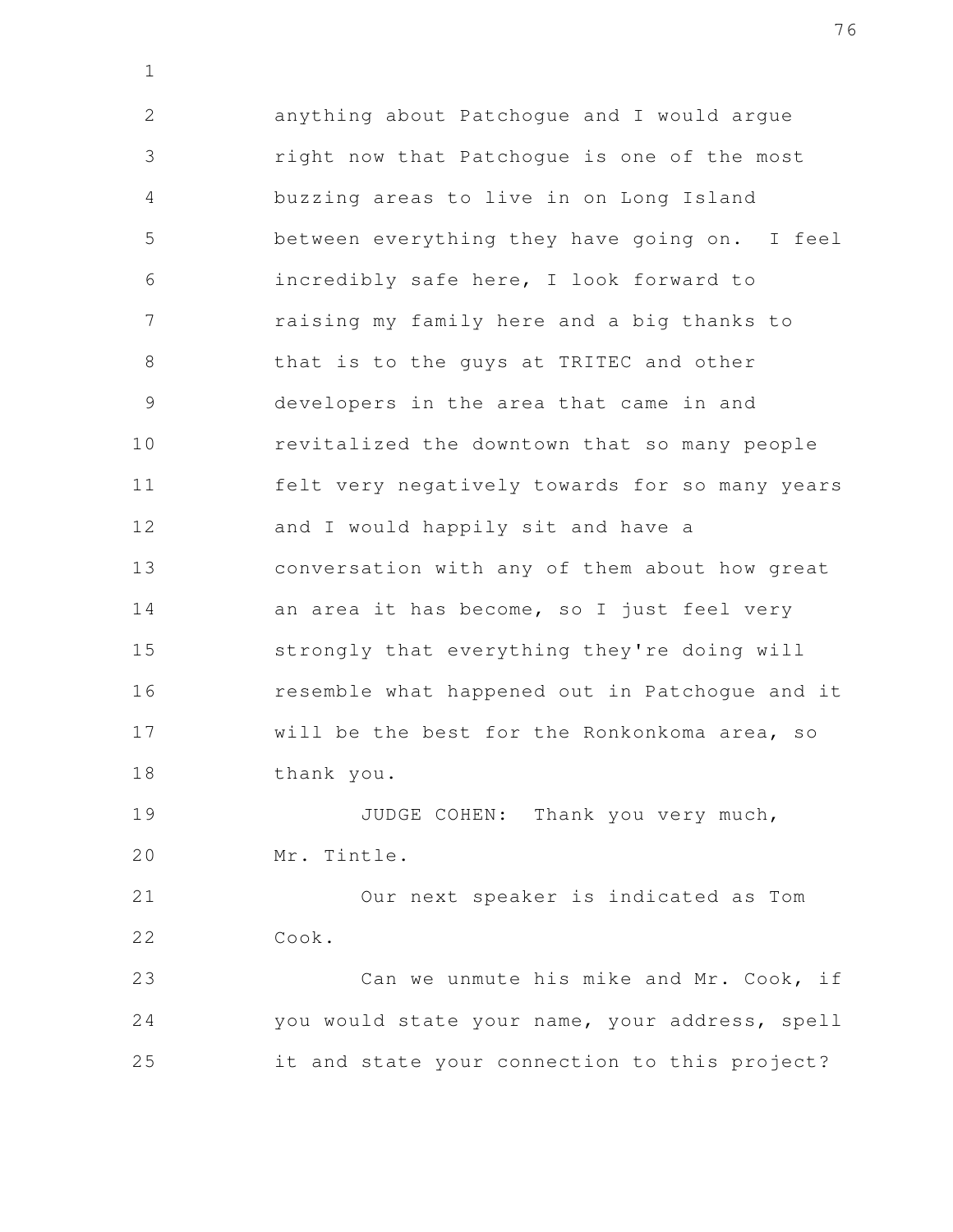| $\mathbf{1}$   |                                                |
|----------------|------------------------------------------------|
| $\mathbf{2}$   | MR. COOK: Sure.                                |
| 3              | Good afternoon. My name is Tom Cook,           |
| 4              | T-O-M C-O-O-K, as easy as they come. My        |
| 5              | address is 27 Alexander Avenue and I am in     |
| 6              | Blue Point.                                    |
| 7              | I'm calling to speak in support of the         |
| 8              | completion of this project. I use the          |
| $\overline{9}$ | Ronkonkoma train station quite often and just  |
| 10             | with Phase 1, you can really tell the positive |
| 11             | impact it has had on the surrounding area and  |
| 12             | I am hoping to see it through to completion.   |
| 13             | I've worked with TRITEC in the past on         |
| 14             | their Lindenhurst project, I live a couple of  |
| 15             | blocks away from their Patchogue project and   |
| 16             | they are a top-notch company to work with and  |
| 17             | to deal with and you know, like I said, I'm    |
| 18             | hoping to see it through.                      |
| 19             | JUDGE COHEN: Thank you.                        |
| 20             | You've concluded your remarks?                 |
| 21             | MR. COOK: I have concluded my remarks.         |
| 22             | Thank you.                                     |
| 23             | JUDGE COHEN: Very good.                        |
| 24             | Thank you so much, Mr. Cook.                   |
| 25             | All right. Our next speaker is                 |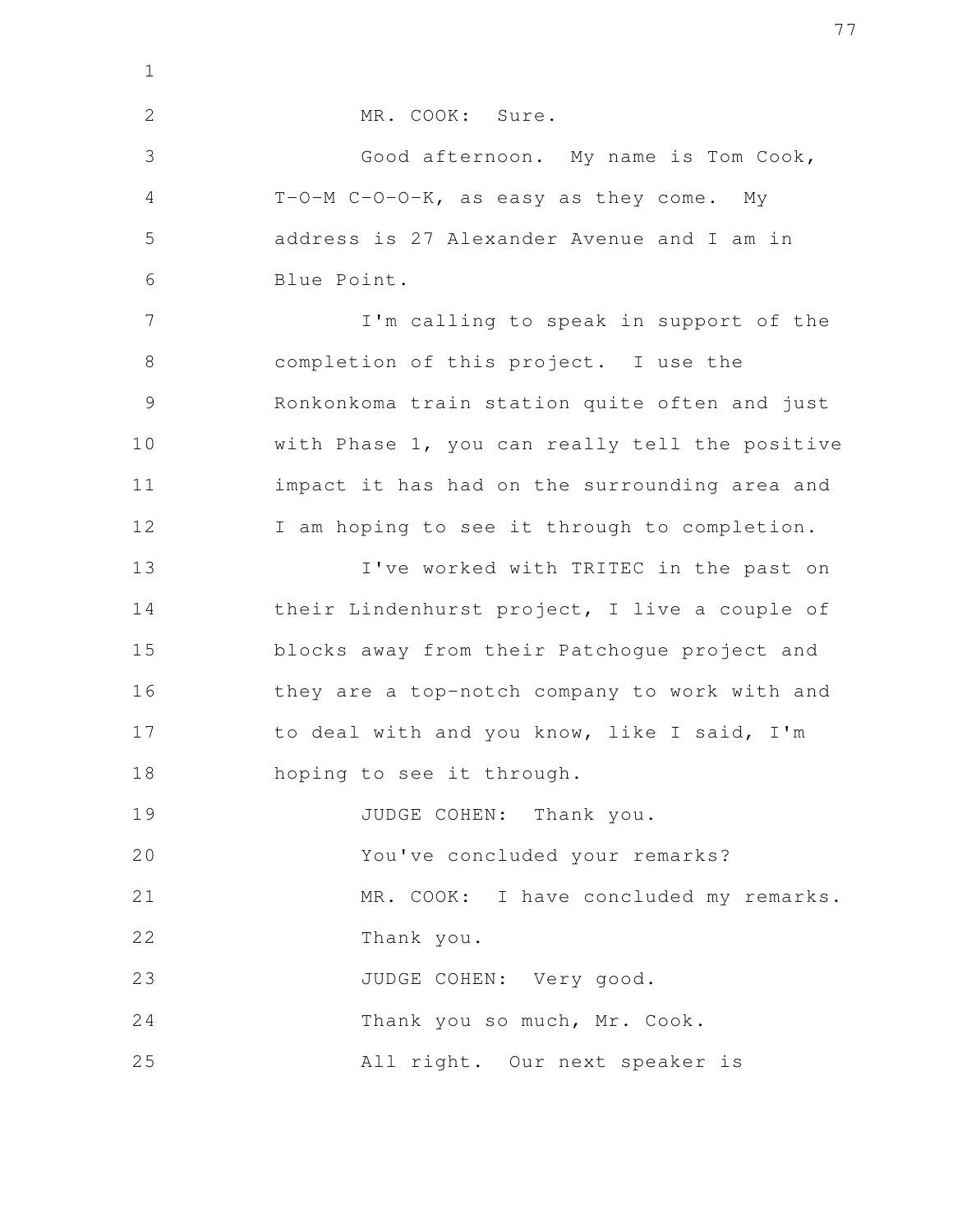2

indicated as MJ.

May we unmute MJ's microphone and can that person please state his or her name, address, spell it, if you would, your name and your connection to this project? MS. BOURGAL: Yes. Hello. My name is Mary Jane Bourgal, M-A-R-Y J-A-N-E B-O-U-R-G-A-L. I live in Farmingville. I am calling to say I've watched this whole meeting and I'm very happy that TRITEC is using union labor. I come from a family of union members, my husband, my sons, my dad, so I'm happy to see that, it puts a lot of people to work, especially in these times. I also have a personal interest in one of the businesses in the hub, my son-in-law and I'm just asking TRITEC to give him fair compensation. He's a hard-working man, he has a family, he has four children, his wife is a nurse that dealt with a big portion of COVID and is still dealing with it. We are a hard-working family, my four grandchildren go to Sachem schools. I'm just asking for a fair price for my son-in-law. He deserves it. 3 4 5 6 7 8 9 10 11 12 13 14 15 16 17 18 19 20 21 22 23 24 25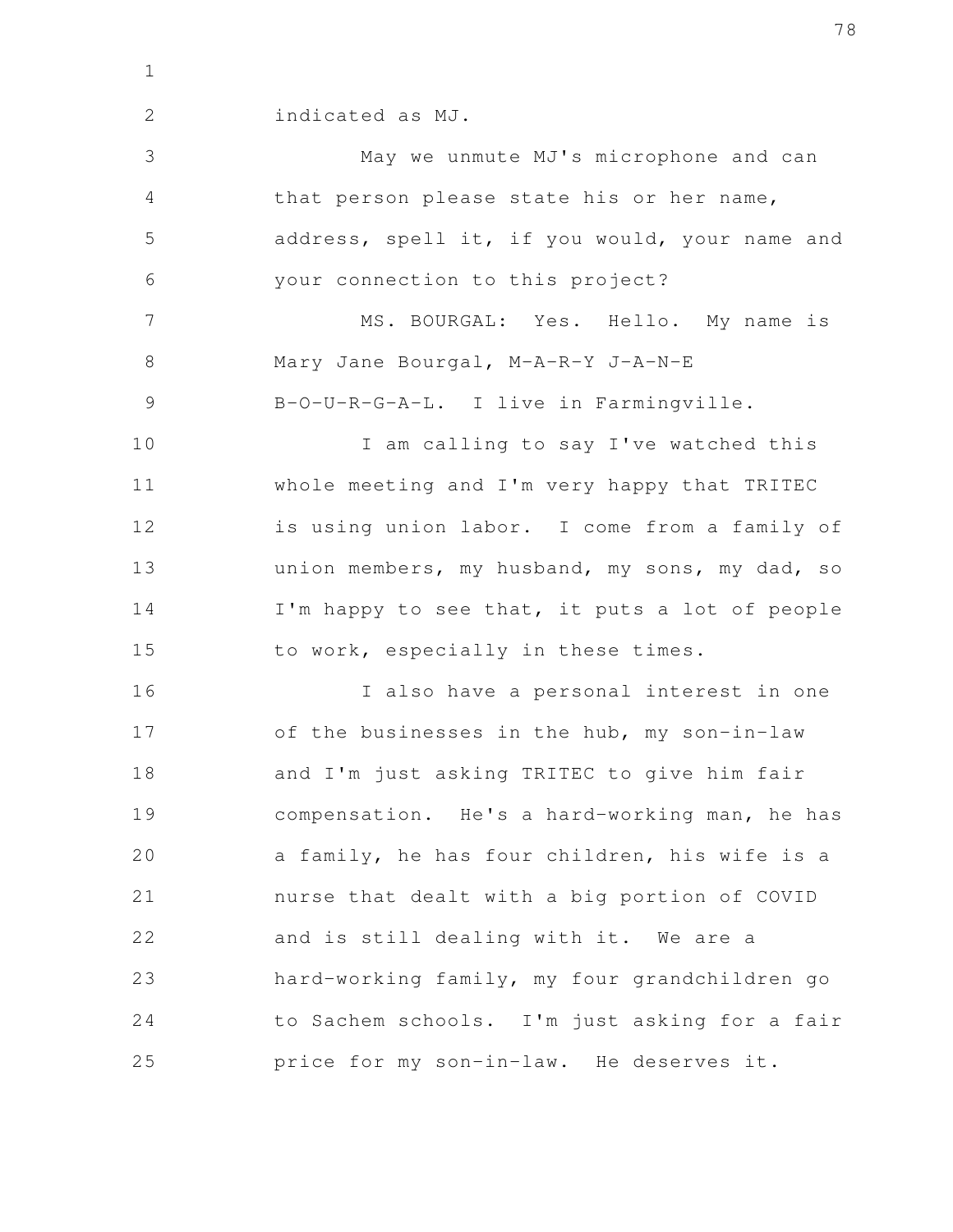He's put a lot of blood, sweat and tears into his shop for the last 20 years. It is a wonderful place, he's a wonderful man. Even though he's my son-in-law, he's a wonderful man and I'm sure most people in the community would agree with me. He's very involved in the community, he's a man of faith and I'm just asking TRITEC for a fair compensation for his property that he owns. Thank you very much. JUDGE COHEN: Thank you very much, Ms. Bourgal. Our next speaker is Mr. Ryan Marto. May we ask Mr. Marto's microphone to be unmuted and Mr. Marto, if you would tell us your name, your address and your connection to this property and you'll spell your name, please? MR. MARTO: Hello. This is actually Brandon, B-R-A-N-D-O-N, Marto, M-A-R-T-O, speaking on behalf of Ryan. I reside at 12 Ardito Court in Lake Ronkonkoma. I've lived in the Brookhaven township my entire life and you know, we own and operate a family business 2 3 4 5 6 7 8 9 10 11 12 13 14 15 16 17 18 19 20 21 22 23 24 25

1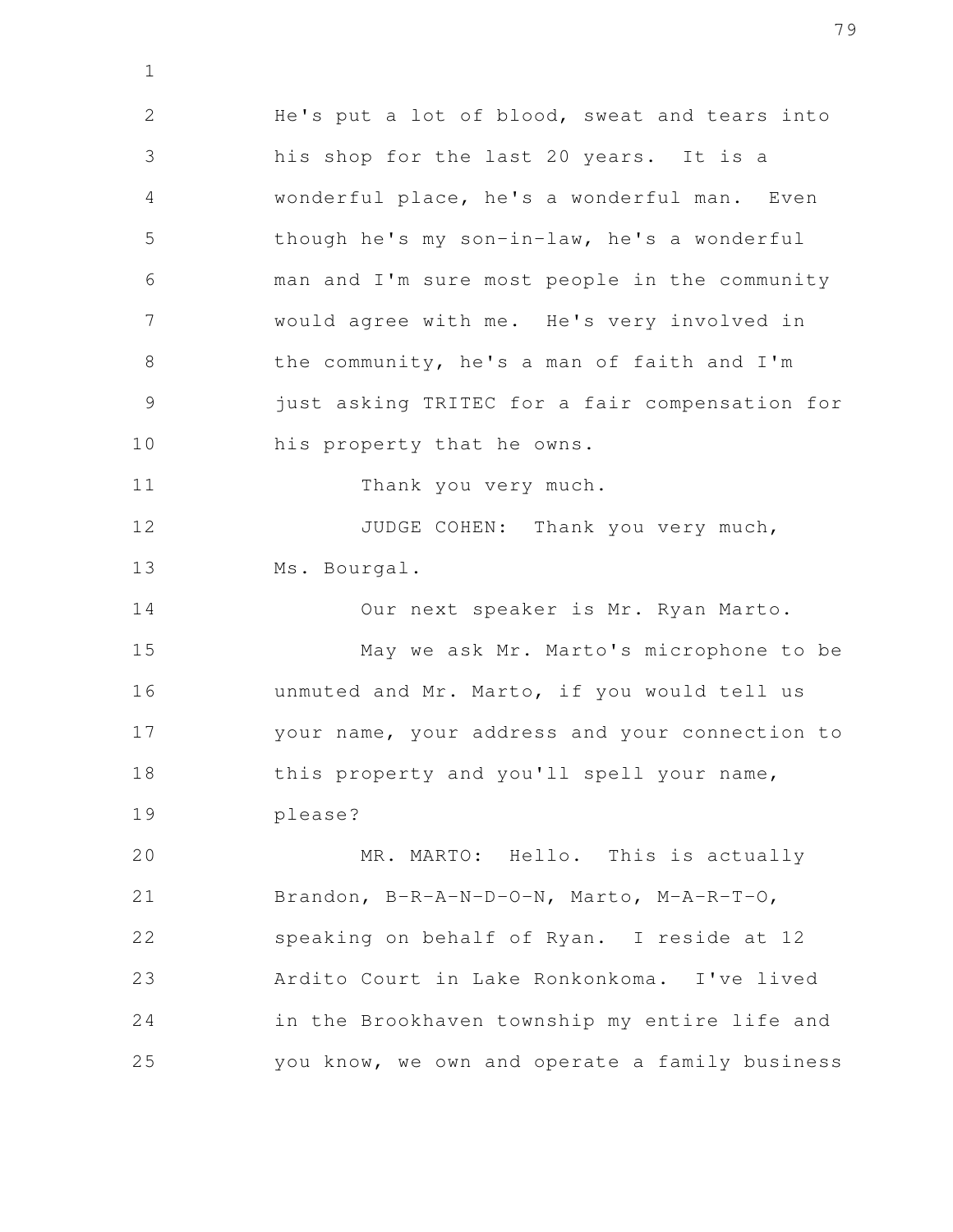that is pro the development at the Ronkonkoma Hub. 2 3

1

I think, you know, they would employ countless construction workers and engineers and auxiliary parties along with all the labor that would come through and the careers that would start through after the completion of construction and I think it's a great opportunity to revitalize and bring some sunshine to a cloudy spot that we've all grown accustomed to and that's all I have to say. Thank you. JUDGE COHEN: Thank you very much, Mr. Marto. Our next speaker is a person who's indicated as Joe Lee. Would Mr. Lee's microphone be unmuted and could he please state his name, his address and connection to this property and if you'd spell your name, please? MR. BELNIAK: One moment, Board. Joe is using an older version of Zoom, so I need to temporarily make Joe a panelist for the meeting, so, Joe, your screen is going to 4 5 6 7 8 9 10 11 12 13 14 15 16 17 18 19 20 21 22 23 24 25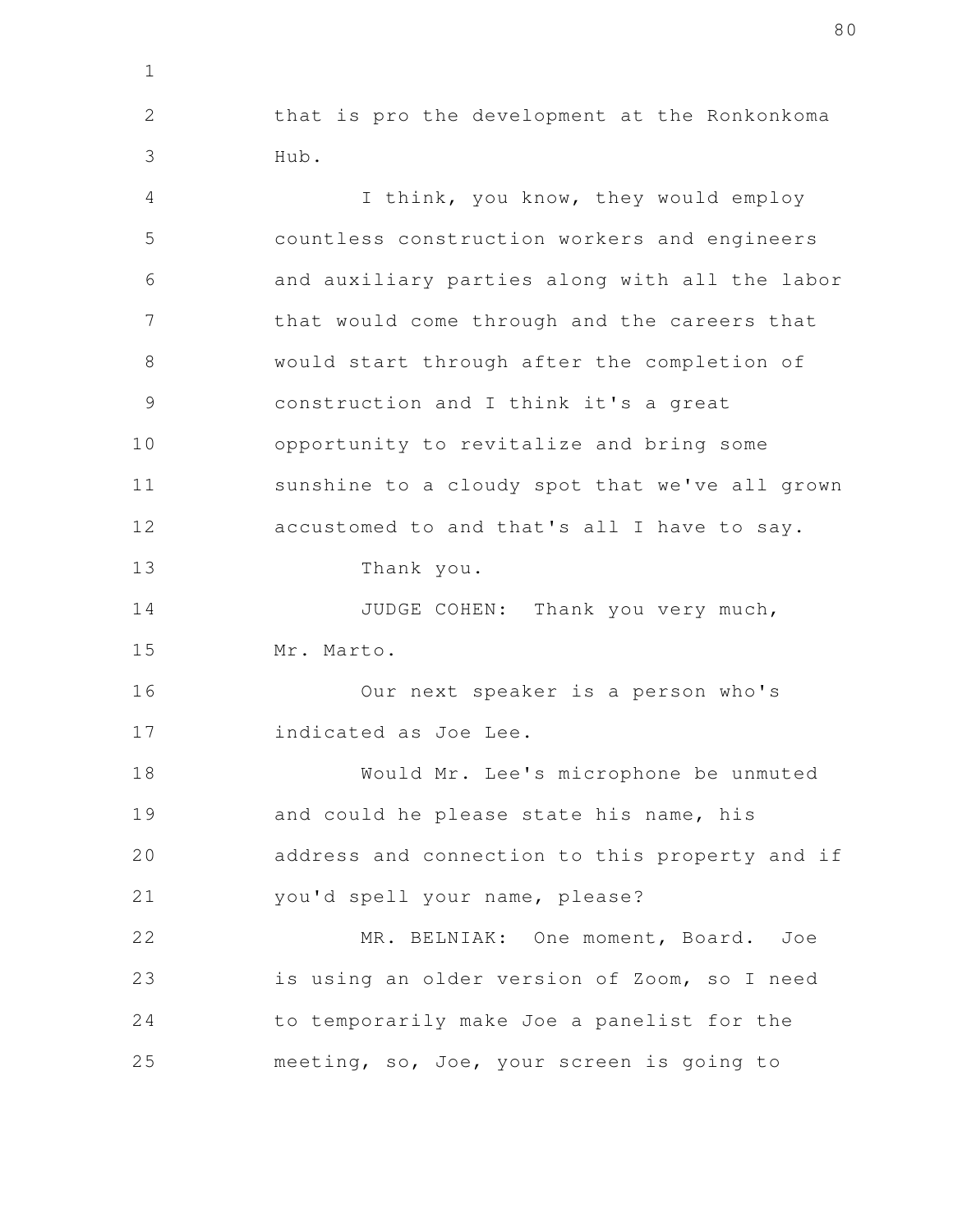flicker for a moment, you're going to temporarily be brought across as a panelist for your three minutes. So I'm going to send a command to you, you need to accept it in order to come across as a panelist. (Pause.) MR. BELNIAK: All right, Joe, you're across as a panelist, you should now be able to unmute. (No response.) MR. BELNIAK: Joe, to unmute, the command should be in the lower left corner of your screen. (Pause.) MR. BELNIAK: There you go. Thank you, Joe. JUDGE COHEN: Very good. Good evening. It's Mr. Lee? MR. URBAN: No, my name is Joe Urban,  $U-R-B-A-N$ . JUDGE COHEN: Yes, good evening, Mr. Urban. Would you spell your last name; you just did, U-R-B-A-N, yes? 2 3 4 5 6 7 8 9 10 11 12 13 14 15 16 17 18 19 20 21 22 23 24 25

1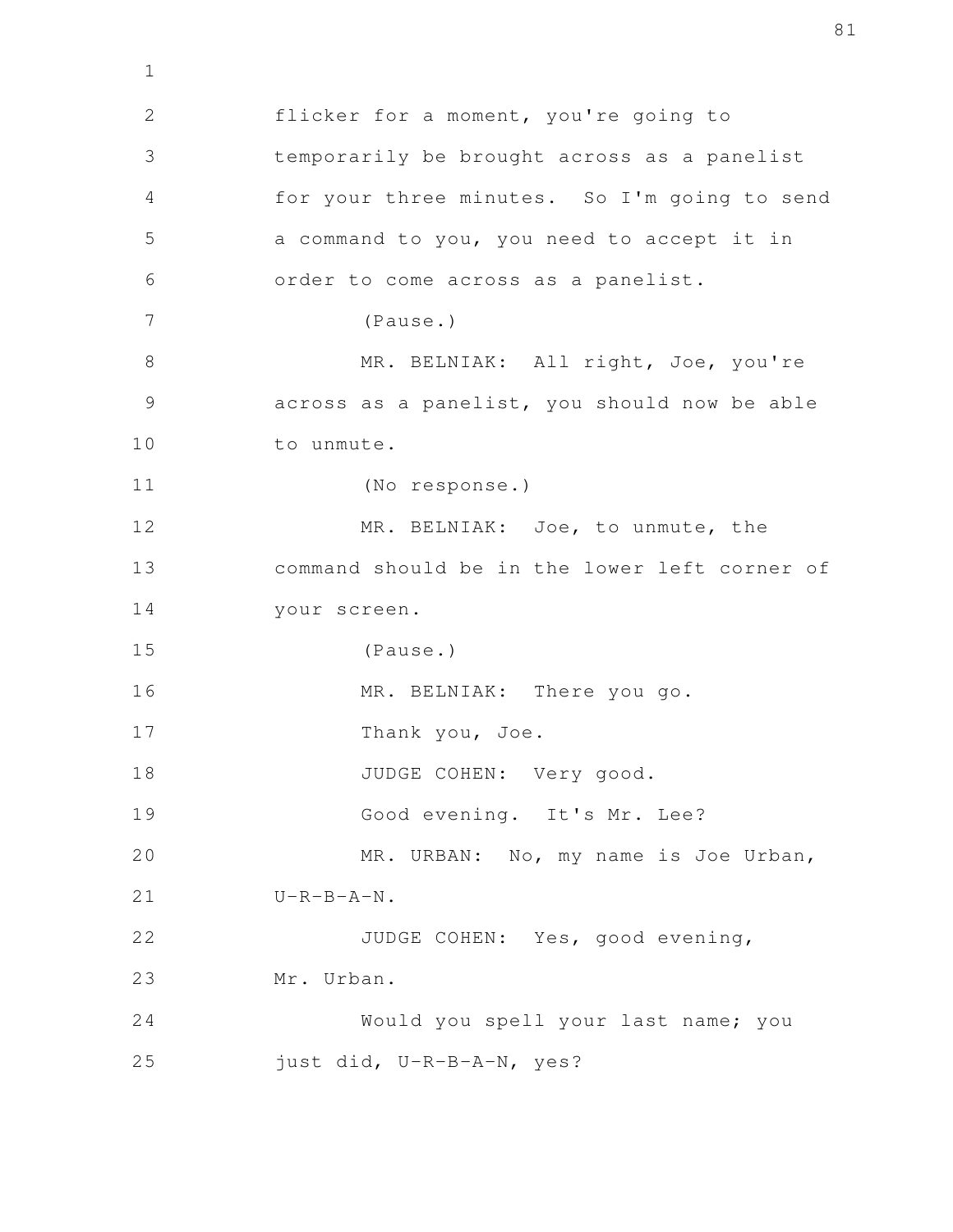MR. URBAN: Correct. That is correct. JUDGE COHEN: And your address, please? MR. URBAN: I live at 237 Carroll Avenue, which is in the midst of this project. I've lived here for close to 50 years. I own a home here and a good size piece of property and this whole project, I mean I'm hearing all the pluses, I'm hearing all about the good that TRITEC has done. Now they talk about the blighted area. The blighted area was by the railroad, why did they start over by Mill Road if the blighted area was by railroad -- by the railroad, number one? Why are property owners -- why aren't we permitted to develop our own property, okay? Then they're showing blighted areas. They showed one area that's supposed to be blighted, which is the back of properties on Hawkins Avenue, which the Town should be maintaining and they're letting it turn into a sewer, which is only creating more blight. Also, the area on Hawkins Avenue south 2 3 4 5 6 7 8 9 10 11 12 13 14 15 16 17 18 19 20 21 22 23 24 25

1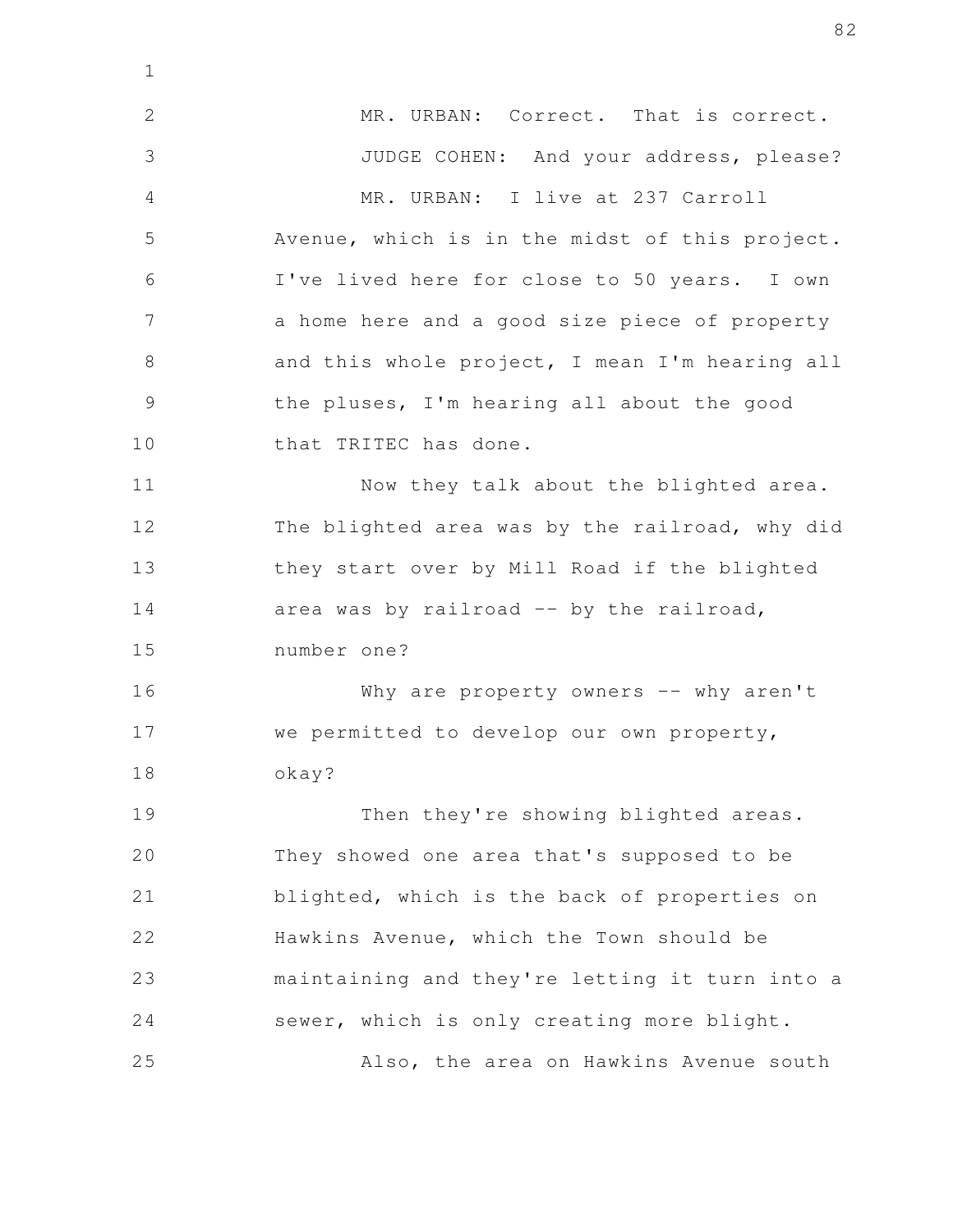of the Long Island Expressway looks like a slum, but that's because of the fact the Town of Brookhaven isn't maintaining it. If you go on the north side of the Long Island Expressway, you'll see it's a much different picture. The road has been repaved, the area that divides the north and southbound lanes is maintained and has nice bushes. The south side looks like a sewer and the Town doesn't maintain it. I mean this is as obvious as the nose on your face. And then another thing is I'd like to know who's funding this project. (No response.) MR. URBAN: Who's funding this project? (No response.) MR. URBAN: Could I get an answer to that question; who is funding this project? JUDGE COHEN: Mr. Urban, this hearing is to allow for people who are in attendance to make statements and questions will be answered at an appropriate time, but not at this point, so your question is now part of the record. 2 3 4 5 6 7 8 9 10 11 12 13 14 15 16 17 18 19 20 21 22 23 24 25

1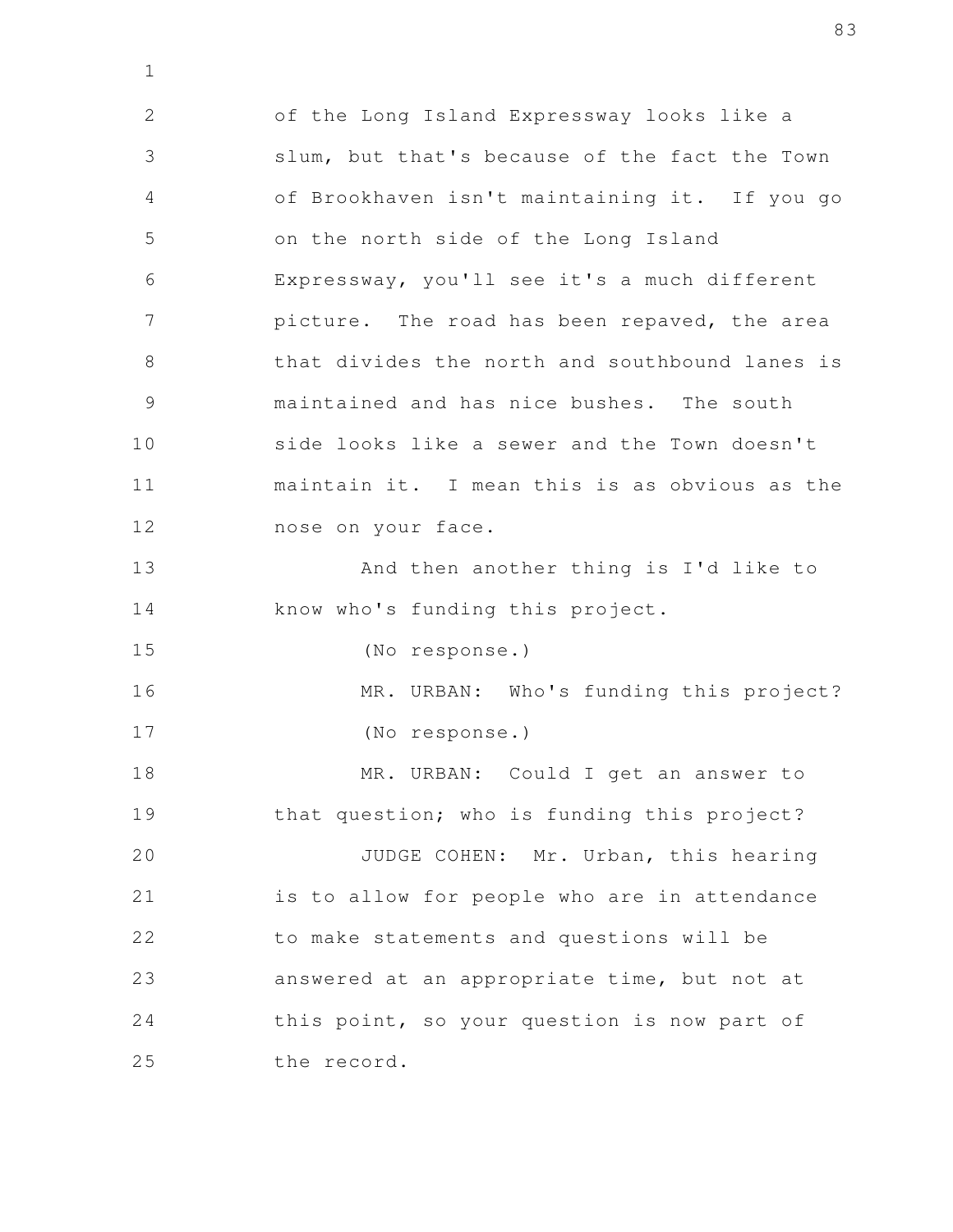| $\mathbf 1$   |                                               |
|---------------|-----------------------------------------------|
| $\mathbf{2}$  | MR. URBAN: I appreciate that.                 |
| 3             | Thank you, that's all I have to say.          |
| 4             | JUDGE COHEN: Thank you very much,             |
| 5             | Mr. Urban.                                    |
| 6             | All right. Our next speaker is                |
| 7             | indicated as Mike K.                          |
| 8             | Can Mr. K. please, when his microphone        |
| $\mathcal{G}$ | is unmuted, identify himself and spell his    |
| 10            | name and give us his address in connection to |
| 11            | this project?                                 |
| 12            | MR. BELNIAK: Sure.                            |
| 13            | Give me one moment while I take care of       |
| 14            | Joe Urban because of the extra step we had to |
| 15            | do. Pardon me for one moment.                 |
| 16            | Mike K., you should now be allowed to         |
| 17            | talk.                                         |
| 18            | MR. KEAVENY: Can you hear me?                 |
| 19            | MR. BELNIAK: Yes, we can.                     |
| 20            | MR. KEAVENY: Good evening. My name is         |
| 21            | Michael Keaveny, M-I-C-H-A-E-L, last name     |
| 22            | K-E-A-V-E-N-Y. My address is 403 Avalon Pines |
| 23            | Drive in Coram.                               |
| 24            | I just wanted to speak very briefly.          |
| 25            | I grew up in Ronkonkoma, I went to            |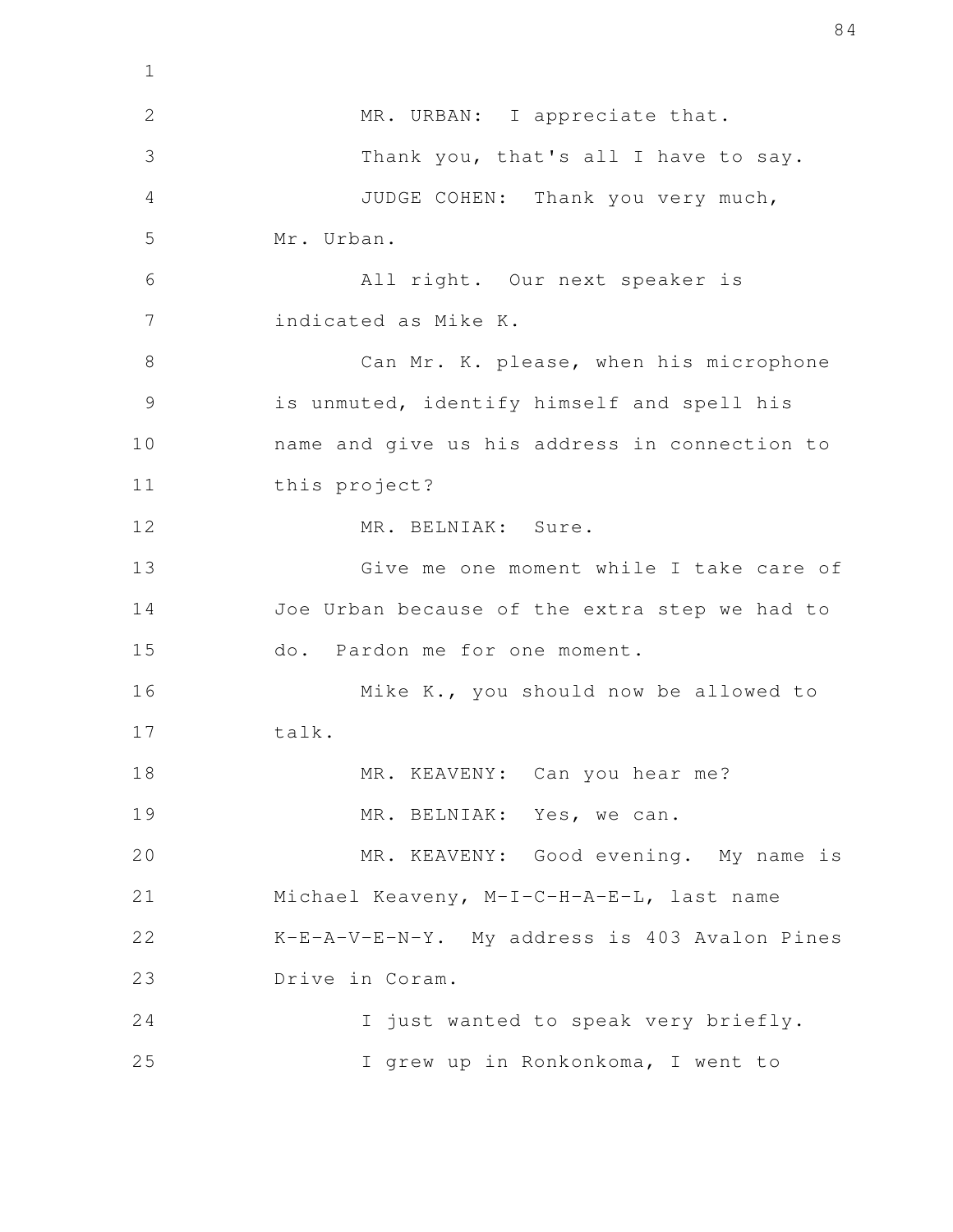school at Sachem High School. Like most people on here are saying, I think it's a no-brainer that the Ronkonkoma train station definitely needs a lot of attention and a facelift and I think this is a great project. 2 3 4 5 6

1

However, as somebody who's been a customer of Mica D's Barber Shop for the past 20 years, you know, to hear the stories of that he could just be forced out and not compensated fairly breaks my heart. That barbershop has literally been a staple of our community, for Sachem School District, for Connetquot School District, my entire life. There isn't anybody in either of those school districts that doesn't know about Mica D's Barber Shop and all the great work they've done. 7 8 9 10 11 12 13 14 15 16 17 18

As somebody who also works in the building supply industry and sells building supplies every day, I have four to five emails every day about rising costs of material and I strongly, strongly ask you guys to consider all of that when compensating these businesses that you're leaving no choice. 19 20 21 22 23 24 25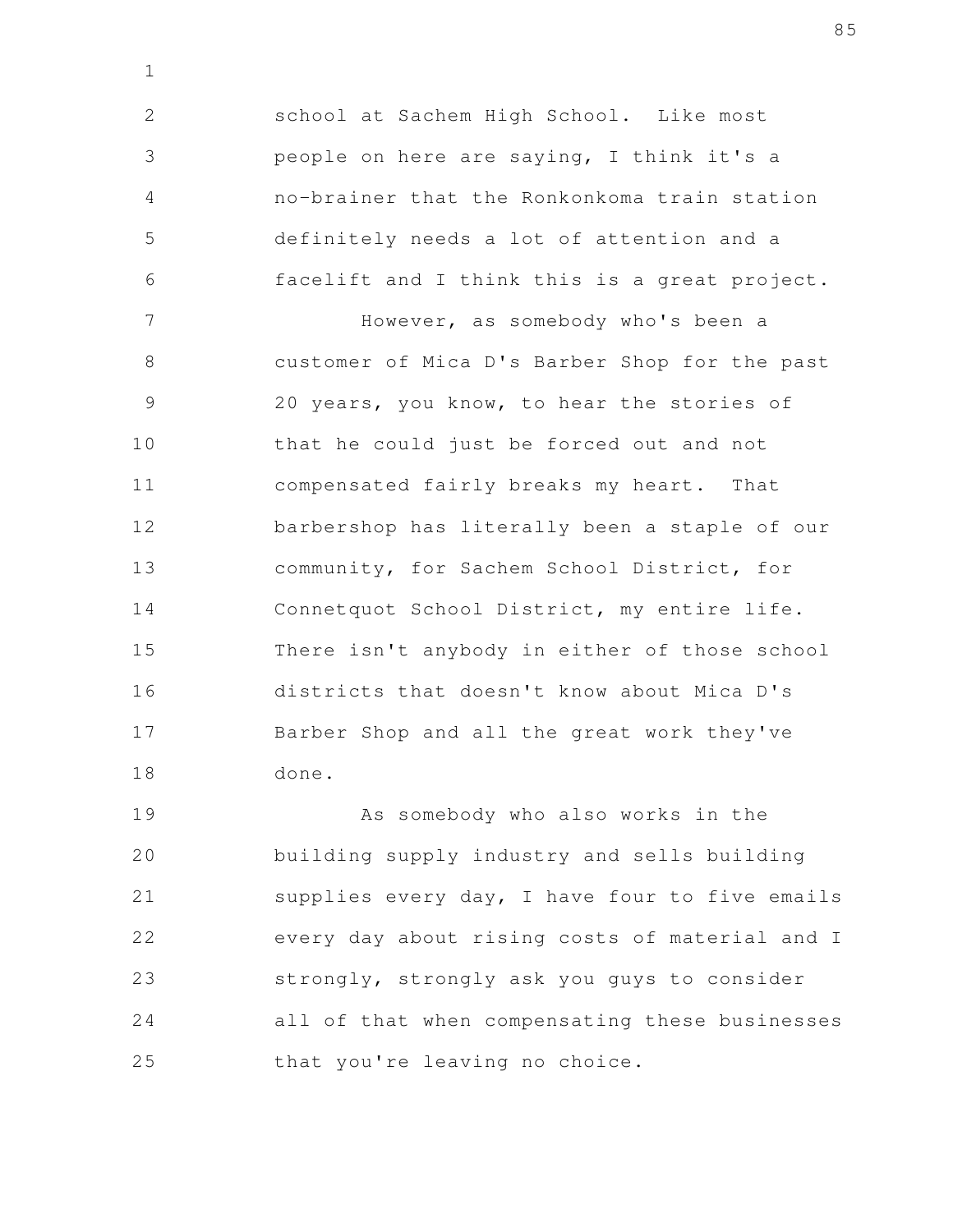While yes, it's a great project, it's going to bring growth to the community, it's going to make my parents' house value in Ronkonkoma go up, it's going to employ, you know, thousands of people, it has so many good points, but we can't forget about the small businesses and the families that are going to be directed affected. You know, to not compensate somebody the way they should be so they could just go and open up their business elsewhere. They're not asking for anything crazy, they're asking for fair compensation and with today's rising building costs that are going up literally every single day as somebody's who in the industry, I strongly, strongly, strongly ask that to be considered when uprooting some of these businesses for the project. 2 3 4 5 6 7 8 9 10 11 12 13 14 15 16 17 18 19

Thank you. 20

1

JUDGE COHEN: Thank you very much, Mr. Keaveny. 21 22

Our next speaker is Mr. Keith McNamara. May we unmute Mr. McNamara's microphone and when we do, could you please state your 23 24 25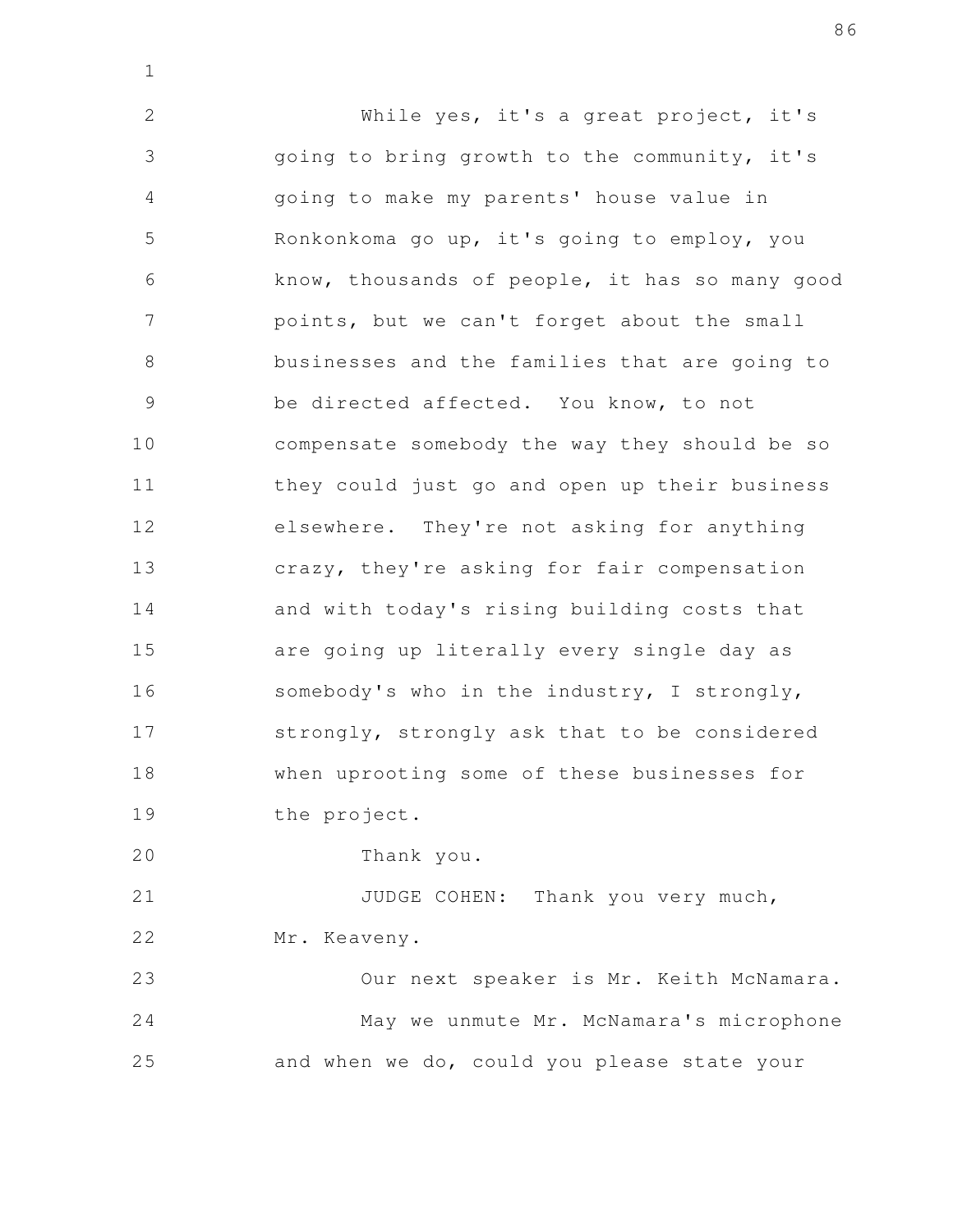name, spell it and your address and your connection to this project? MR. McNAMARA: How you doing? My name is Keith McNamara. JUDGE COHEN: Good, how are you? MR. McNAMARA: K-E-I-T-H M-c-N-A-M-A-R-A. I currently live at 12 Taurgo Lane in Centereach, New York. I grew up in Ronkonkoma, my parents still live there. Like Mr. Coughlan alluded earlier, you know, my family grew up in Queens. We relocated out to Ronkonkoma to live the suburban dream and have a piece of property without a concrete lawn. I remember my father telling me stories when he was younger, he grew up in Brooklyn, coming out to visit Lake Ronkonkoma and staying in a bungalow for his vacation, so, you know, obviously that landscape has changed. I graduated from Connetquot High School and over the years growing up, I have seen that area derogated and businesses go away, businesses somewhat come, but it seems like 2 3 4 5 6 7 8 9 10 11 12 13 14 15 16 17 18 19 20 21 22 23 24 25

1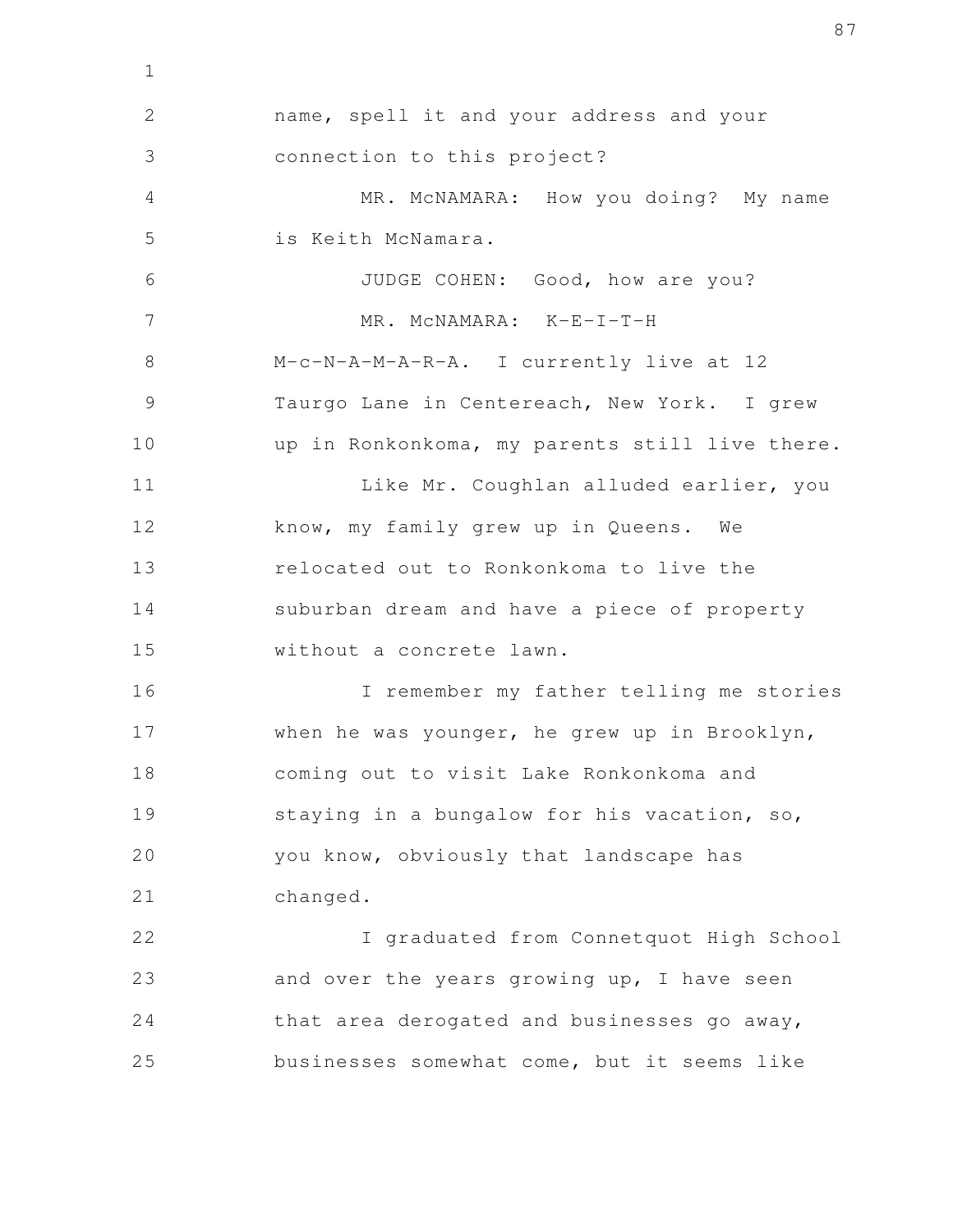it's time that, you know, that this comes about and it cleans up the area. My parents included and many of my friends and relatives still live in Ronkonkoma on both sides of the train tracks and whenever they want to leave or go out to dinner or entertainmentwise, they leave the community, so their hard-earned dollars are spent in someone else's community, you know, whether it be, you know, a different township, different locality, different area and I think that's just silly and you know, we've all seen the projects that TRITEC has done and the beautification of it, which we're not  $--$  I don't think anyone is attesting and obviously the safety around the train station is sketchy and skeptical, so I think that will improve it and knowing TRITEC, you know, for several years now, I do feel confident that they will do the thing -- the right thing by the local businesses. 2 3 4 5 6 7 8 9 10 11 12 13 14 15 16 17 18 19 20 21 22

1

Mica D's Barber Shop has -- I've known that barbershop as well over 20 years, many of my friends go there and still go there, so I'm 23 24 25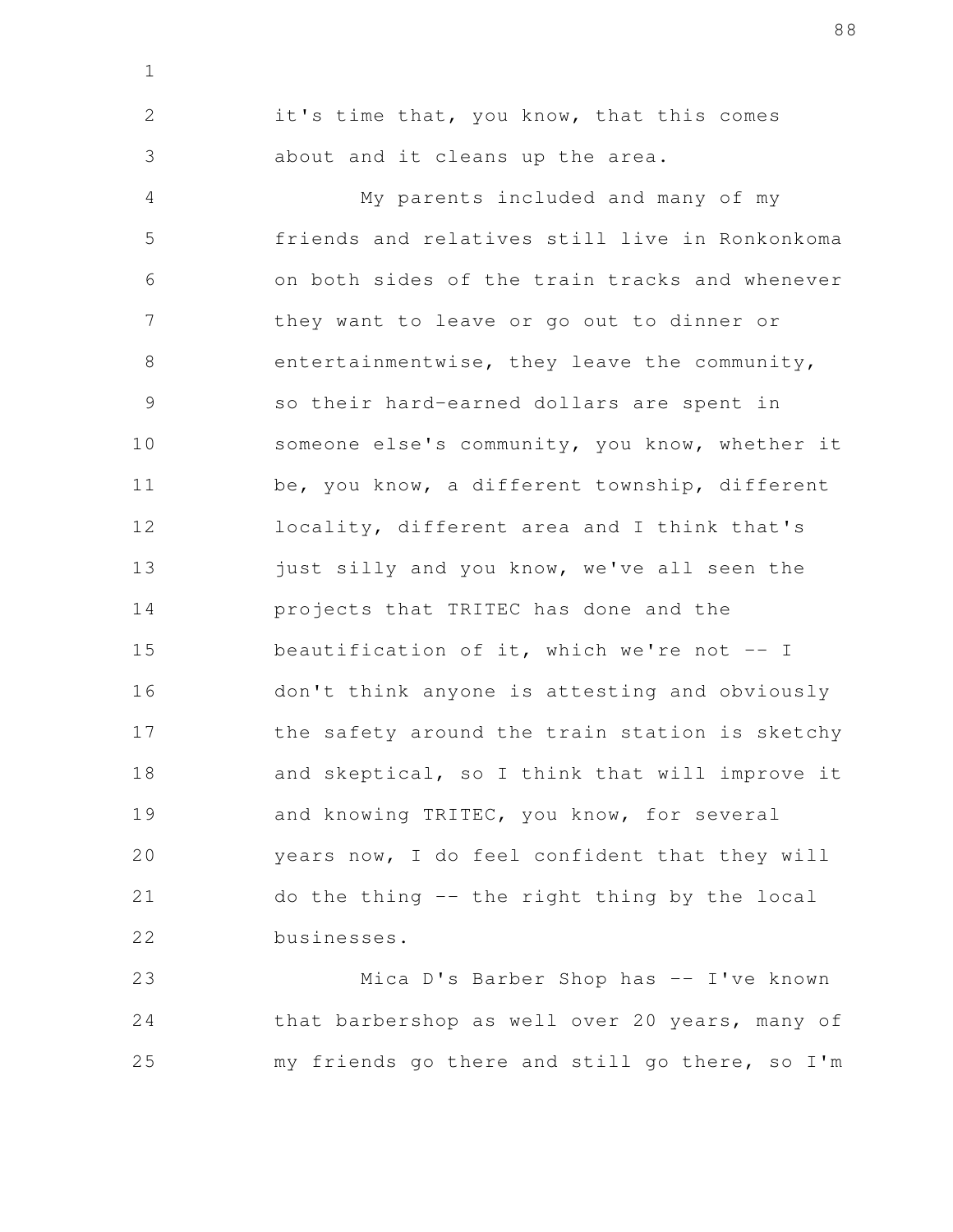confident that they will do the right thing, Micah, for your barbershop and other local business, if any, when the time comes to it, but, you know, I urge the IDA to move forward with this and you know, just continue the beautification of downtown Ronkonkoma and make it a spot where maybe people from other communities come spend their hard-earned money in ours. 2 3 4 5 6 7 8 9 10

1

That concludes my statement. Thank you for your time and I appreciate it. 11 12

JUDGE COHEN: Thank you very much, Mr. McNamara. 13 14

That concludes the list of people who have indicated as attendees they wish  $-$  oh, I have a new one. I'm going to recognize him in a minute, but may I urge anyone who wishes to speak who's not already spoken, if you wish to do so, just dial \*9 to raise your hand. 15 16 17 18 19 20

And so our next speaker is Mr. Richard Macchio. 21 22

May we unmute him and when we do, may we ask Mr. Macchio if he would please state his name, spell it and state his address and 23 24 25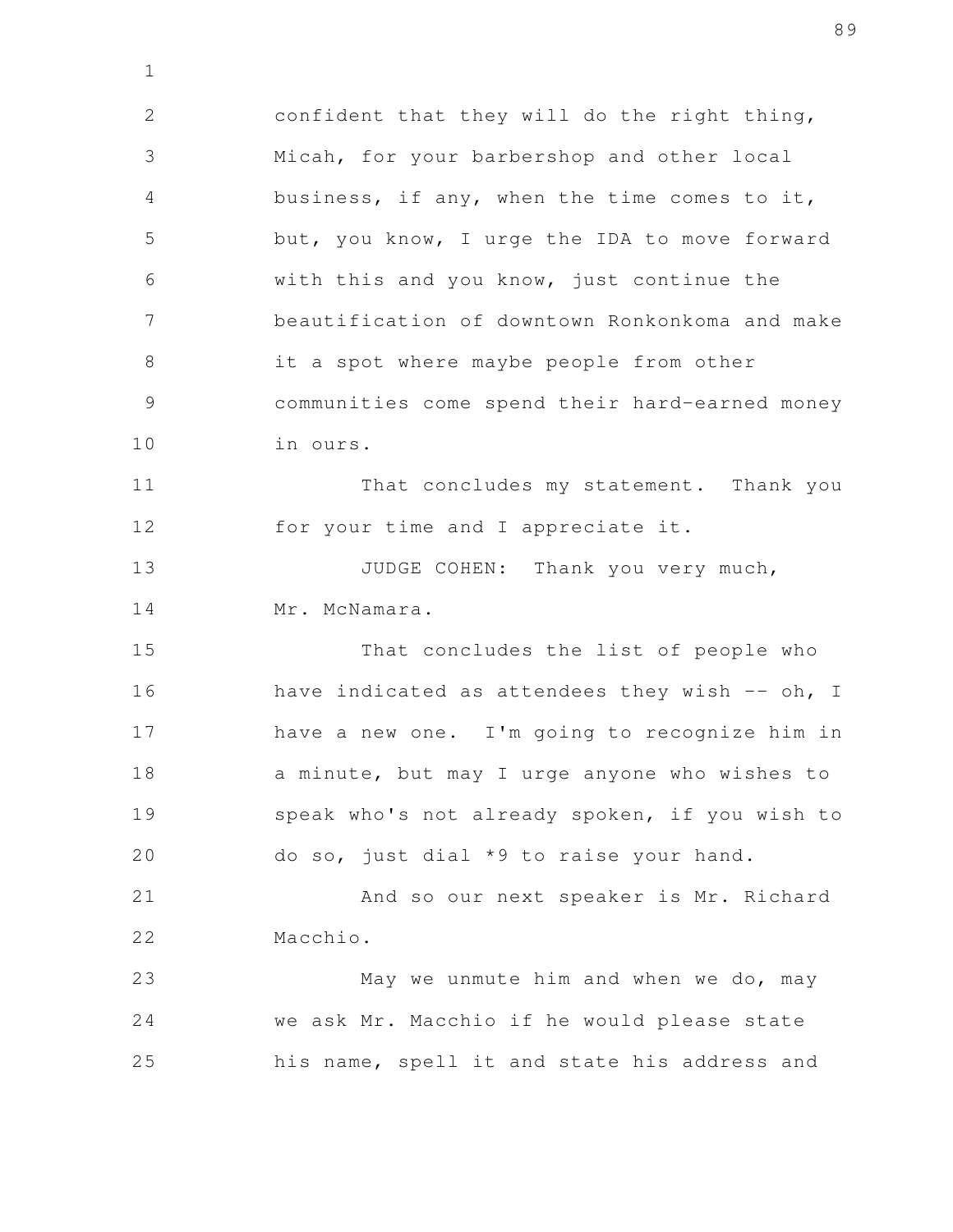his connection to this project? MR. MACCHIO: Sure. Good evening. My name is Richard Macchio, R-I-C-H, last name Macchio, M-A-C-C-H-I-O. I'm a resident in Bohemia, 1453 Pine Avenue. JUDGE COHEN: Hello, Mr. Macchio. Please give us your statement. MR. MACCHIO: Sure, I'll be brief. I just wanted to echo the comments made by Micah Disipio, the business owner of Mica D's Barber Shop at 67 Railroad Avenue. I was a resident in Lake Grove, grew up there, went to Sachem High School. I'm now a resident in Bohemia, my kids will go to Connetquot High School. I've been a customer of Micah's shop for about 21 years. Now my son, who's three years old, sees Micah about once a month, so again, I just want to echo the comments that Mr. Disipio made and I think a few other folks raised tonight just addressing the specific analysis, the impact to the small businesses, specifically Micah's shop at 67 Railroad Avenue. 2 3 4 5 6 7 8 9 10 11 12 13 14 15 16 17 18 19 20 21 22 23 24 25

1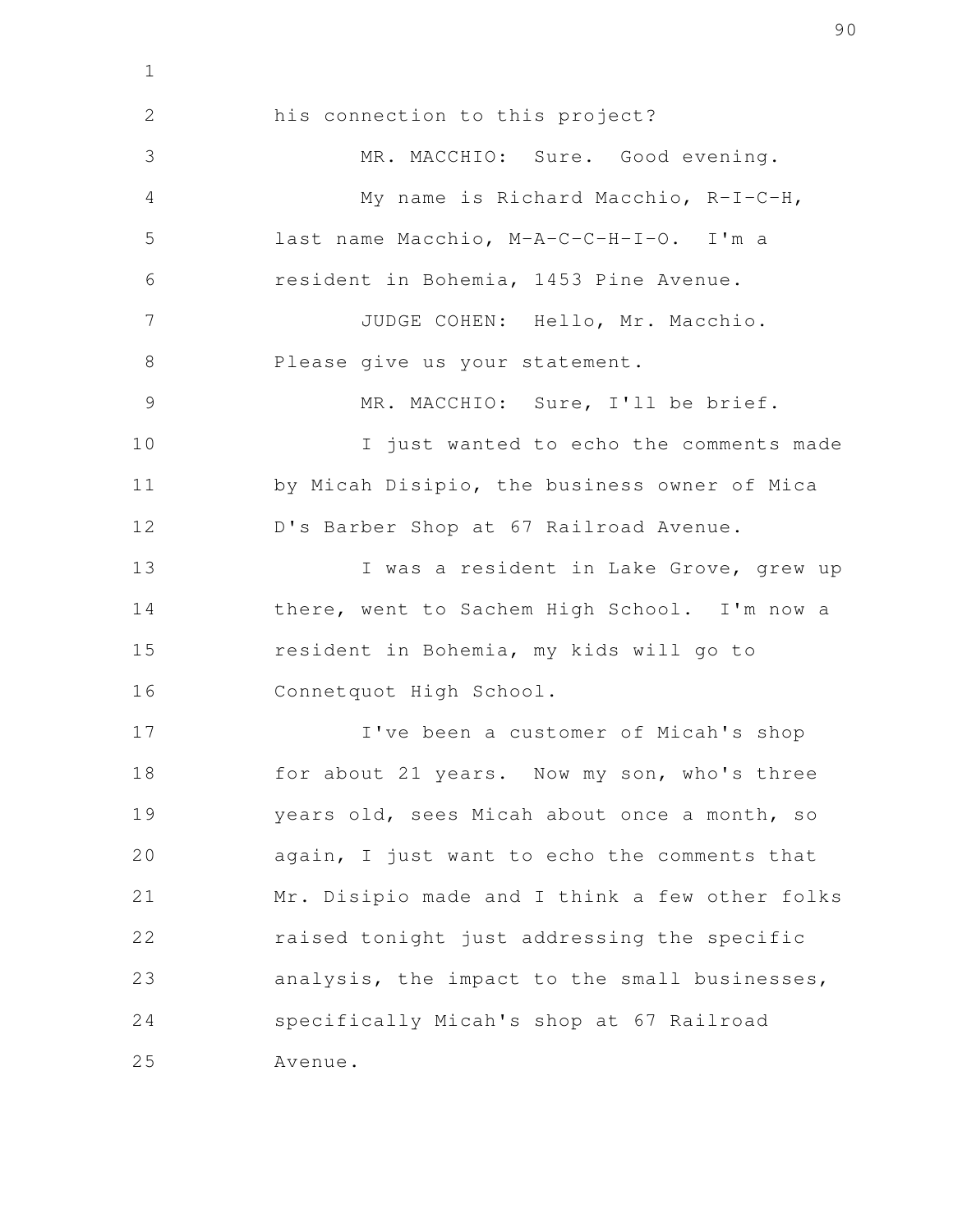Just want to further understand where in the studies the specific analysis and research was done for the impact to the small businesses, the owners, the employees and their well-being. So I hope things move forward with the project and I hope the right thing is done by the small business owners and I appreciate the time everyone's given to us tonight. Thank you. JUDGE COHEN: Thank you, Mr. Macchio. All right. Again, we have exhausted the list of attendees who wish to speak. If there are any additional attendees who wish to speak, you may do so again by indicating \*9 to raise your hand. I'll wait a few moments in order to see if there are any individuals who have not already spoken. (Pause.) JUDGE COHEN: I am seeing no additional individuals who have indicated they wish to speak and so with that, wait and you may email any meeting or project related documents or questions to -- and I'll provide the email 2 3 4 5 6 7 8 9 10 11 12 13 14 15 16 17 18 19 20 21 22 23 24 25

1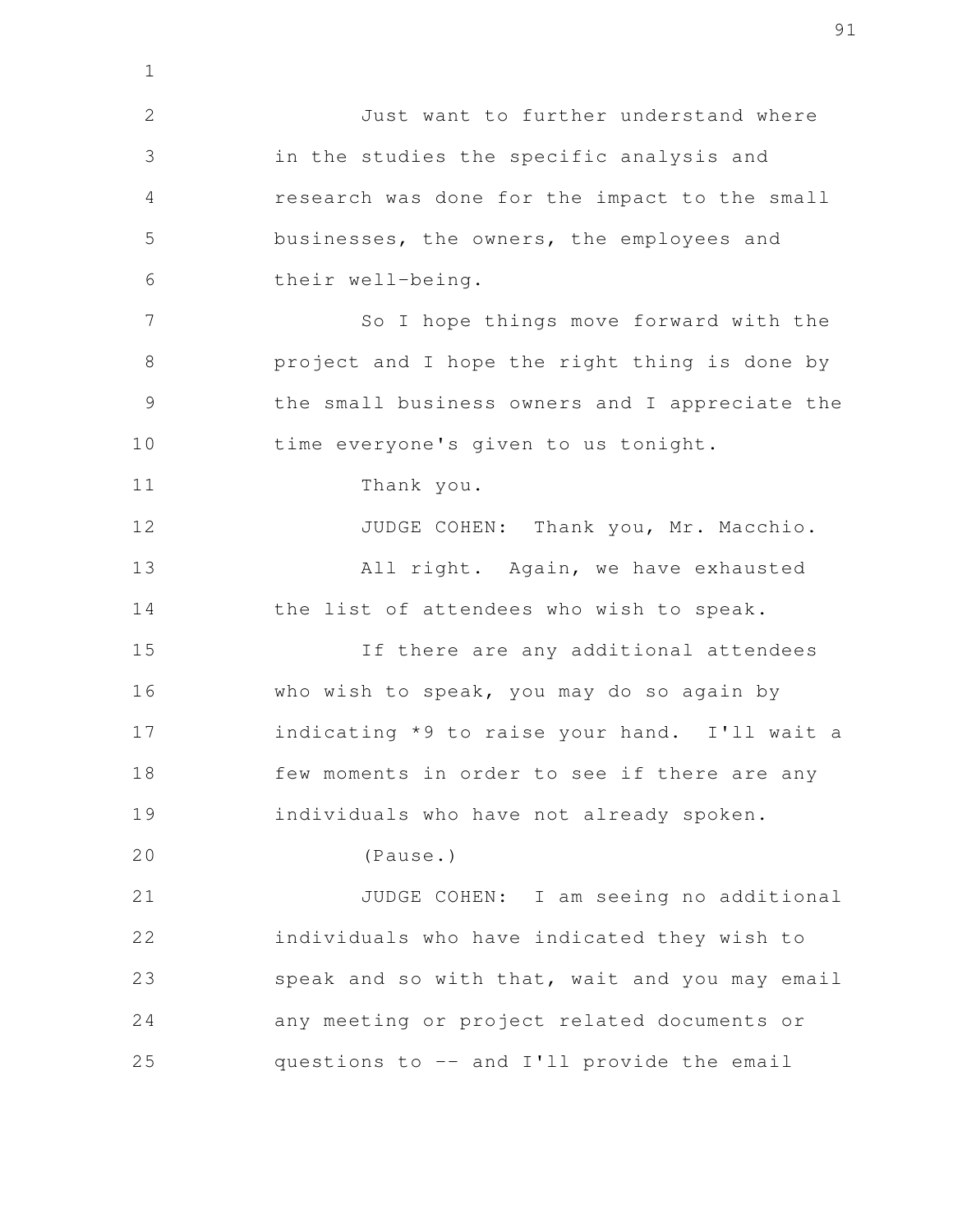address again -- jlinse@brookhavenny and it's B-R-O-O-K-H-A-V-E-N-N-Y, one word, .gov and you can, of course, mail them in hard copy to Town of Brookhaven Industrial Development Agency, One Independence Hill, Farmingville, New York. And I still see no additional attendees and so I'm now going to turn the meeting back over to Mr. Fred Braun for concluding comments. (Pause.) MR. BRAUN: Thank you, Judge Cohen. I will now entertain a motion to conclude the meeting. However, the public hearing will remain open for 30 days until December 16, 2021, as mentioned earlier, to accept only written correspondence sent to the IDA at jlinse, L-I-N-S-E, @brookhavenny.gov. I will now entertain a motion to conclude the meeting. MR. POLLAKUSKY: So moved. MS. SCHEIDT: So moved. MR. TROTTA: So moved. MR. BRAUN: Please identify yourself. 2 3 4 5 6 7 8 9 10 11 12 13 14 15 16 17 18 19 20 21 22 23 24 25

1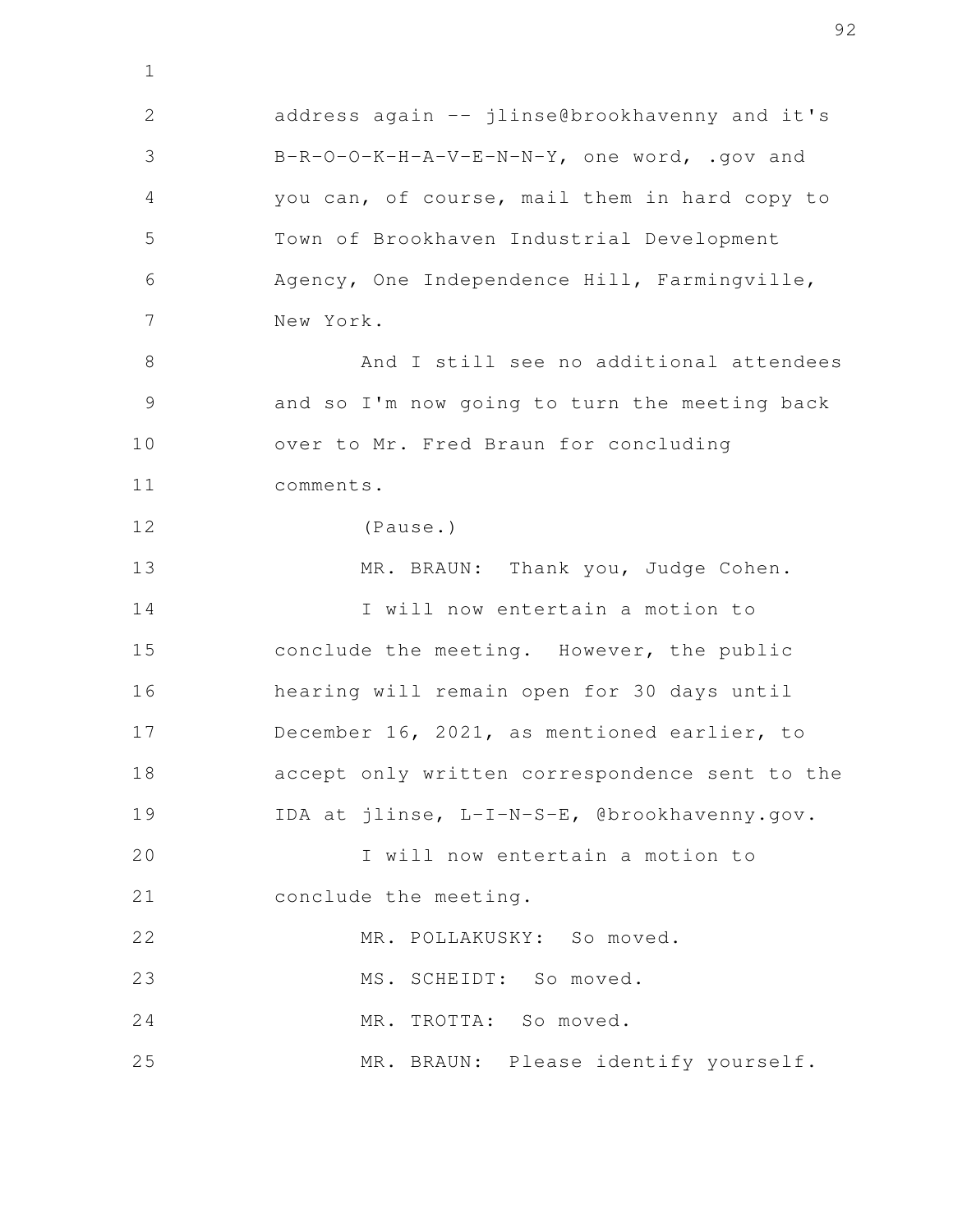| $\mathbf 1$    |                                               |
|----------------|-----------------------------------------------|
| $\overline{2}$ | MR. TROTTA: Frank Trotta.                     |
| 3              | THE COURT REPORTER: Wait, excuse me,          |
| $\overline{4}$ | it's the court reporter. You have to be clear |
| 5              | who's speaking.                               |
| 6              | JUDGE COHEN: Yes, thank you very much.        |
| $\overline{7}$ | Let's do this clearly, please.                |
| 8              | MR. BRAUN: Who made the motion?               |
| 9              | MS. SCHEIDT: Frank.                           |
| 10             | MR. TROTTA: Frank Trotta.                     |
| 11             | MR. BRAUN: Seconded by?                       |
| 12             | MS. SCHEIDT: Ann-Marie Scheidt.               |
| 13             | MR. POLLAKUSKY: Gary.                         |
| 14             | MR. BRAUN: On the roll call,                  |
| 15             | Mr. Callahan?                                 |
| 16             | MR. CALLAHAN: Yes.                            |
| 17             | MR. BRAUN: Mr. Grucci?                        |
| 18             | MR. GRUCCI: Yes.                              |
| 19             | MR. BRAUN: Mr. Pollakusky?                    |
| 20             | MR. POLLAKUSKY: Yes.                          |
| 21             | MR. BRAUN: Ms. Scheidt?                       |
| 22             | MS. SCHEIDT: Yes.                             |
| 23             | MR. BRAUN: Mr. Trotta?                        |
| 24             | MR. TROTTA: Yes.                              |
| 25             | MR. BRAUN: Mr. Braun votes yes.               |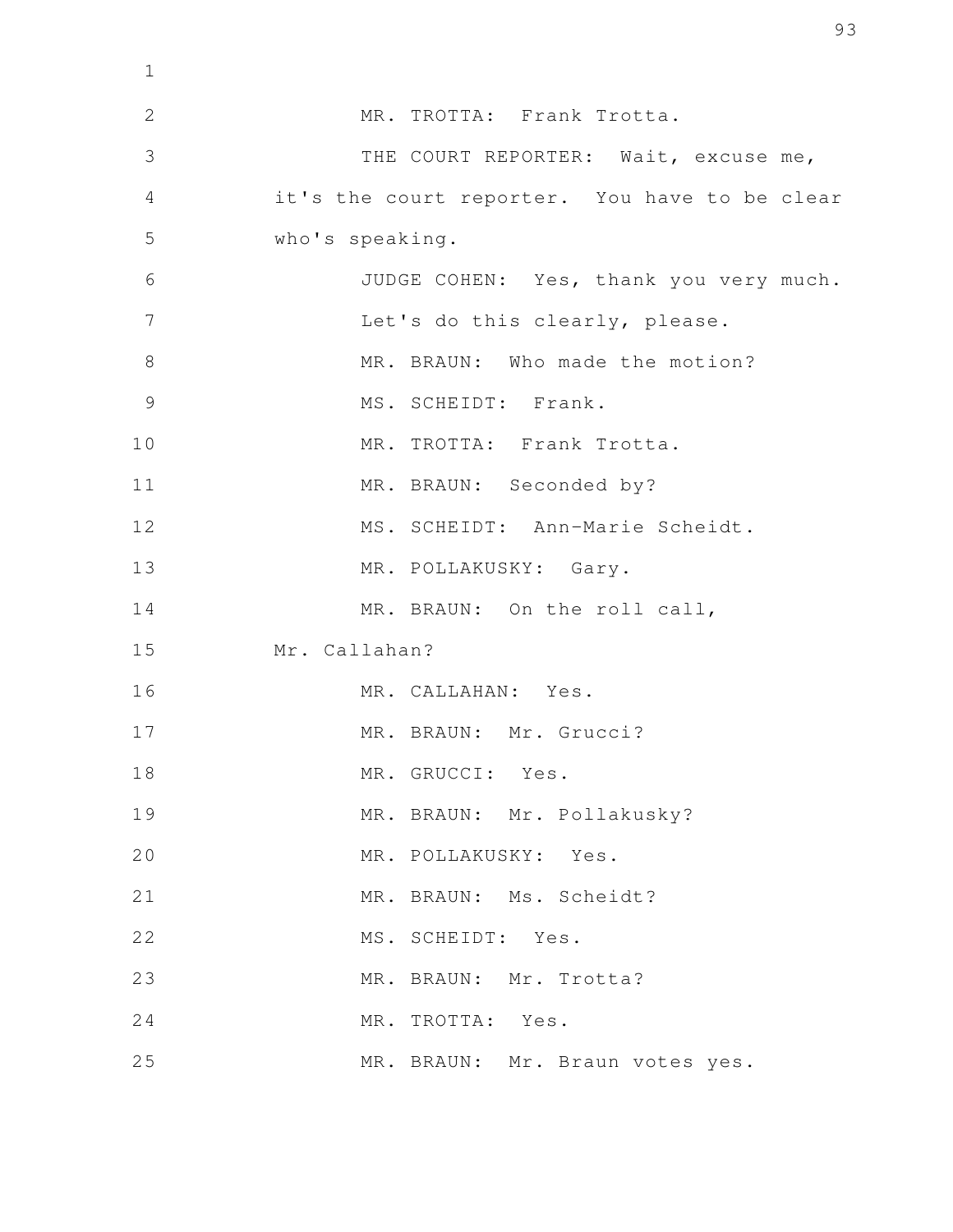| $\mathbf 1$    |                                                   |
|----------------|---------------------------------------------------|
| $\overline{2}$ | The motion passed. The meeting is                 |
| 3              | concluded.                                        |
| 4              | JUDGE COHEN: Thank you very much.                 |
| 5              | This does conclude our meeting.                   |
| 6              | Again, the public hearing will remain             |
| 7              | open for 30 days until December 16, 2021, as      |
| 8              | we've mentioned earlier, to accept written        |
| 9              | correspondence sent to the IDA.                   |
| 10             | Good evening everyone.                            |
| 11             |                                                   |
| 12             | (Time noted: 5:45 p.m.)                           |
| 13             |                                                   |
| 14             |                                                   |
| 15             |                                                   |
| 16             |                                                   |
| 17             |                                                   |
| 18             | I, JOANN O'LOUGHLIN, a Notary Public              |
| 19             | for and within the State of New York, do hereby   |
| 20             | certify that the above is a correct transcription |
| 21             | of my stenographic notes.                         |
| 22             |                                                   |
| 23             | JOANN O'LOUGHLIN                                  |
| 24             |                                                   |
| 25             |                                                   |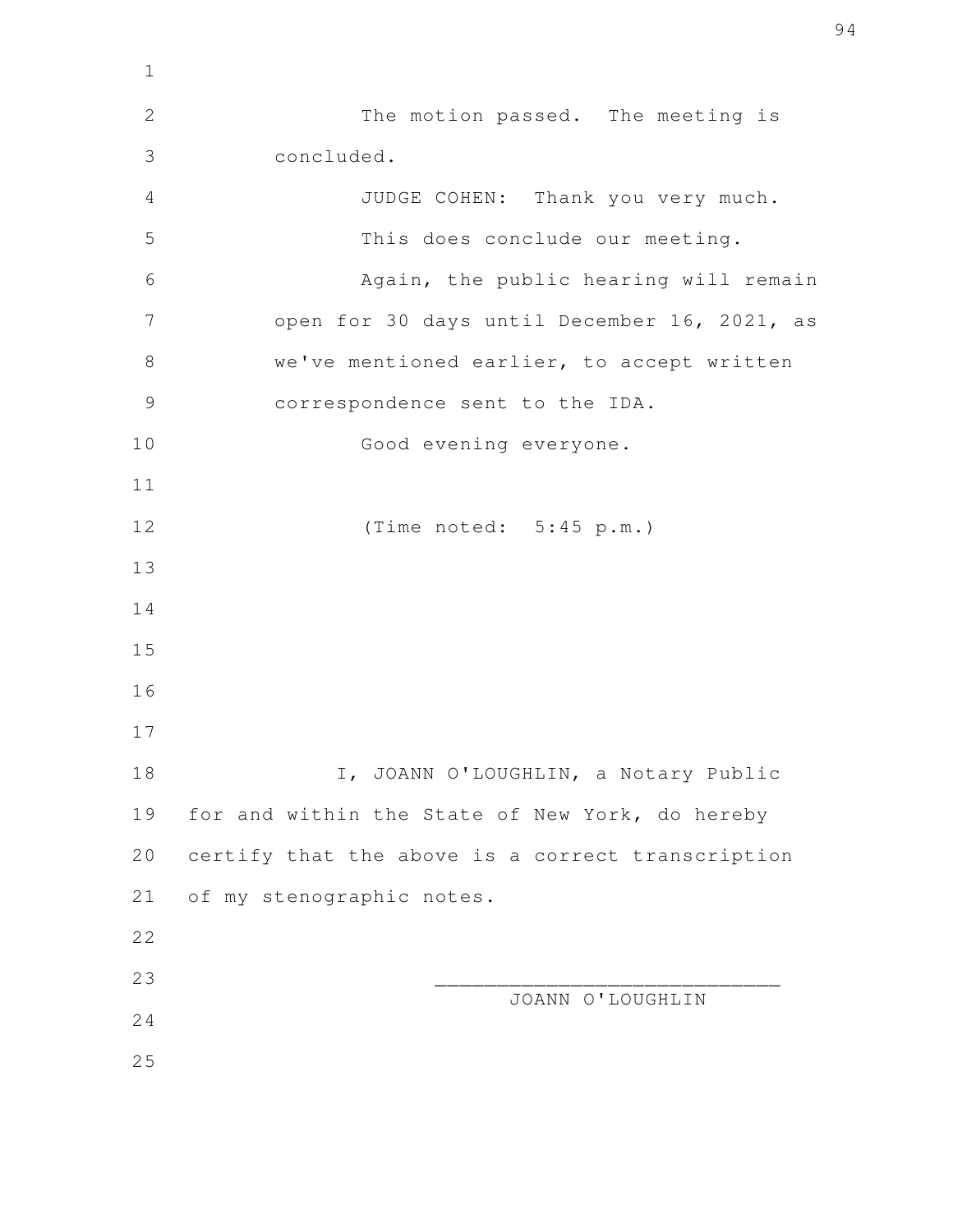| $\mathbf 1$  |                       |                                                               |      |
|--------------|-----------------------|---------------------------------------------------------------|------|
| $\mathbf{2}$ |                       | EXHIBITS                                                      |      |
| 3            |                       |                                                               |      |
| 4            | EXHIBITS:             |                                                               |      |
| 5            |                       |                                                               |      |
| 6            | EXHIBIT               | EXHIBIT                                                       | PAGE |
| 7            | NUMBER<br>$\mathbf 1$ | DESCRIPTION<br>Chapter 417 of New York Laws<br>of 2021        | 10   |
| 8            |                       |                                                               |      |
| 9            | 2                     | Notice of public hearing<br>November 16, 2021,                |      |
| 10           |                       | three pages                                                   | 10   |
| 11           | 3                     | Cover letter<br>dated October 29, 2021                        |      |
| 12           |                       | Dear Property Owner<br>from Lisa M.G. Mulligan                | 11   |
| 13           | 4                     | AFFIDAVIT OF MAILING,                                         |      |
| 14           |                       | copies of return receipts<br>and several letters returned     |      |
| 15           |                       | as undeliverable,<br>88 pages                                 | 11   |
| 16           | 5                     | NEWSDAY AFFIDAVIT OF PUBLICATION,<br>two pages                | 11   |
| 17           |                       |                                                               |      |
| 18           | 6                     | Tax map of Ronkonkoma Hub<br>study area,                      | 12   |
| 19           | 7                     | two pages                                                     |      |
| 20           |                       | Blight Study -<br>The Ronkonkoma HUB Study Area               |      |
| 21           |                       | September 2012,<br>86 pages                                   | 34   |
| 22           | 8                     | Urban Renewal Plan -                                          |      |
| 23           |                       | Proposed Ronkonkoma Hub<br>Transit-Oriented Development (TOD) |      |
| 24           |                       | October 2013,<br>138 pages                                    | 34   |
|              |                       |                                                               |      |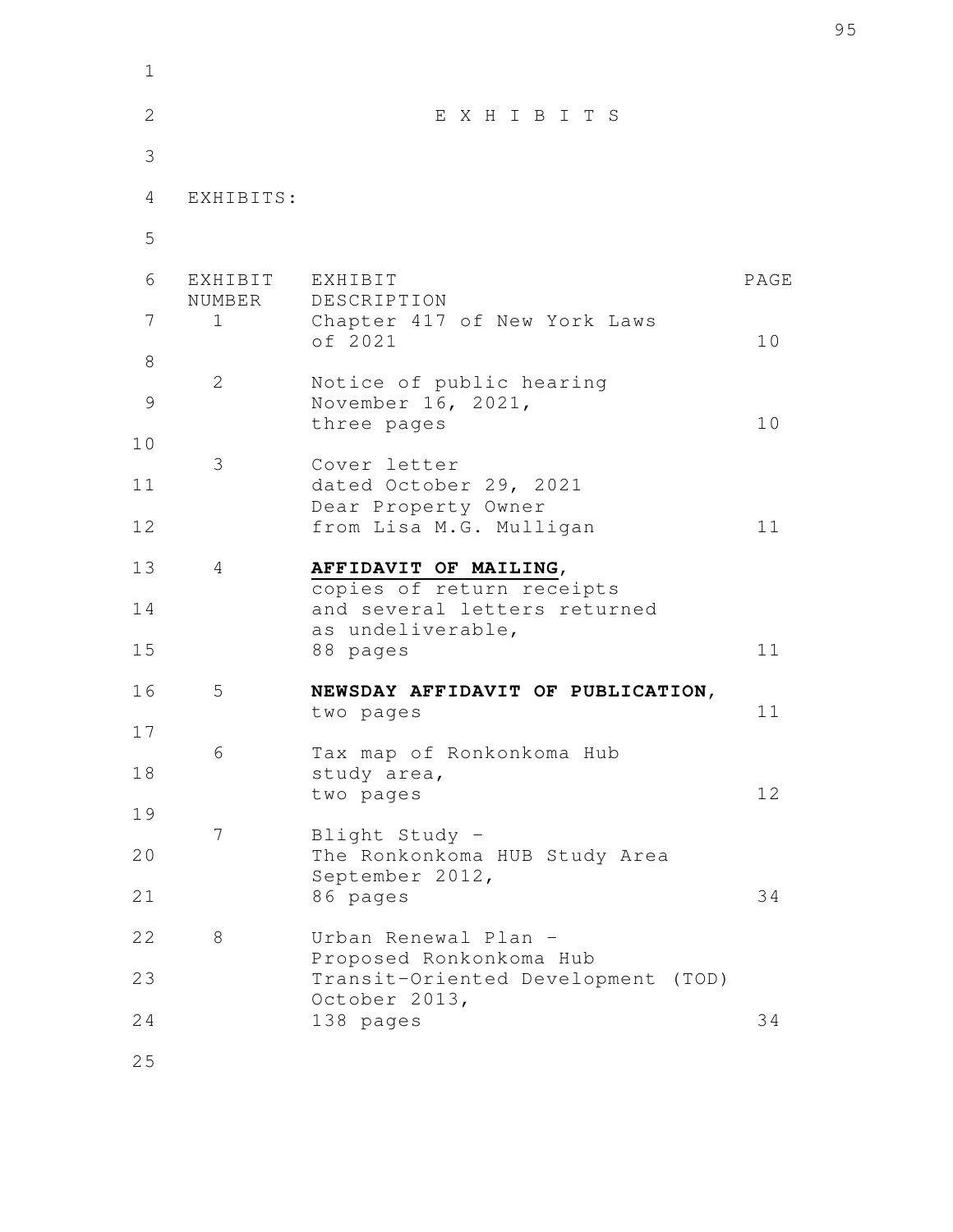| 1  |                   |                                                               |      |
|----|-------------------|---------------------------------------------------------------|------|
| 2  |                   | EXHIBITS                                                      |      |
| 3  |                   |                                                               |      |
| 4  |                   | EXHIBITS: (CONTINUED)                                         |      |
| 5  |                   |                                                               |      |
| 6  | EXHIBIT<br>NUMBER | EXHIBIT<br>DESCRIPTION                                        | PAGE |
| 7  | 9                 | Land Use and Implementation Plan -<br>Proposed Ronkonkoma Hub |      |
| 8  |                   | Transit-Oriented Development (TOD)<br>October 2013,           |      |
| 9  |                   | 53 pages                                                      | 34   |
| 10 | 10                | Brookhaven Town Board<br>Resolution 2021-368,                 |      |
| 11 |                   | two pages                                                     | 34   |
| 12 | 11                | RONKONKOMA HUB<br>Condemnation/Acquisition Agreement          |      |
| 13 |                   | dated 2nd day of August, 2021<br>between Ronk Hub, LLC        |      |
| 14 |                   | and Town of Brookhaven<br>Industrial Development Agency       |      |
| 15 |                   | with attachments,<br>65 pages                                 | 34   |
| 16 | 12                | Ronkonkoma Hub draft                                          |      |
| 17 |                   | Generic Environmental Impact Statement<br>with attachments,   |      |
| 18 |                   | 975 pages                                                     | 35   |
| 19 | 13                | Draft supplemental<br>Generic Environmental Impact Statement  |      |
| 20 |                   | with attachments,<br>1,231 pages                              | 35   |
| 21 | 14                | Final Generic Environmental                                   |      |
| 22 |                   | Impact Statement                                              | 35   |
| 23 | 15                | Brookhaven Town Board<br>Findings Statement                   |      |
| 24 |                   | June 24, 2014,<br>38 pages                                    | 35   |
| 25 |                   |                                                               |      |